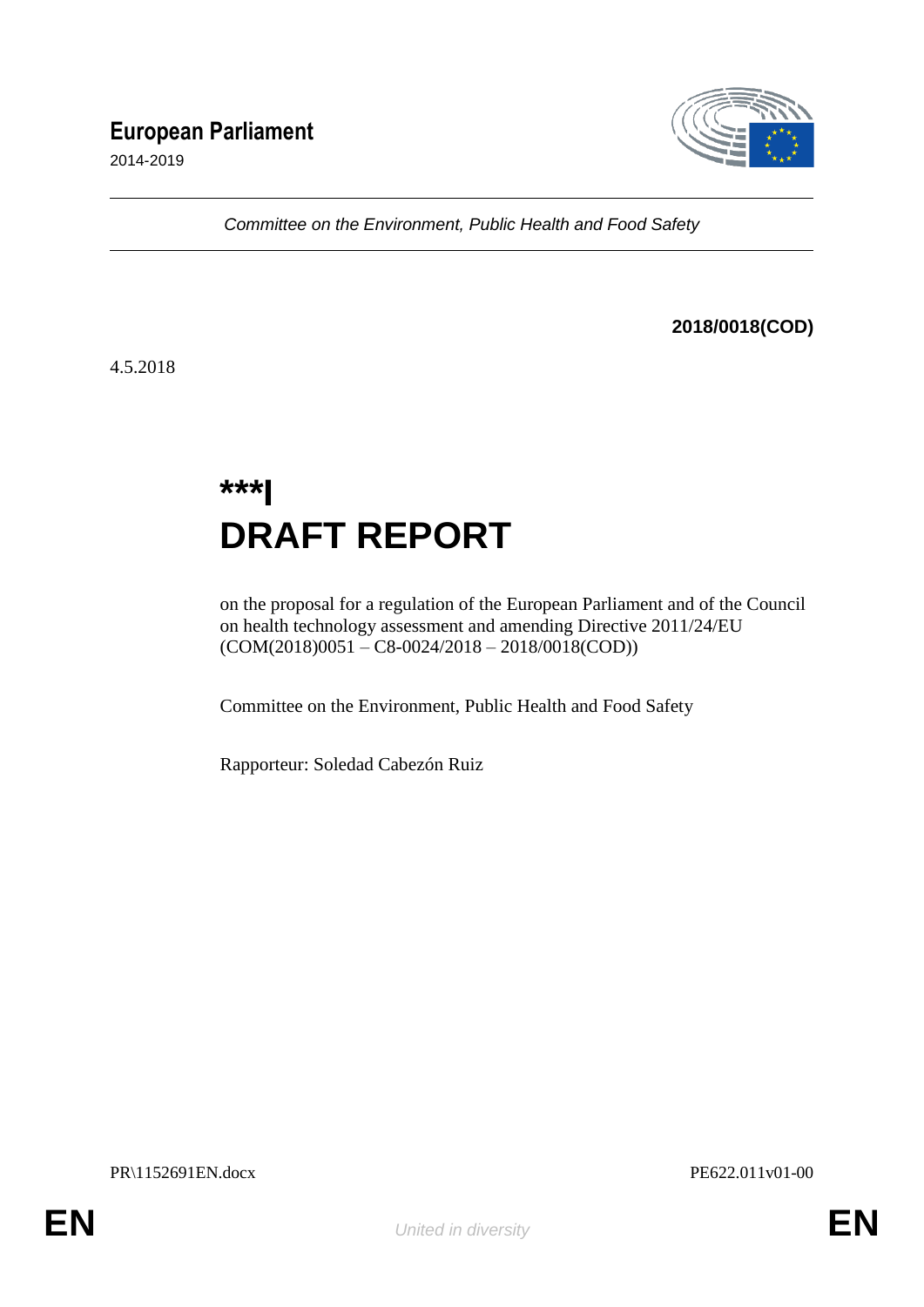### *Symbols for procedures*

- \* Consultation procedure
- \*\*\* Consent procedure<br>\*\*\*I Ordinary legislative
- \*\*\*I Ordinary legislative procedure (first reading)
- \*\*\*II Ordinary legislative procedure (second reading)
- Ordinary legislative procedure (third reading)

(The type of procedure depends on the legal basis proposed by the draft act.)

### *Amendments to a draft act*

#### **Amendments by Parliament set out in two columns**

Deletions are indicated in *bold italics* in the left-hand column. Replacements are indicated in *bold italics* in both columns. New text is indicated in *bold italics* in the right-hand column.

The first and second lines of the header of each amendment identify the relevant part of the draft act under consideration. If an amendment pertains to an existing act that the draft act is seeking to amend, the amendment heading includes a third line identifying the existing act and a fourth line identifying the provision in that act that Parliament wishes to amend.

#### **Amendments by Parliament in the form of a consolidated text**

New text is highlighted in *bold italics*. Deletions are indicated using either the ▌symbol or strikeout. Replacements are indicated by highlighting the new text in *bold italics* and by deleting or striking out the text that has been replaced.

By way of exception, purely technical changes made by the drafting departments in preparing the final text are not highlighted.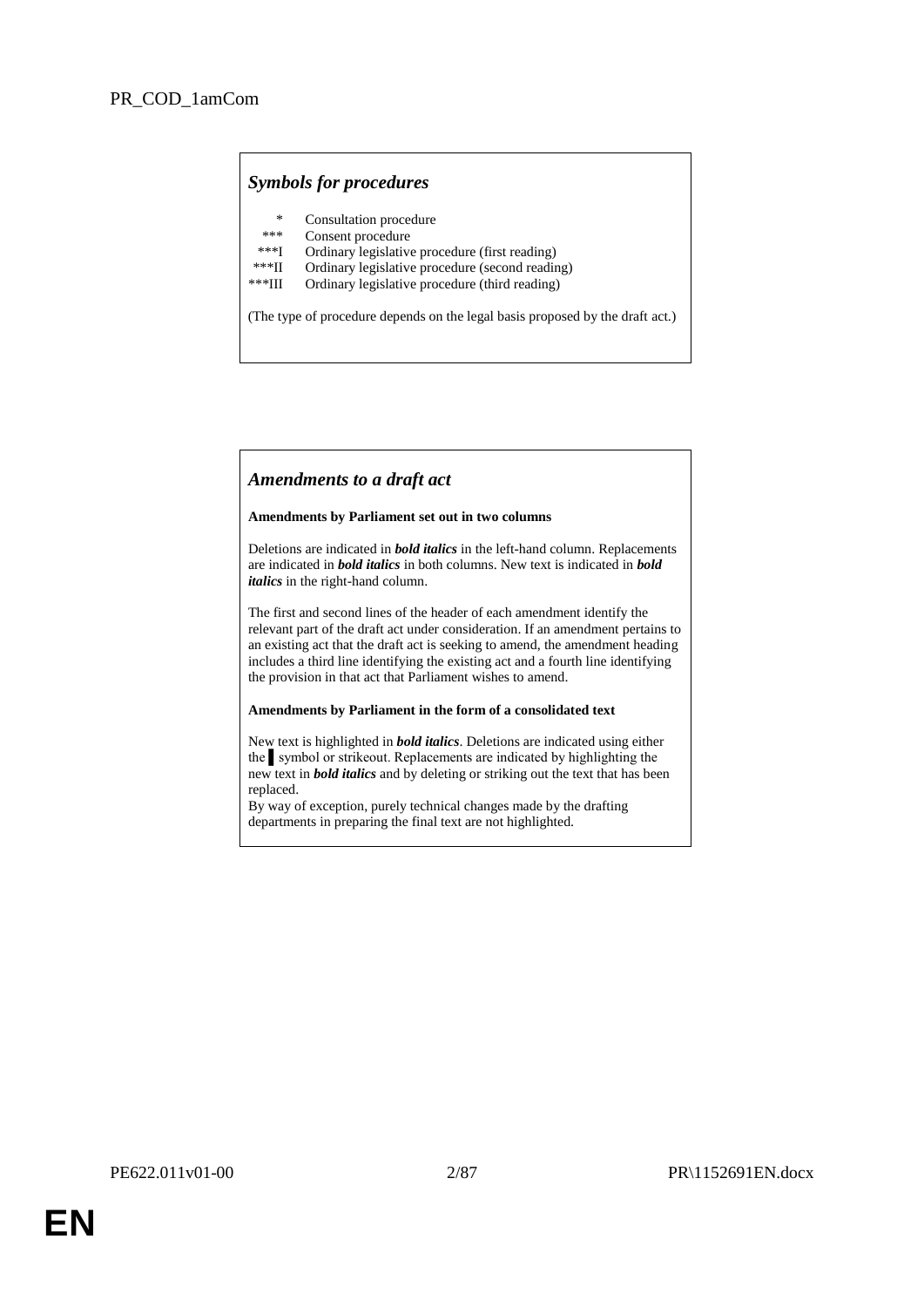### **CONTENTS**

| Page |
|------|
|      |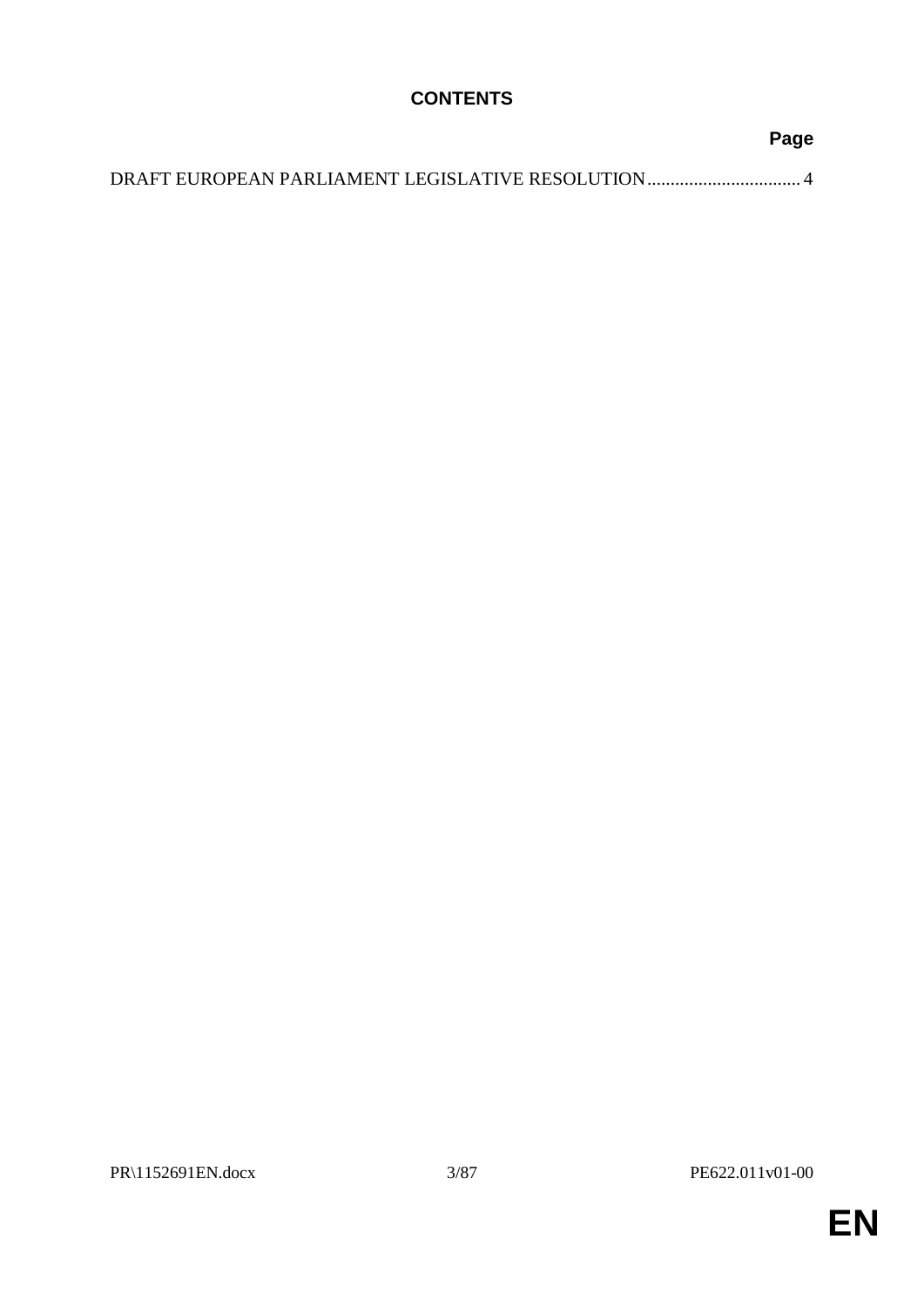### **DRAFT EUROPEAN PARLIAMENT LEGISLATIVE RESOLUTION**

### **on the proposal for a regulation of the European Parliament and of the Council on health technology assessment and amending Directive 2011/24/EU (COM(2018)0051 – C8-0024/2018 – 2018/0018(COD))**

### **(Ordinary legislative procedure: first reading)**

### *The European Parliament*,

- having regard to the Commission proposal to Parliament and the Council (COM(2018)0051),
- having regard to Article 294(2) and Article 114 of the Treaty on the Functioning of the European Union, pursuant to which the Commission submitted the proposal to Parliament (C8-0024/2018),
- having regard to Article 294(3) of the Treaty on the Functioning of the European Union,
- having regard to Rule 59 of its Rules of Procedure,
- having regard to the report of the Committee on the Environment, Public Health and Food Safety and also the opinions of the Committee on Industry, Research and Energy, the Committee on the Internal Market and Consumer Protection and the Committee on Women's Rights and Gender Equality (A8-0000/2018),
- 1. Adopts its position at first reading hereinafter set out;
- 2. Calls on the Commission to refer the matter to Parliament again if it replaces, substantially amends or intends to substantially amend its proposal;
- 3. Instructs its President to forward its position to the Council, the Commission and the national parliaments.

### **Amendment 1**

### **Proposal for a regulation Citation 1**

*Text proposed by the Commission Amendment*

Having regard to the Treaty on the Functioning of the European Union, and in particular *Article 114* thereof,

Having regard to the Treaty on the Functioning of the European Union, and in particular *Articles 114, 168(4) and 168(7)* thereof,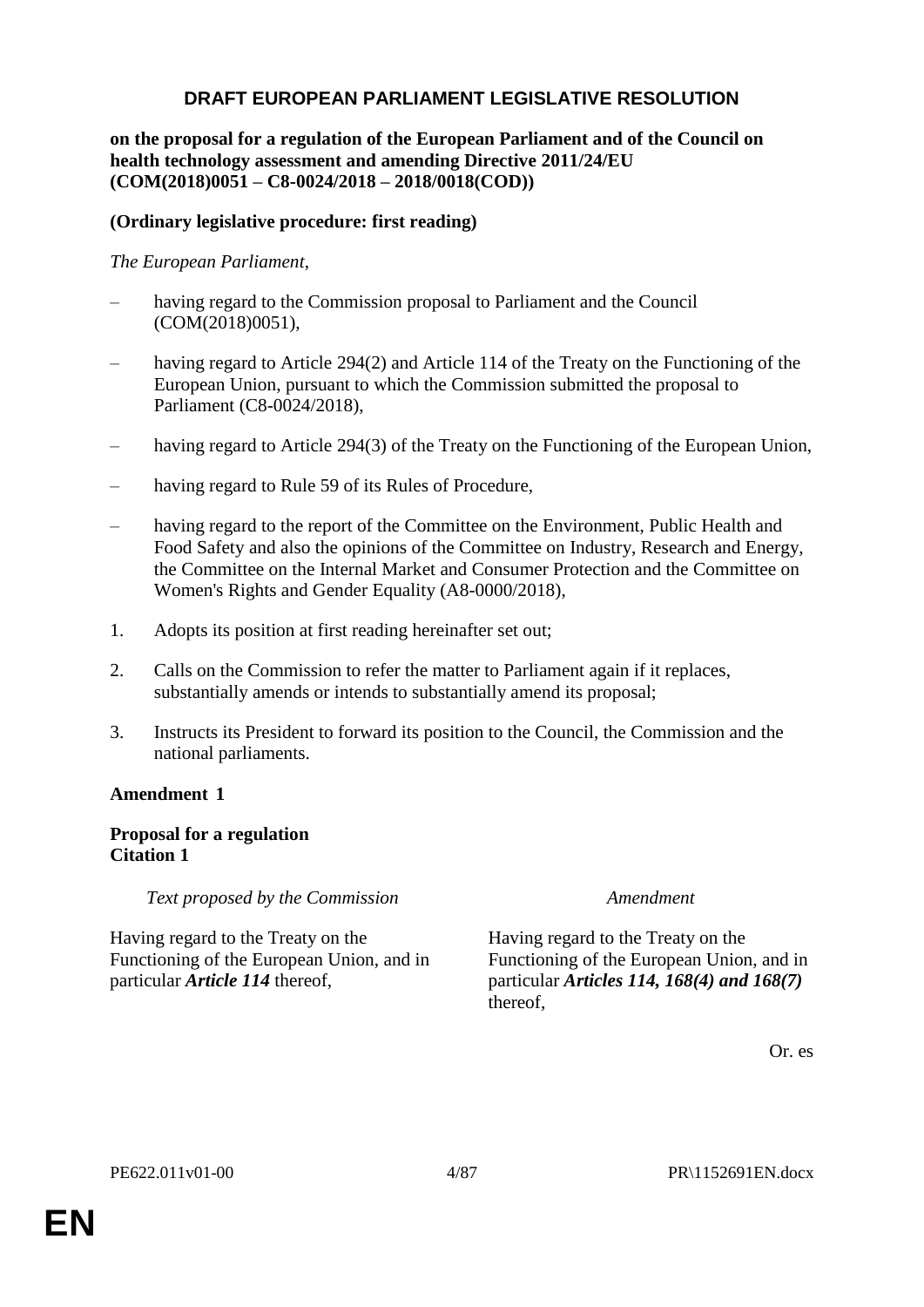### **Proposal for a regulation Recital 1**

### *Text proposed by the Commission Amendment*

(1) The development of health technologies is *a* key *driver of economic growth and innovation in the Union*. It forms part of an overall market for healthcare expenditure that accounts for 10% of EU gross domestic product. Health technologies encompass medicinal products, medical devices and medical procedures, as well as measures for disease prevention, diagnosis or treatment.

(1) The development of health technologies is key *to achieving the high level of health protection that health policies must ensure. At the same time, health technologies are an innovative sector of the economy which* forms part of an overall market for healthcare expenditure that accounts for 10% of EU gross domestic product. Health technologies encompass medicinal products, medical devices and medical procedures, as well as measures for disease prevention, diagnosis or treatment.

Or. es

**Amendment 3**

**Proposal for a regulation Recital 1 a (new)**

*Text proposed by the Commission Amendment*

*(1a) Expenditure on medicines stood at 1.41% of GDP in 2014 and accounted for 17.1% of overall health expenditure, of which it is a major component. Health expenditure in the EU amounts to 10% of GDP, which is to say EUR 1 300 000 million per annum, EUR 220 000 million of which is pharmaceutical expenditure and EUR 110 000 million expenditure on medical devices.*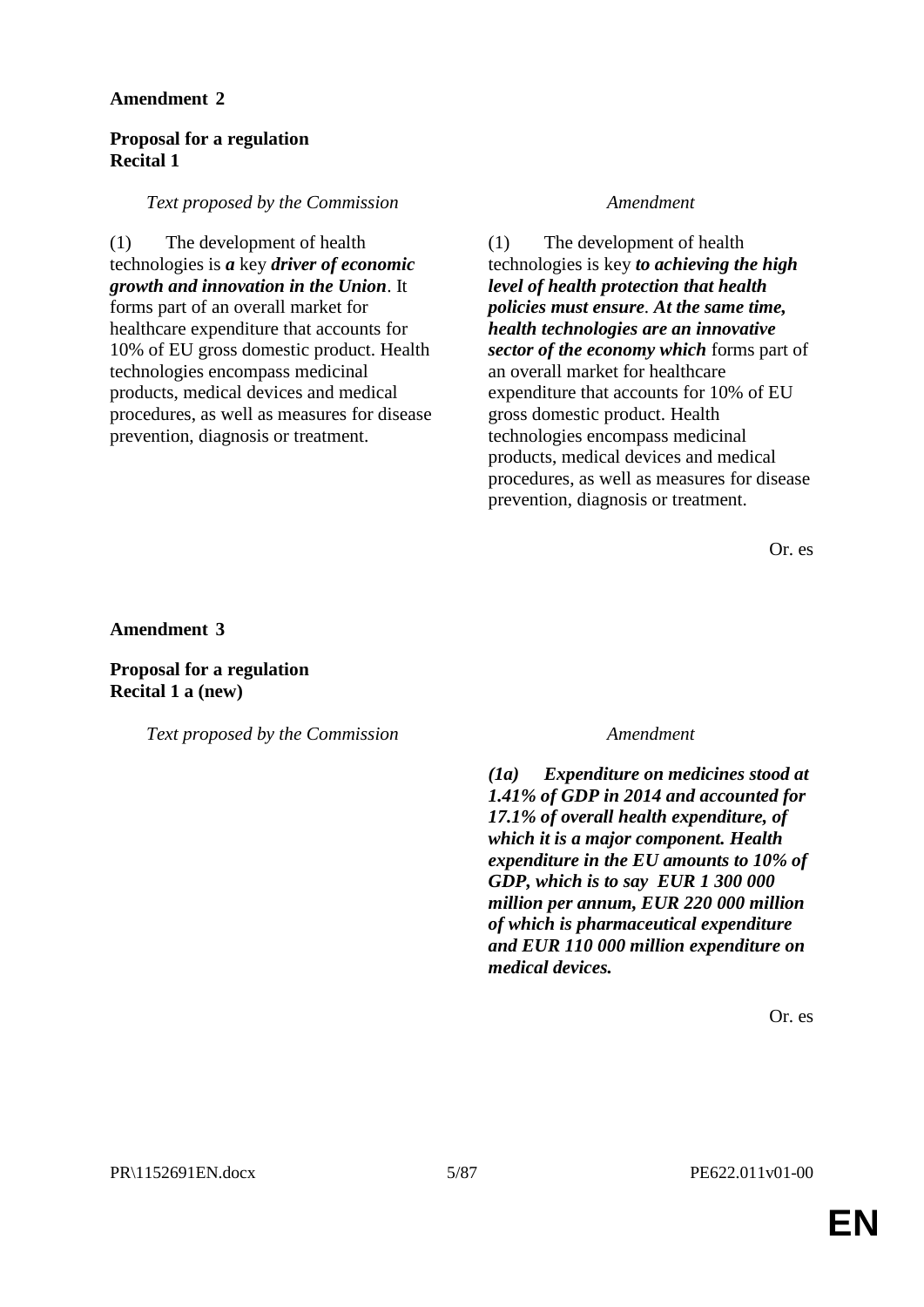### **Proposal for a regulation Recital 1 b (new)**

*Text proposed by the Commission Amendment*

*(1b) Marketing authorisations for medicinal products are granted by the European Medicines Agency on the basis of the principles of security and effectiveness, while it is normally the national HTA agencies that assess comparative effectiveness. A high percentage of marketing authorisations are not accompanied by a comparative effectiveness study.*

Or. es

**Amendment 5**

**Proposal for a regulation Recital 1 c (new)**

*Text proposed by the Commission Amendment*

*(1c) There are many barriers to access to medicines and innovative technologies in the Union, as was highlighted by the Council in its conclusions of 16 June 2016 and by the European Parliament in its report of 2 March 2017, with the main barriers being the high price of medicines, in many cases without these being of added therapeutic value, and the lack of new treatments for certain diseases.*

Or. es

**Amendment 6**

**Proposal for a regulation Recital 2**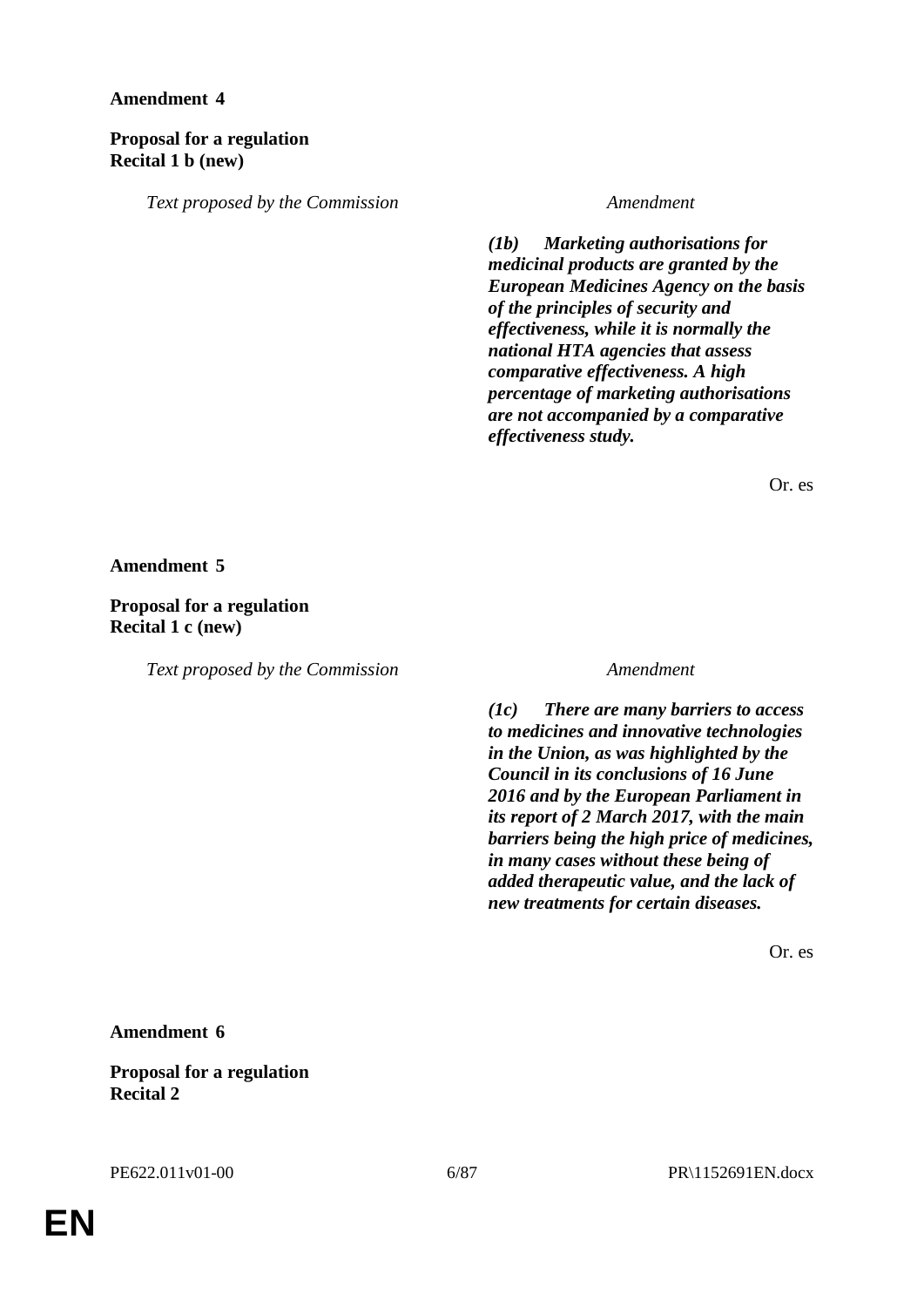#### *Text proposed by the Commission Amendment*

(2) Health Technology Assessment (HTA) is *an* evidence-based process that allows competent authorities to determine the relative effectiveness of new or existing technologies. HTA focuses specifically on *the added value* of a health technology in comparison with other new or existing health technologies.

(2) Health Technology Assessment (HTA) is *a scientific* evidence-based process that allows competent authorities to determine the relative effectiveness of new or existing technologies. HTA focuses specifically on *ascertaining the progressiveness* of a health technology in comparison with other new or existing health technologies.

Or. es

**Amendment 7**

**Proposal for a regulation Recital 2 a (new)**

*Text proposed by the Commission Amendment*

*(2a) As the World Health Organisation (WHO) stated at the 67th World Health Assembly in May 2014, HTA should be a tool in support of universal health coverage as also recognised by the WHO.*

Or. es

**Amendment 8**

**Proposal for a regulation Recital 2 b (new)**

*Text proposed by the Commission Amendment*

*(2b) HTA should be instrumental in promoting innovation which offers the best outcomes for patients and society as a whole, and is a necessary tool for ensuring the proper application and use of health technologies.*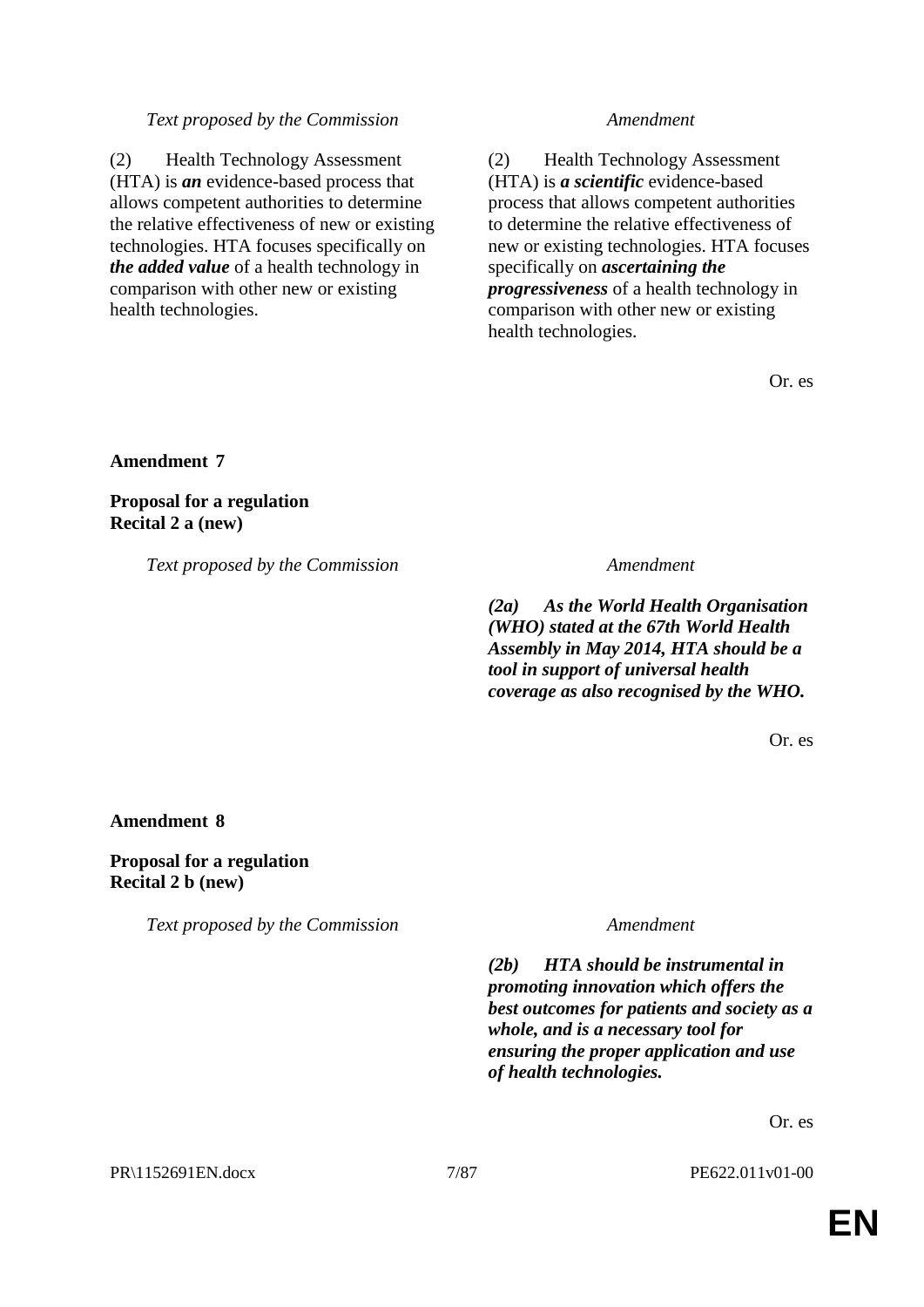### **Proposal for a regulation Recital 3**

#### *Text proposed by the Commission Amendment*

(3) HTA covers both clinical and nonclinical aspects of a health technology. The EU co-funded joint actions on HTA (EUnetHTA Joint Actions) have identified nine domains by reference to which health technologies are assessed. Of these nine domains, four are clinical and five are nonclinical. The four clinical domains of assessment concern the identification of a health problem and current technology, the examination of the technical characteristics of the technology under assessment, its relative safety, and its relative clinical effectiveness. The five non-clinical assessment domains concern cost and economic evaluation of a technology, its ethical, organisational, social, and legal aspects. The clinical domains are therefore more suited to joint assessment at EU-level on their scientific evidence base, while the assessment of non-clinical domains tends to be more closely related to national and regional contexts and approaches.

(3) HTA covers both clinical and nonclinical aspects of a health technology. The EU co-funded joint actions on HTA (EUnetHTA Joint Actions) have identified nine domains by reference to which health technologies are assessed. Of these nine domains *(which form the 'HTA Core model')* four are clinical and five are nonclinical. The four clinical domains of assessment concern the identification of a health problem and current technology, the examination of the technical characteristics of the technology under assessment, its relative safety, and its relative clinical effectiveness. The five non-clinical assessment domains concern cost and economic evaluation of a technology, its ethical, organisational, social, and legal aspects. The clinical domains are therefore more suited to joint assessment at EU-level on their scientific evidence base, while the assessment of non-clinical domains tends to be more closely related to national and regional contexts and approaches.

Or. es

### **Amendment 10**

#### **Proposal for a regulation Recital 4**

*Text proposed by the Commission Amendment*

(4) The outcome of HTA *is used to inform decisions concerning the allocation of budgetary resources in the field of health, for example, in relation to* 

(4) *HTA is an important tool for promoting high-quality innovation, for steering research towards areas not yet covered and towards clinical and social*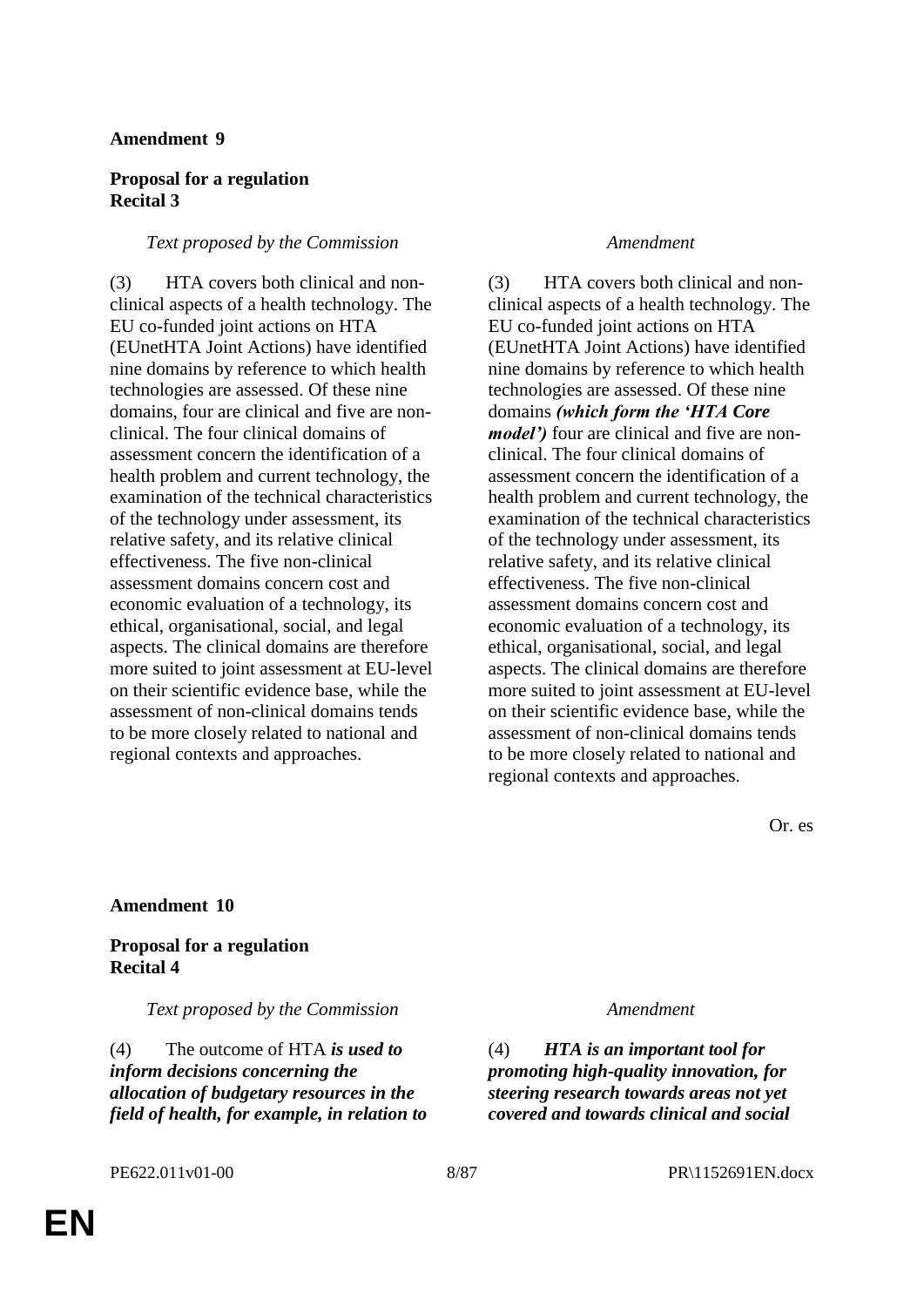#### *establishing the pricing or reimbursement*

*levels of* health technologies. HTA can therefore assist Member States in creating and maintaining sustainable healthcare systems and to stimulate innovation that delivers better outcomes for patients.

*priorities, and for improving clinical evidence, resource efficiency, the sustainability of health systems, patient access to these, and the competitiveness of the sector through greater predictability and more efficient research. Member States use* the outcome of HTA *to augment the clinical evidence for the introduction of* health technologies *in their health systems, which is useful when making decisions on how to allocate resources*. HTA can therefore assist Member States in creating and maintaining sustainable healthcare systems and to stimulate innovation that delivers better outcomes for patients.

Or. es

#### **Amendment 11**

#### **Proposal for a regulation Recital 4 a (new)**

*Text proposed by the Commission Amendment*

*(4a) Cooperation in the field of HTA can also play a role throughout the health technology cycle – in the early developmental stage through 'horizon scanning' to pinpoint technologies that will have major impacts, in the early dialogue and scientific advisory stages, in better study design to ensure greater research efficiency, and in the core stages of the overall assessment, once the technology is already established. Finally, HTA can help in decision-making on divestment in cases where a technology becomes obsolete and unsuitable in comparison to other, better, available options.*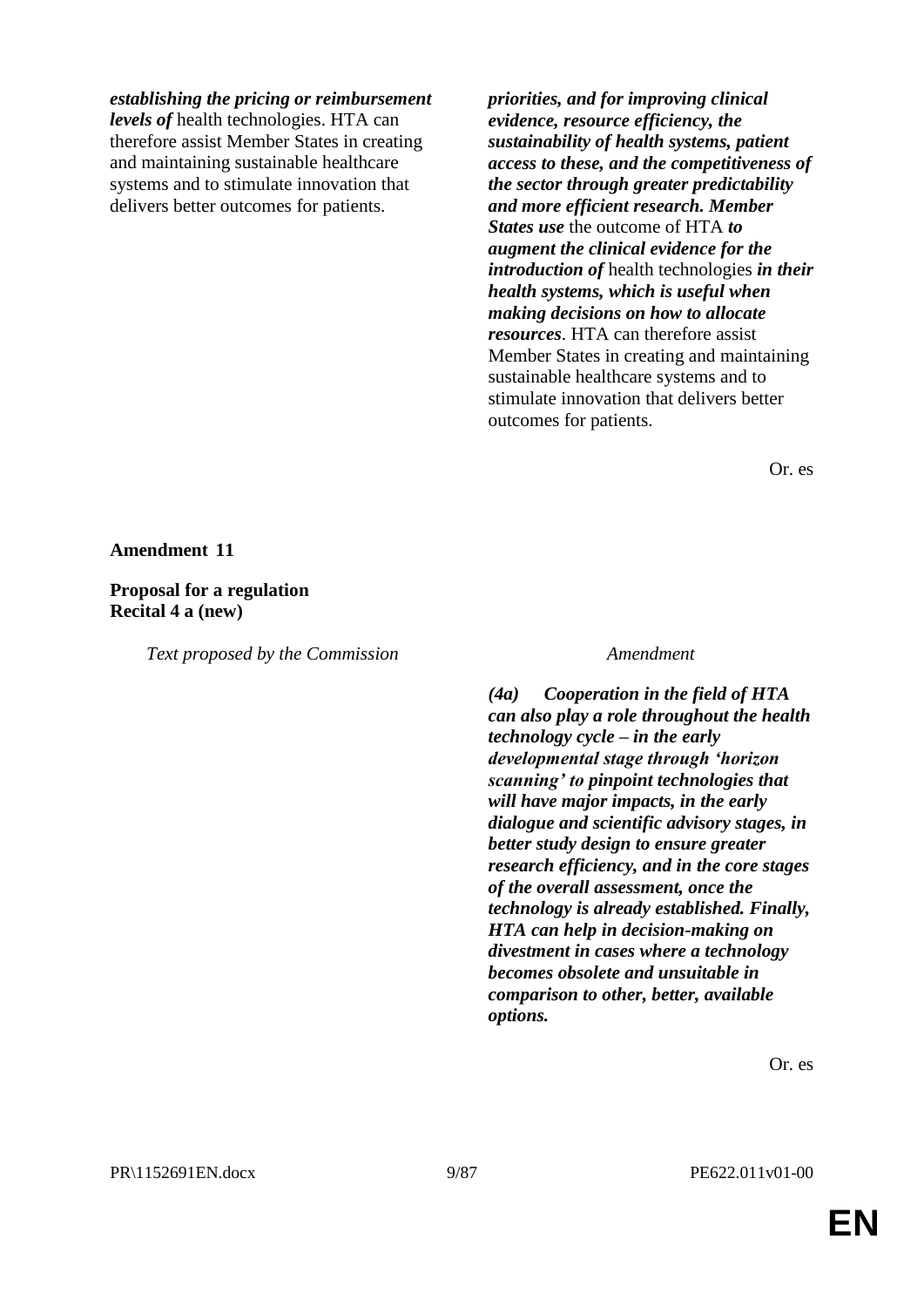### **Proposal for a regulation Recital 4 b (new)**

*Text proposed by the Commission Amendment*

*(4b) Cooperation in the field of HTA can extend beyond pharmaceutical products and medical devices. It may also cover areas such as complementary diagnosis, surgical procedures, prevention and health promotion programmes, information and communications technology (ICT) tools and integrated care processes. Different demands are involved in assessing different technologies, depending on their specific features, meaning that a cohesive approach which can cater for these different technologies is needed in the field of HTA. Moreover, in specific areas such as treatments for rare diseases, paediatric medicines and advanced therapies, the added value of cooperation at EU level will be even greater.*

Or. es

### **Amendment 13**

### **Proposal for a regulation Recital 5**

### *Text proposed by the Commission Amendment*

(5) The carrying out of parallel assessments by multiple Member States and divergences between national laws, regulations and administrative provisions on the processes and methodologies of assessment *can* result in health technology developers being confronted with *multiple and divergent* requests for data*. It can also lead to both duplications and variations in outcomes* that increase the financial and administrative burdens that act as a barrier

(5) The carrying out of parallel assessments by multiple Member States and divergences between national laws, regulations and administrative provisions on the processes and methodologies of assessment *may* result in health technology developers being confronted with *a duplication of* requests for data that *may* increase the financial and administrative burdens that act as a barrier to the free movement of the health technologies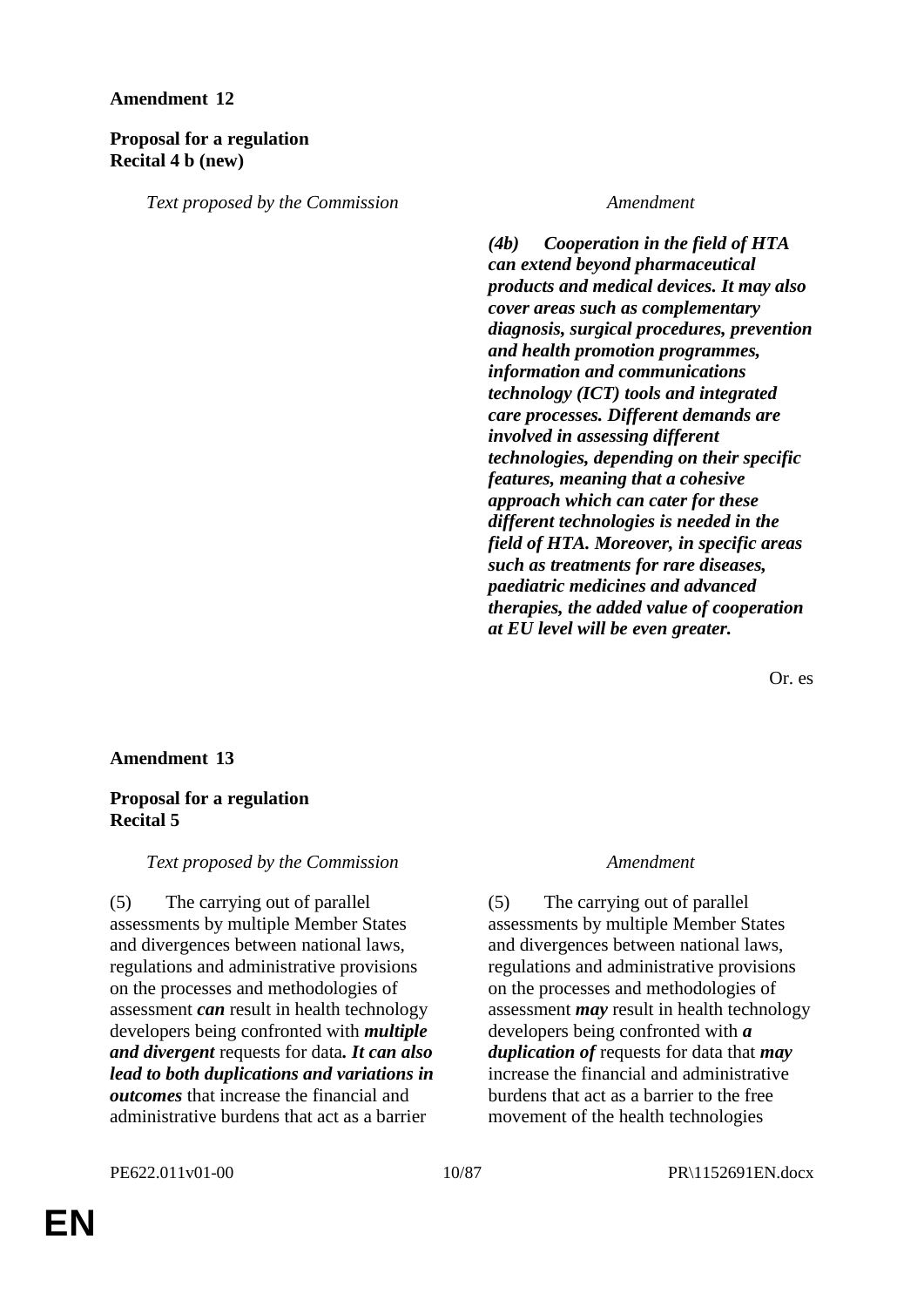to the free movement of the health technologies concerned and the smooth functioning of the internal market.

concerned and the smooth functioning of the internal market.

Or. es

### **Amendment 14**

#### **Proposal for a regulation Recital 6**

*Text proposed by the Commission Amendment*

(6) While Member States have carried out some joint assessments within the framework of the EU co-funded joint actions*, the production of output has been inefficient, relying on project-based cooperation in the absence of a sustainable model of cooperation*. *Use of the results of the joint actions, including their joint clinical assessments, at Member State-level has remained low, meaning that the duplication of assessments on the same health technology by HTA authorities and bodies in different Member States within identical or similar timeframes has not been sufficiently addressed*.

(6) Member States have carried out some joint assessments within the framework of the EU co-funded joint actions. *This was done in three stages, under Article 15 of Directive 2011/24/EC, through three joint actions, each with specific objectives and a specific budget: EUnetHTA 1, 2010 to 2012 (EUR 6 million); EUnetHTA 2, 2012 to 2015 (EUR 9.5 million); and EUnetHTA 3, launched in June 2016 with an end date of 2020 (EUR 20 million). Given the timescales for these actions, and in the interests of continuity, this regulation establishes a more sustainable way of ensuring the continuation of the joint assessments. The main outcomes of this co-working to date include: the HTA Core model, which provides a framework for HTA reports; a database for sharing projects that are planned, ongoing or recently published by individual agencies (POP database); a data and knowledge base for the storage of information, and the stage reached in the assessment of promising technologies or the request for supplementary studies arising from the HTA; and a set of adjustment tools developed to help HTA agencies adapt reports from one context to another*.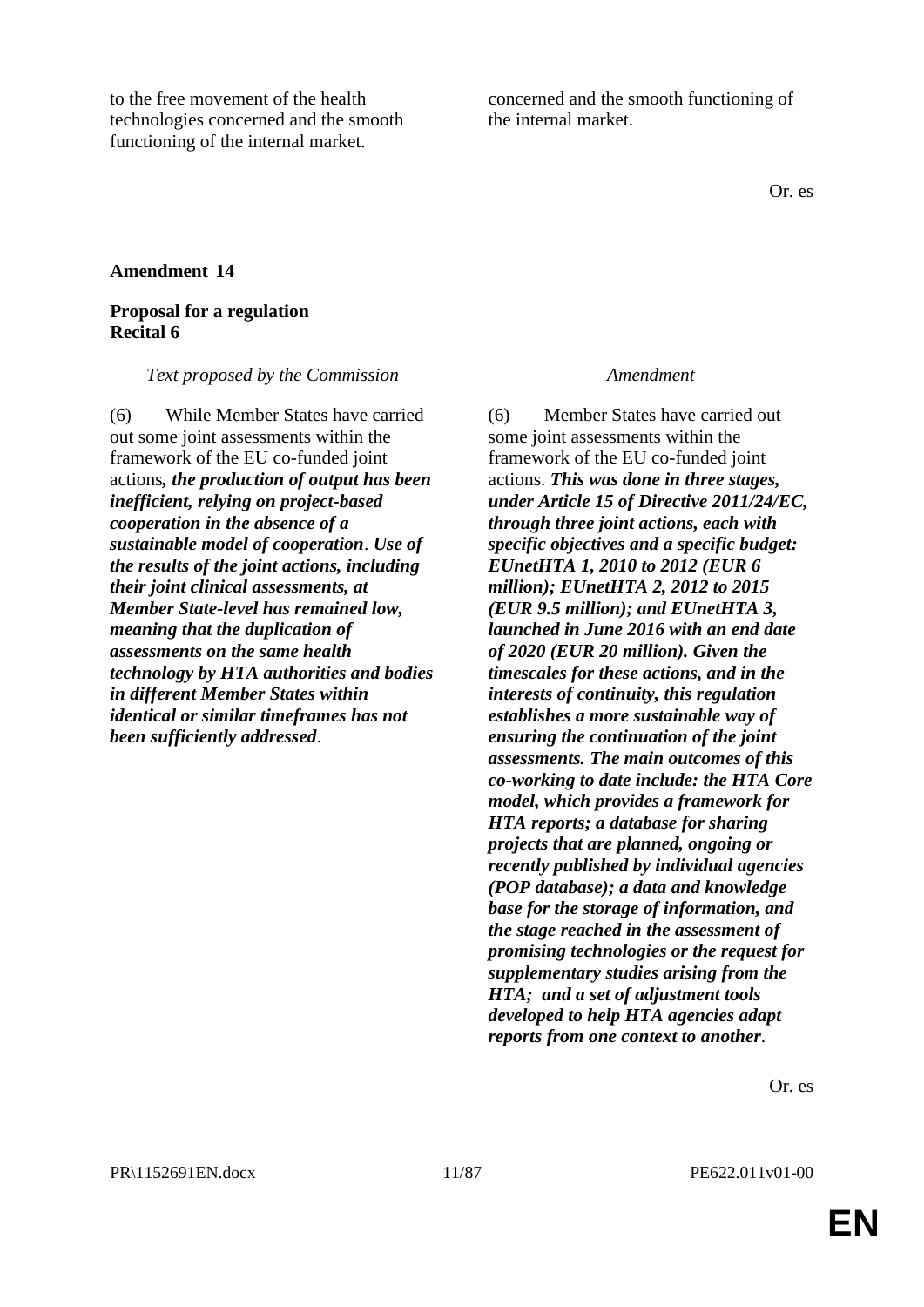### **Proposal for a regulation Recital 7**

### *Text proposed by the Commission Amendment*

(7) *The Council in* its Conclusions of December 2014*<sup>8</sup>* acknowledged the key role of health technology assessment *and* called on the Commission to continue to support cooperation in a sustainable manner.

(7) *In* its Conclusions of December 2014*1 a on innovation for the benefit of patients, the Council* acknowledged the key role of health technology assessment *as a health policy tool to support evidence-based, sustainable and equitable choices in health care and health technologies for the benefit of patients; It further* called on the Commission to continue to support cooperation in a sustainable manner*, and asked for joint work between Member States on HTA to be enhanced and for opportunities for cooperation on exchange of information between competent bodies to be explored. In addition, the Council Conclusions of December 2015 on personalised medicine for patients invited Member States and the Commission to strengthen HTA methodologies applicable to personalised medicine, and the Council Conclusions of June 2016 on strengthening the balance in the pharmaceutical systems in the European Union and its Member States provided further evidence that the Member States see clear added value in cooperation on HTA in the Union. The joint report of October 2016 of the Commission's DG for Economic and Financial Affairs and the Economic Policy Committee further called for enhanced European cooperation on HTA.*

*<sup>8</sup> OJ C 438, 6.12.2014, p. 12.*

*1 a OJ C 438, 6.12.2014, p. 12.*

Or. es

\_\_\_\_\_\_\_\_\_\_\_\_\_\_\_\_\_\_ \_\_\_\_\_\_\_\_\_\_\_\_\_\_\_\_\_\_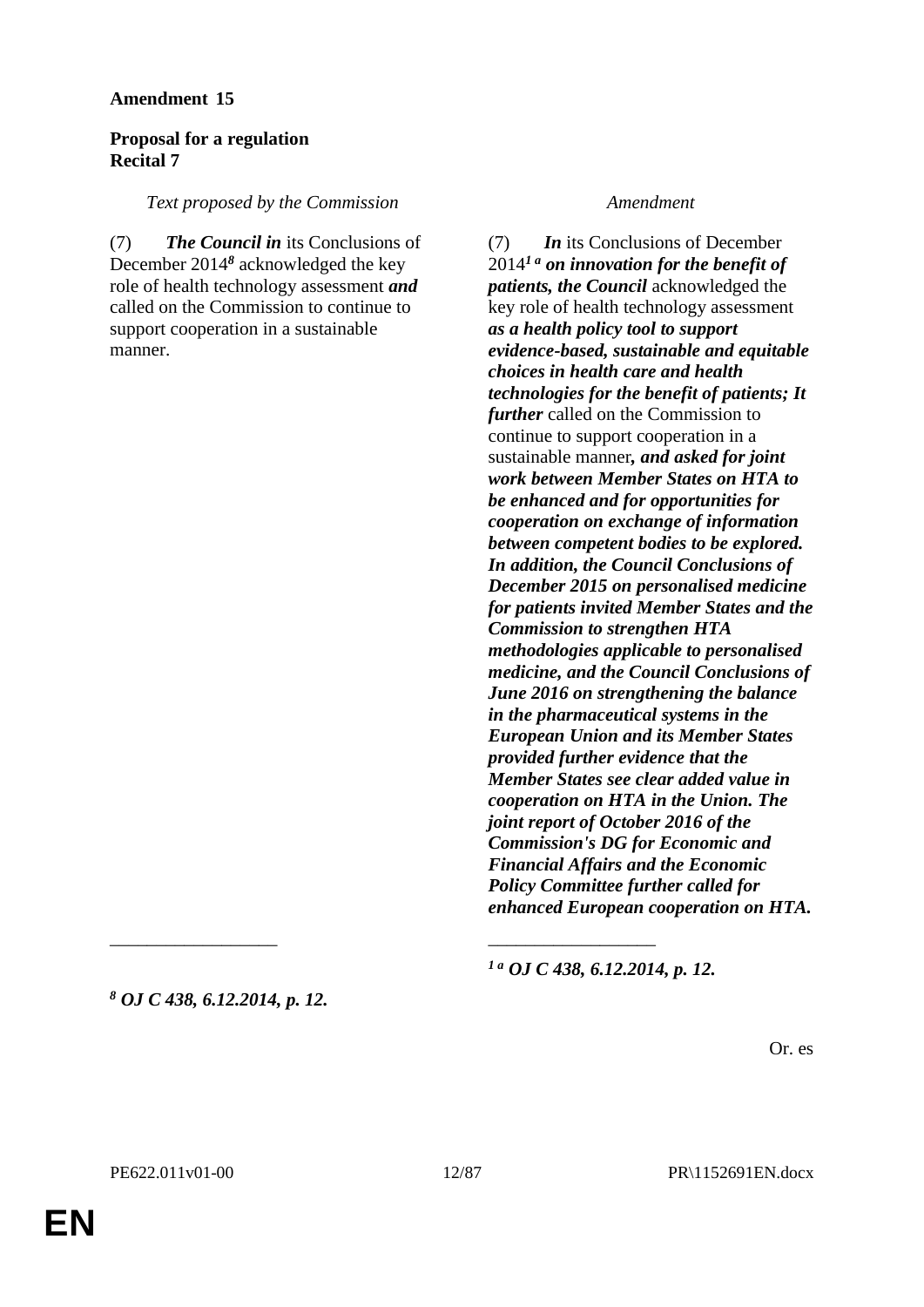### **Proposal for a regulation Recital 8**

#### *Text proposed by the Commission Amendment*

(8) The European Parliament, in its resolution of 2 March 2017 on EU options for improving access to medicines*<sup>9</sup>* , called on the Commission to propose legislation on a European system for health technology assessment as soon as possible and to harmonise transparent health technology assessment criteria in order to assess the added therapeutic value of *medicines*.

\_\_\_\_\_\_\_\_\_\_\_\_\_\_\_\_\_\_ \_\_\_\_\_\_\_\_\_\_\_\_\_\_\_\_\_\_

(8) The European Parliament, in its resolution of 2 March 2017*2 a* on EU options for improving access to medicines, called on the Commission to propose legislation on a European system for health technology assessment as soon as possible and to harmonise transparent health technology assessment criteria in order to assess the added therapeutic value of *health technologies compared with the best available alternative taking into account the level of innovation and value for the patients*.

*2 a European Parliament resolution of 2 March 2017 on EU options for improving access to medicines – 2016/2057(INI).*

Or. es

*<sup>9</sup> European Parliament resolution of 2 March 2017 on EU options for improving access to medicines – 2016/2057(INI).*

### **Amendment 17**

#### **Proposal for a regulation Recital 11**

### *Text proposed by the Commission Amendment*

(11) In accordance with Article 168(7) of the Treaty on the Functioning of the European Union (TFEU), the Member States remain responsible for the organisation and delivery of their healthcare. As such, it is appropriate to limit the scope of Union rules to those aspects of HTA that relate to the clinical assessment of a health technology, *and in* 

(11) In accordance with Article 168(7) of the Treaty on the Functioning of the European Union (TFEU), the Member States remain responsible for the organisation and delivery of their healthcare. As such, it is appropriate to limit the scope of Union rules to those aspects of HTA that relate to the clinical assessment of a health technology**.** *In this* 

#### PR\1152691EN.docx 13/87 PE622.011v01-00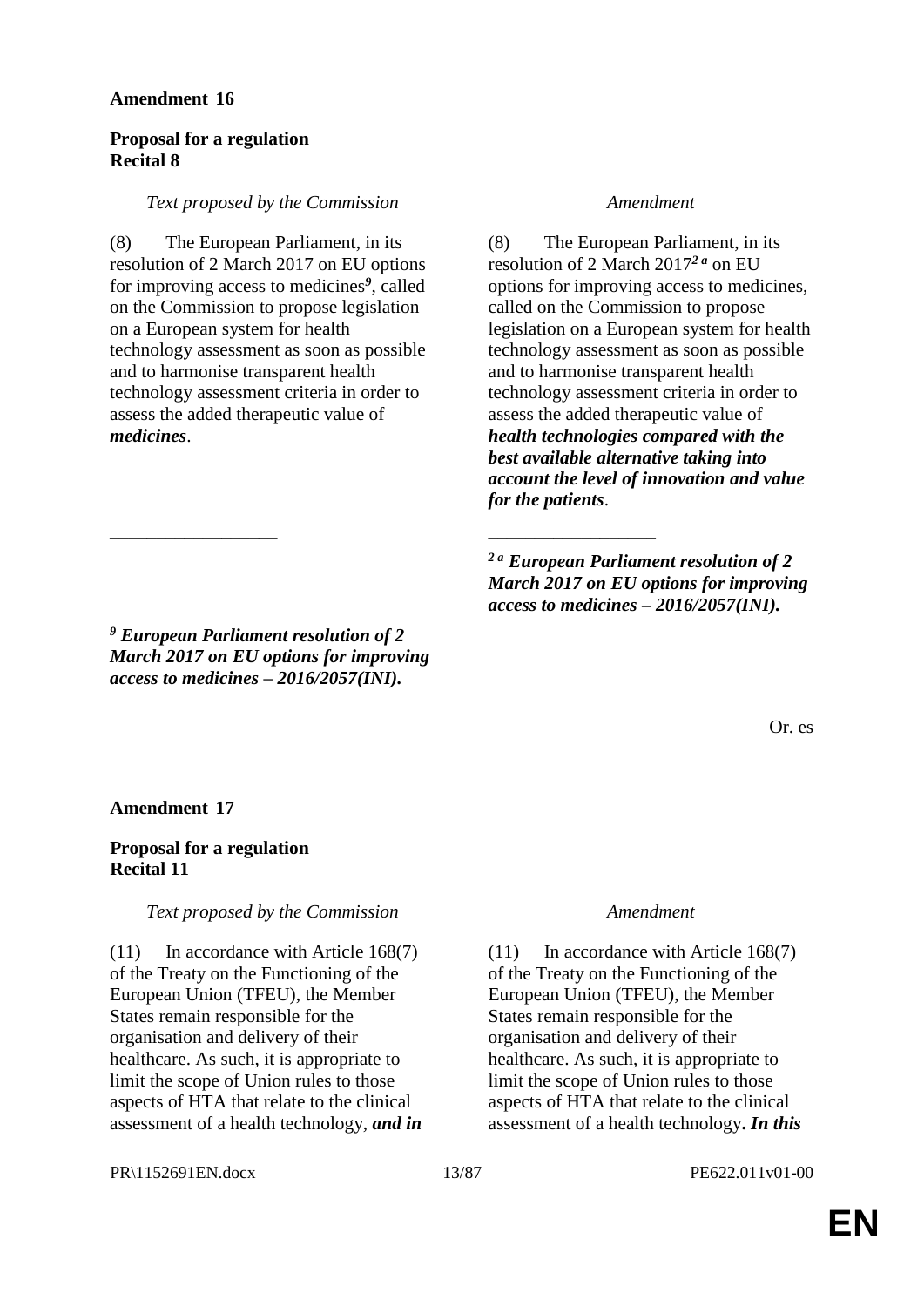*particular, to ensure that the* assessment *conclusions are confined to findings relating to the comparative effectiveness* 

*of a* health technology. The outcome of such assessments should not therefore affect the discretion of Member States in relation to subsequent decisions on pricing and reimbursement of health technologies, including the fixing of criteria for such pricing and reimbursement which may depend on both clinical and non-clinical considerations, and which remain solely a matter of national competence.

*connection, the joint clinical* assessment *provided for by this Regulation, which will be mandatory for Member States, constitutes a scientific analysis of the relative effects of* health technology *on clinical outcomes, evaluated in relation to the chosen comparative indicators and chosen groups or subgroups of patients, taking into account the HTA Core Model criteria. This will include consideration of the degree of certainty on the relative outcomes, based on the available evidence.* The outcome of such *joint clinical* assessments should not therefore affect the discretion of Member States in relation to subsequent decisions on pricing and reimbursement of health technologies, including the fixing of criteria for such pricing and reimbursement which may depend on both clinical and non-clinical considerations, and which remain solely a matter of national competence. *The assessment conducted by each Member State as part of its national appraisal therefore falls outside the scope of this Regulation. Such appraisals must include: (1) the joint clinical assessment; (2) the data specific to each Member State (suitable comparative indicators and their reimbursement status); the medical need within their health system; information on a national early-access programme, if available; the target group, therapeutic strategy, clinical use); (3) context-specific analyses (suitable comparative indicators, relevant patient subgroups, target population, cost of the health-care system, guaranteed high-quality use); (4) additional context-specific considerations for each Member State (number of patients affected in the Member State, current treatment received by patients in the health system, costs).*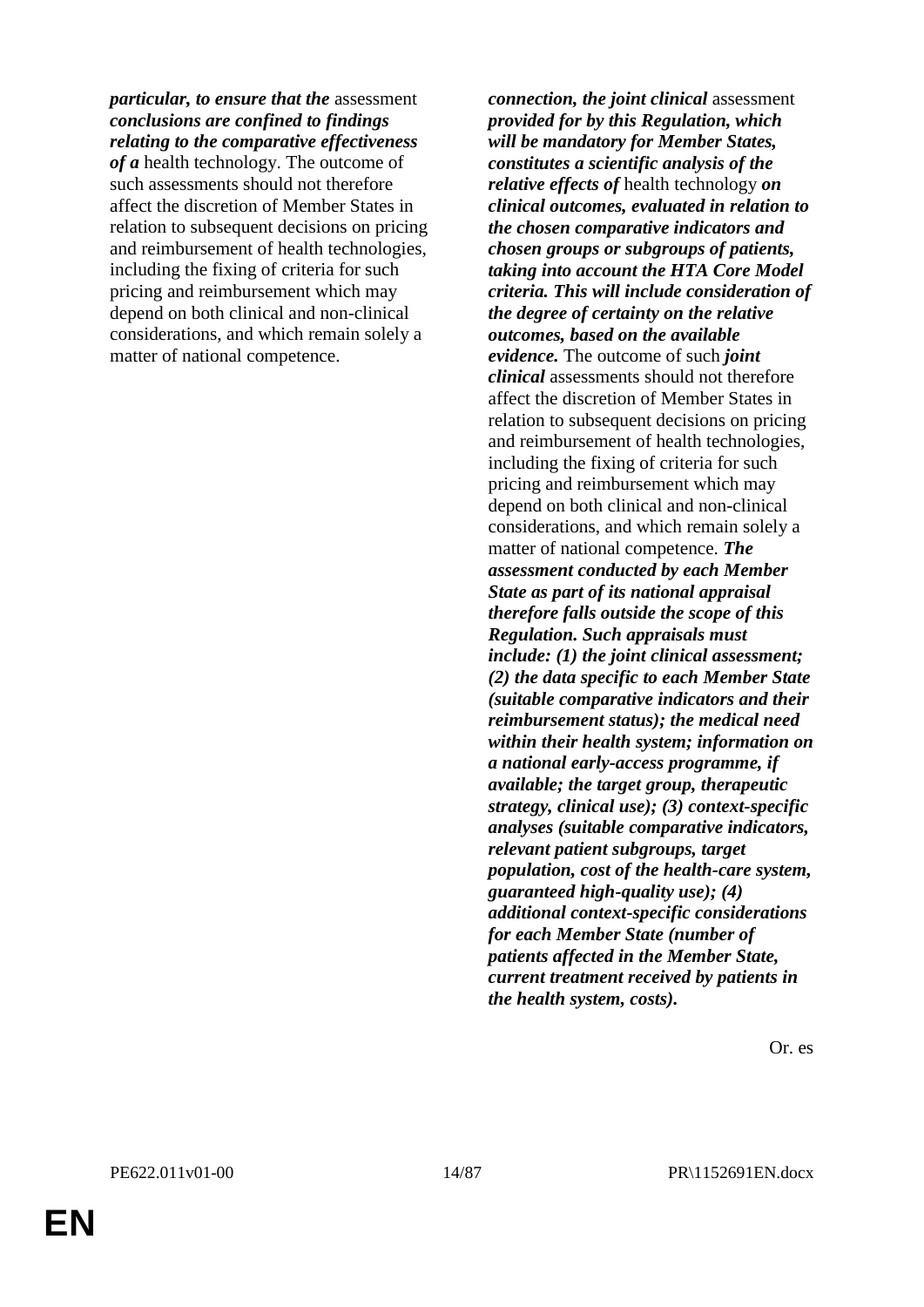### **Proposal for a regulation Recital 12**

### *Text proposed by the Commission Amendment*

(12) In order to ensure a wide application of harmonised rules on clinical aspects of HTA and enable pooling of expertise and resources across HTA bodies, it is appropriate to require joint clinical assessments to be carried out for all medicinal products undergoing the central marketing authorisation procedure provided for under Regulation (EC) No 726/2004 of the European Parliament and of the Council*<sup>11</sup>*, which incorporate a new active substance, and where those medicinal products are subsequently authorised for a new therapeutic indication. Joint clinical assessments should also be carried out on certain medical devices within the meaning of Regulation (EU) 2017/745 of the European Parliament and of the Council*<sup>12</sup> which are in the highest risk classes and for which the relevant expert panels have provided their opinions or views. A selection of medical devices for joint* clinical *assessment should be made based on specific criteria.*

(12) In order to ensure a wide application of harmonised rules on clinical aspects of HTA and enable pooling of expertise and resources across HTA bodies, it is appropriate to require joint clinical assessments to be carried out for all medicinal products undergoing the central marketing authorisation procedure provided for under Regulation (EC) No 726/2004 of the European Parliament and of the Council*3 a*, which incorporate a new active substance, and where those medicinal products are subsequently authorised for a new therapeutic indication. Joint clinical assessments should also be carried out on certain medical devices within the meaning of Regulation (EU) 2017/745 of the European Parliament and of the Council *4 a, given the need for greater* clinical *evidence concerning all of these new technologies*.

*3 a Regulation (EC) No 726/2004 of the European Parliament and of the Council of 31 March 2004 laying down Community procedures for the authorisation and supervision of medicinal products for human and veterinary use and establishing a European Medicines Agency (OJ L 136, 30.4.2004, p. 1).* 

*4 a Regulation (EU) 2017/745 of the European Parliament and of the Council of 5 April 2017 on medical devices, amending Directive 2001/83/EC, Regulation (EC) No 178/2002 and Regulation (EC) No 1223/2009 and repealing Council Directives 90/385/EEC* 

\_\_\_\_\_\_\_\_\_\_\_\_\_\_\_\_\_\_ \_\_\_\_\_\_\_\_\_\_\_\_\_\_\_\_\_\_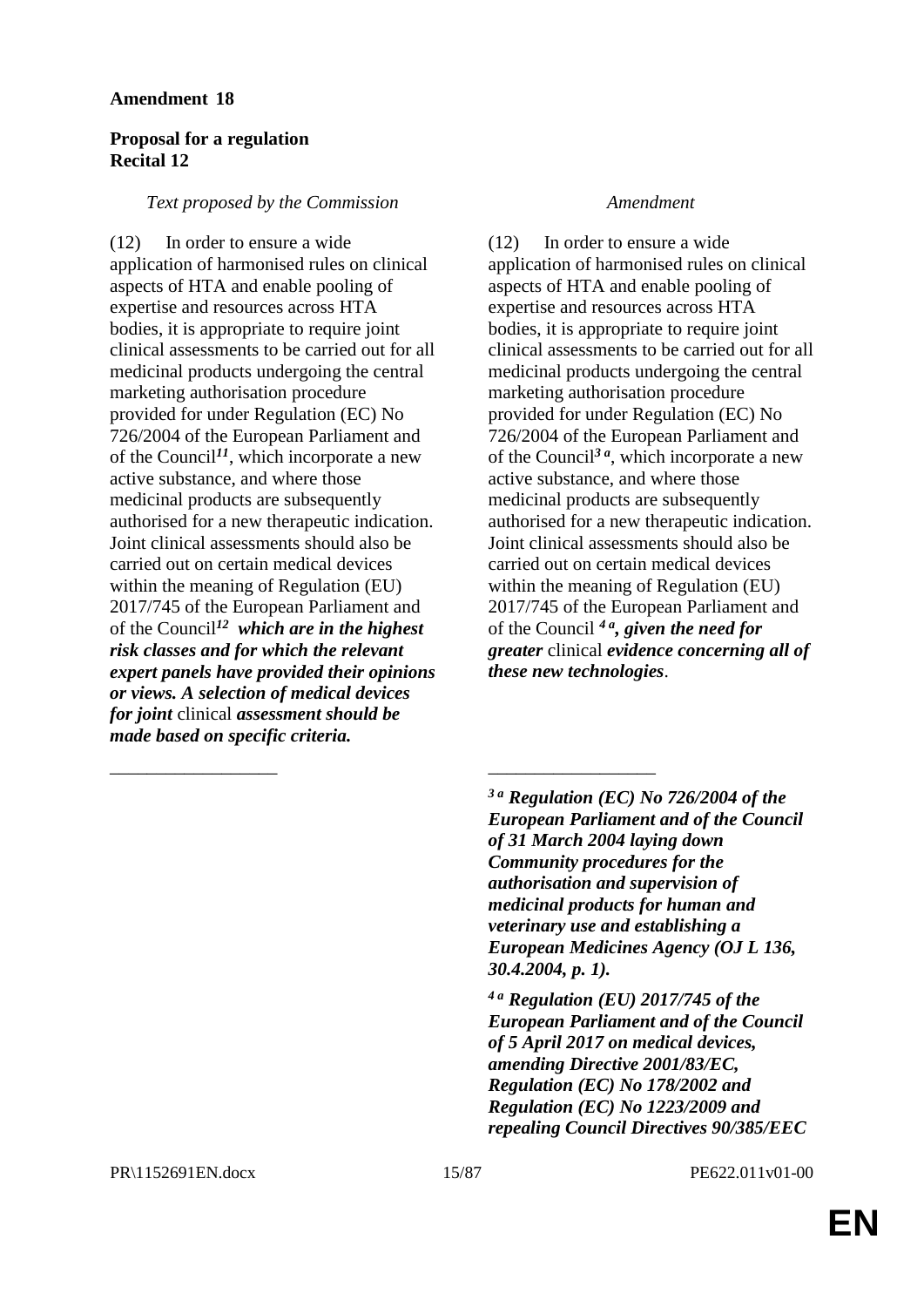*and 93/42/EEC (OJ L 117, 5.5.2017, p. 1).*

*<sup>11</sup> Regulation (EC) No 726/2004 of the European Parliament and of the Council of 31 March 2004 laying down Community procedures for the authorisation and supervision of medicinal products for human and veterinary use and establishing a European Medicines Agency (OJ L 136, 30.4.2004, p. 1).*

*<sup>12</sup> Regulation (EU) 2017/745 of the European Parliament and of the Council of 5 April 2017 on medical devices, amending Directive 2001/83/EC, Regulation (EC) No 178/2002 and Regulation (EC) No 1223/2009 and repealing Council Directives 90/385/EEC and 93/42/EEC (OJ L 117, 5.5.2017, p. 1).*

Or. es

#### **Amendment 19**

### **Proposal for a regulation Recital 13**

#### *Text proposed by the Commission Amendment*

(13) In order to ensure that joint clinical assessments carried out on health technologies remain accurate *and* relevant, it is appropriate to establish *conditions* for the updating of assessments, in particular *where* additional data available subsequent to the initial assessment *has the potential* to *increase* the *accuracy* of the assessment.

(13) In order to ensure that joint clinical assessments carried out on health technologies remain accurate**,** relevant*, of high quality and ascertain the best possible clinical evidence at any given time*, it is appropriate to establish *a flexible, regulated procedure* for the updating of assessments, in particular *when new evidence or* additional data *become* available subsequent to the initial assessment *that may increase the clinical evidence and thus* the *quality* of the assessment *in a definitive manner at any given time*.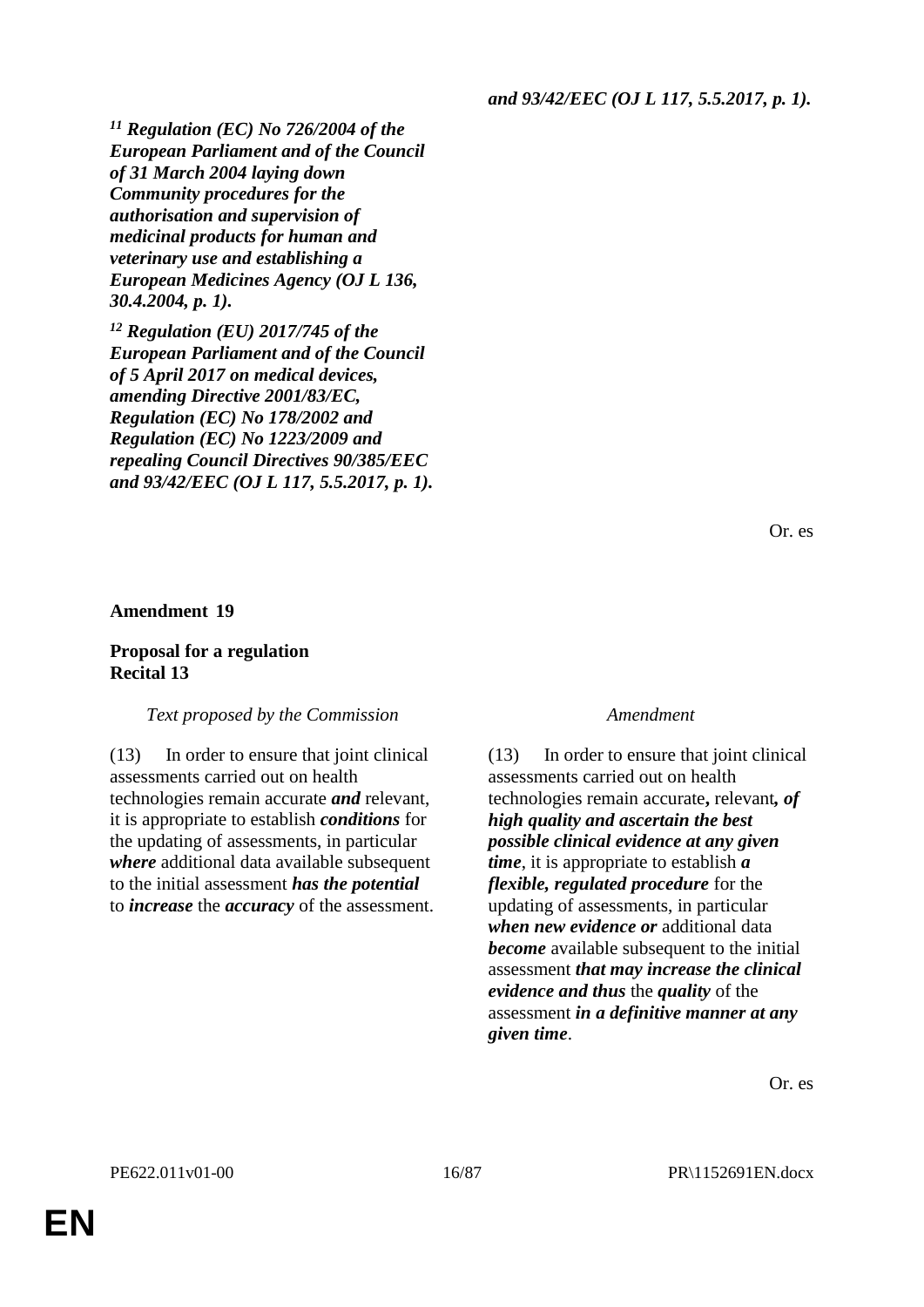### **Proposal for a regulation Recital 14**

#### *Text proposed by the Commission Amendment*

(14) A coordination group composed of representatives from Member States' health technology assessment authorities and bodies should be established with responsibility for *overseeing* the carrying out of joint clinical assessments and other joint work.

(14) A coordination group composed of representatives from Member States' health technology assessment authorities and bodies should be established with responsibility *and proven expertise* for overseeing the carrying out of joint clinical assessments and other joint work *within the scope of this Regulation*.

Or. es

**Amendment 21**

### **Proposal for a regulation Recital 15**

### *Text proposed by the Commission Amendment*

(15) In order to ensure a Member-State led approach to joint clinical assessments and scientific consultations, Member States should *designate national HTA authorities and* bodies *which inform decision-making* as members of the Coordination Group. The *designated authorities and bodies* should ensure an appropriately high level of representation in the Coordination Group and technical expertise in its sub-groups, taking into account the *need to provide* expertise on the HTA of medicinal products and medical devices.

(15) In order to ensure a Member-State led approach to joint clinical assessments and scientific consultations, Member States should *appoint members of their* bodies *to conduct such assessments* as members of the Coordination Group. The *members appointed* should ensure an appropriately high level of representation in the Coordination Group and technical expertise in its sub-groups, taking into account the *possibility of providing* expertise on the HTA of medicinal products and medical devices.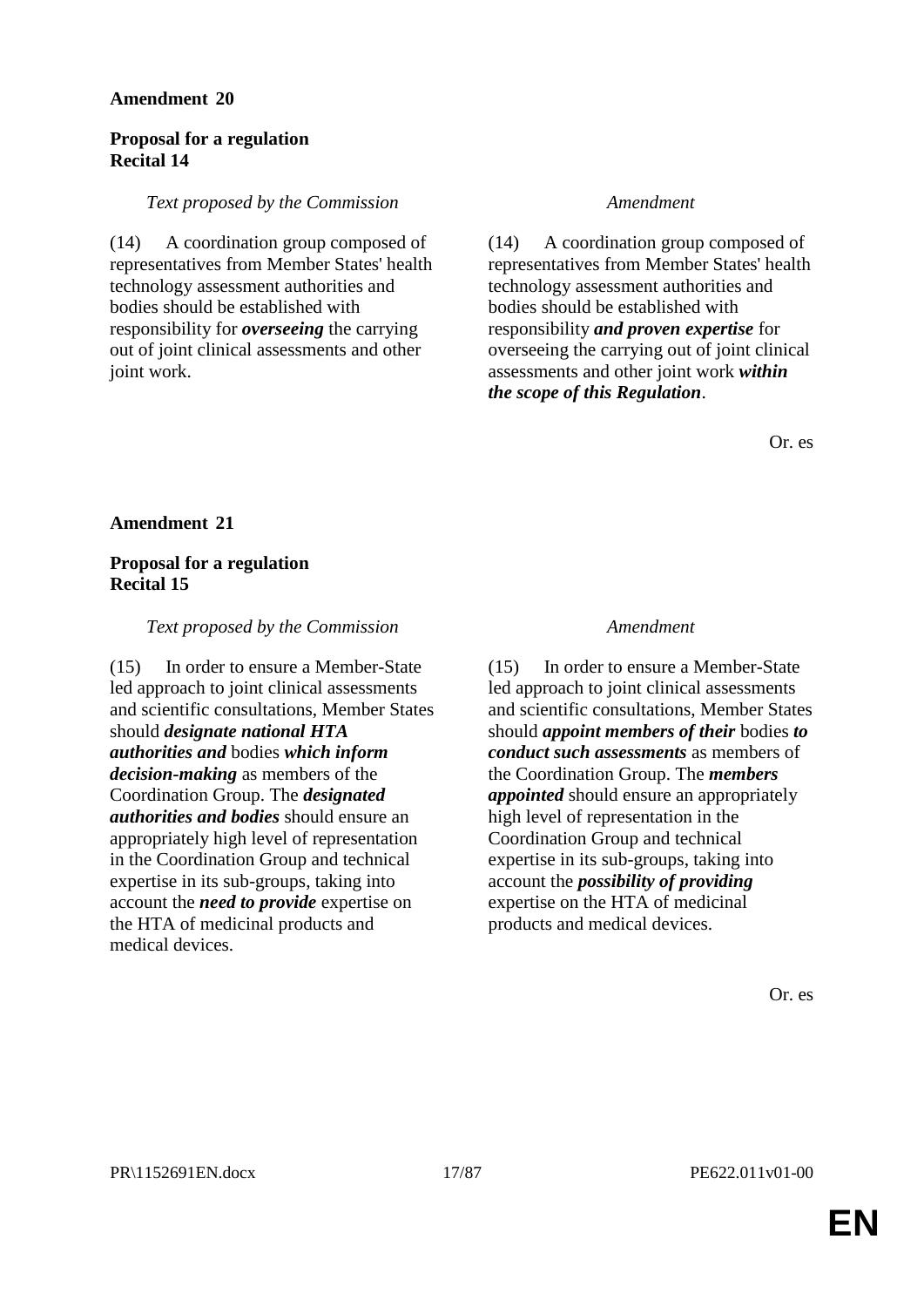### **Proposal for a regulation Recital 16**

#### *Text proposed by the Commission Amendment*

(16) In order that the harmonised procedures fulfil their internal market objective, Member States *should be required to* take *full* account of the results of joint clinical assessments and not *repeat those assessments*. Compliance with this obligation does not prevent Member States from carrying out non-clinical assessments on the same health technology, or from drawing conclusions on the added value of the technologies concerned as part of national appraisal processes which may consider clinical as well as non-clinical data and criteria. It also does not prevent Member States from forming their own recommendations or decisions on pricing or reimbursement.

(16) In order that the harmonised procedures fulfil their internal market objective, *and their aim of improving innovation and the quality of clinical evidence,* Member States *must take* account of the results of joint clinical assessments and not *repeat them unnecessarily*. Compliance with this obligation does not prevent Member States from carrying out non-clinical assessments on the same health technology, or from drawing conclusions on the *clinical* added value of the technologies concerned as part of national appraisal processes which may consider clinical as well as *the* non-clinical data and criteria *specific to the Member State concerned, at national and/or regional level*. It also does not prevent Member States from forming their own recommendations or decisions on pricing or reimbursement.

Or. es

#### **Amendment 23**

### **Proposal for a regulation Recital 17**

*Text proposed by the Commission Amendment*

*deleted*

*(17) The time-frame for joint clinical assessments for medicinal products should, in as far as possible, be fixed by reference to the time-frame applicable to the completion of the central marketing authorisation procedure provided for under Regulation (EC) No 726/2004. Such coordination should ensure clinical assessments can effectively facilitate*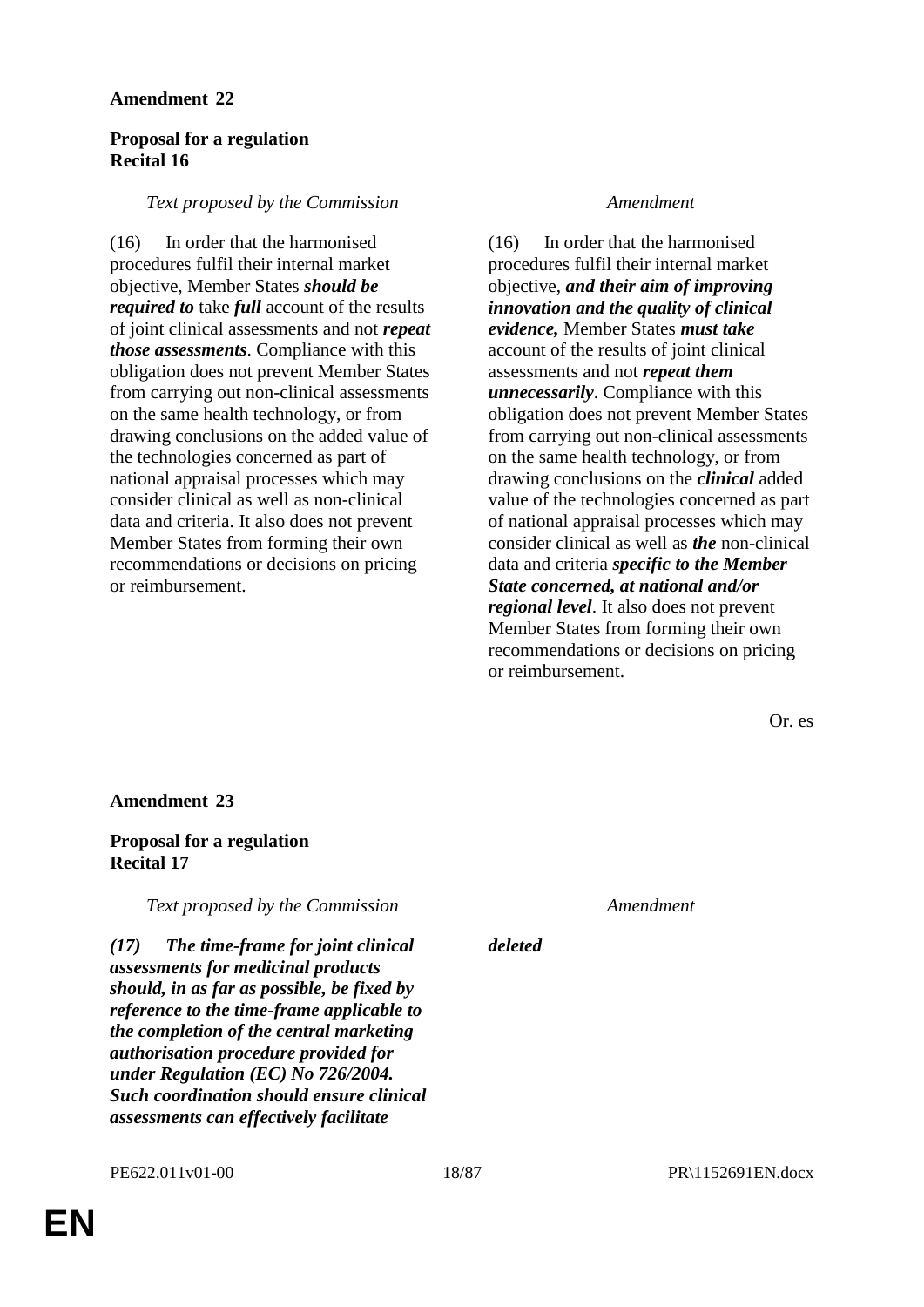*market access and contribute to the timely availability of innovative technologies for patients. As a rule, the process should be completed by the time of the publication of the Commission decision granting marketing authorisation.*

Or. es

#### *Justification*

*This recital has been merged with Recital (18).*

**Amendment 24**

### **Proposal for a regulation Recital 18**

#### *Text proposed by the Commission Amendment*

(18) The establishment of a time-frame for the joint clinical assessments for *medical devices* should take into account *the highly decentralised market access pathway* for medical devices *and* the availability of appropriate evidence data required to carry out a joint clinical assessment. *As the required evidence may only become available after a medical device has been placed on the market and in order to allow for the selection of medical devices for joint clinical assessment at an appropriate time, it should be* possible *for assessments of such devices to take place following market launch of medical devices*.

(18) The establishment of a time-frame for the joint clinical assessments for *health technologies* should take into account *the time-frames set in Regulation (EC) No 726/2004 for completing the centralised procedure for authorising medicines and the CE conformity marking for medical devices provided for in Regulation (EU) No 2017/745 and the CE conformity marking for in vitro diagnostic medical devices provided for in Regulation (EU) No 2017/746. In any event, assessments must take into account* the availability of appropriate *scientific* evidence *and supporting* data *in the quantity* required to carry out a joint clinical assessment*, and should take place in a time-frame as close as* possible *to their marketing authorisation and without unjustified and unnecessary delay*.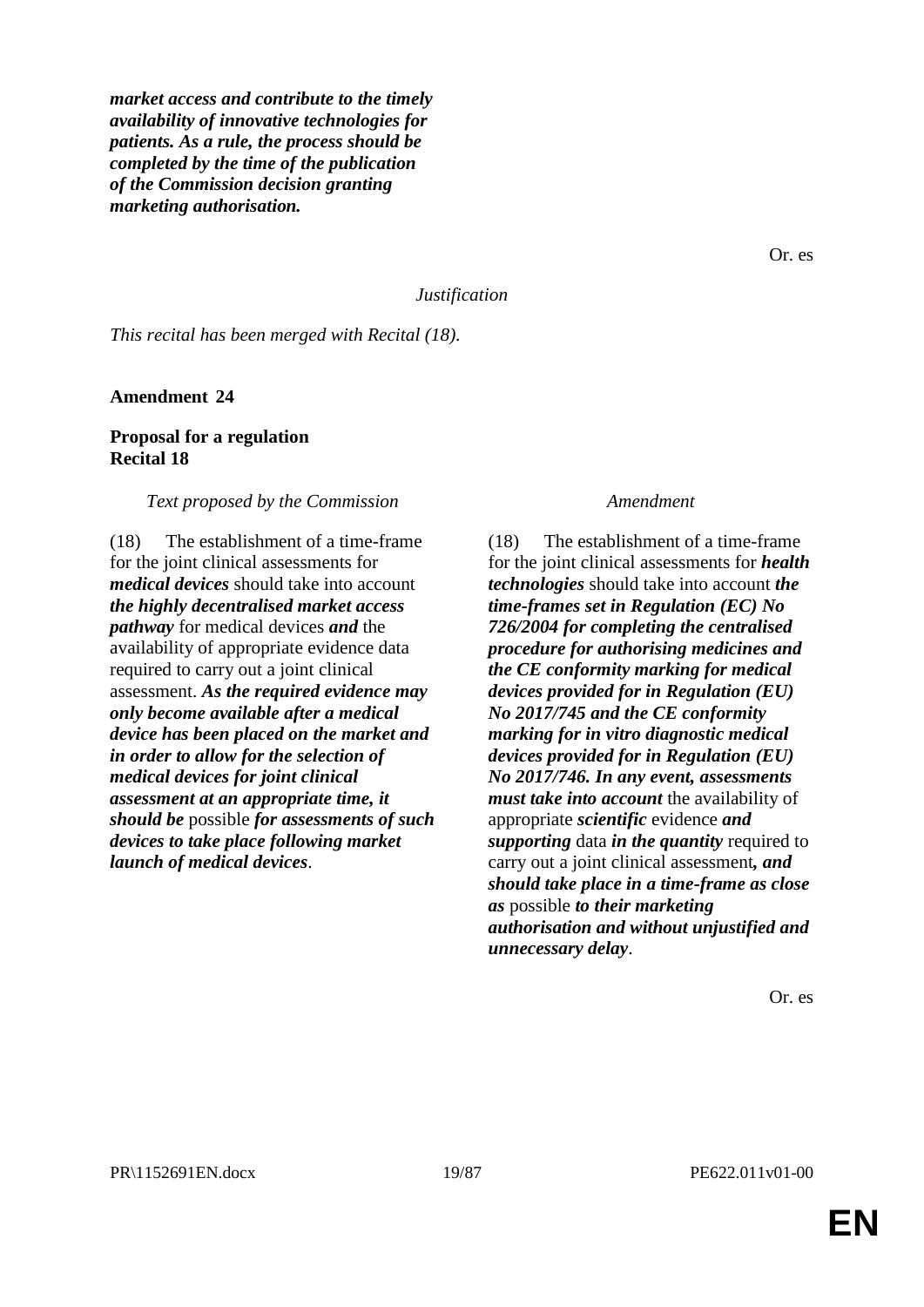### **Proposal for a regulation Recital 19**

#### *Text proposed by the Commission Amendment*

(19) In *all cases* the joint work carried out under this Regulation, in particular the joint clinical assessments, should produce high quality and timely results, *and not delay* or *interfere* with the CE marking of medical devices *or market access of health technologies*. *This work should be separate and distinct from regulatory assessments of the safety, quality, efficacy or performance of health technologies carried out pursuant to other Union legislation and have no bearing on decisions taken in accordance with other Union legislation.*

(19) In *any event* the joint work carried out under this Regulation, in particular the joint clinical assessments, should produce high quality and timely results, *without delaying* or *interfering* with the CE marking of medical devices

Or. es

**Amendment 26**

**Proposal for a regulation Recital 19 a (new)**

*Text proposed by the Commission Amendment*

*(19a) The health technology assessment work covered under this Regulation should be separate and distinct from regulatory assessments of the safety and efficacy of health technologies carried out pursuant to other Union legislation and have no bearing on other aspects unrelated to the subject matter of this Regulation adopted in accordance with other Union legislation.*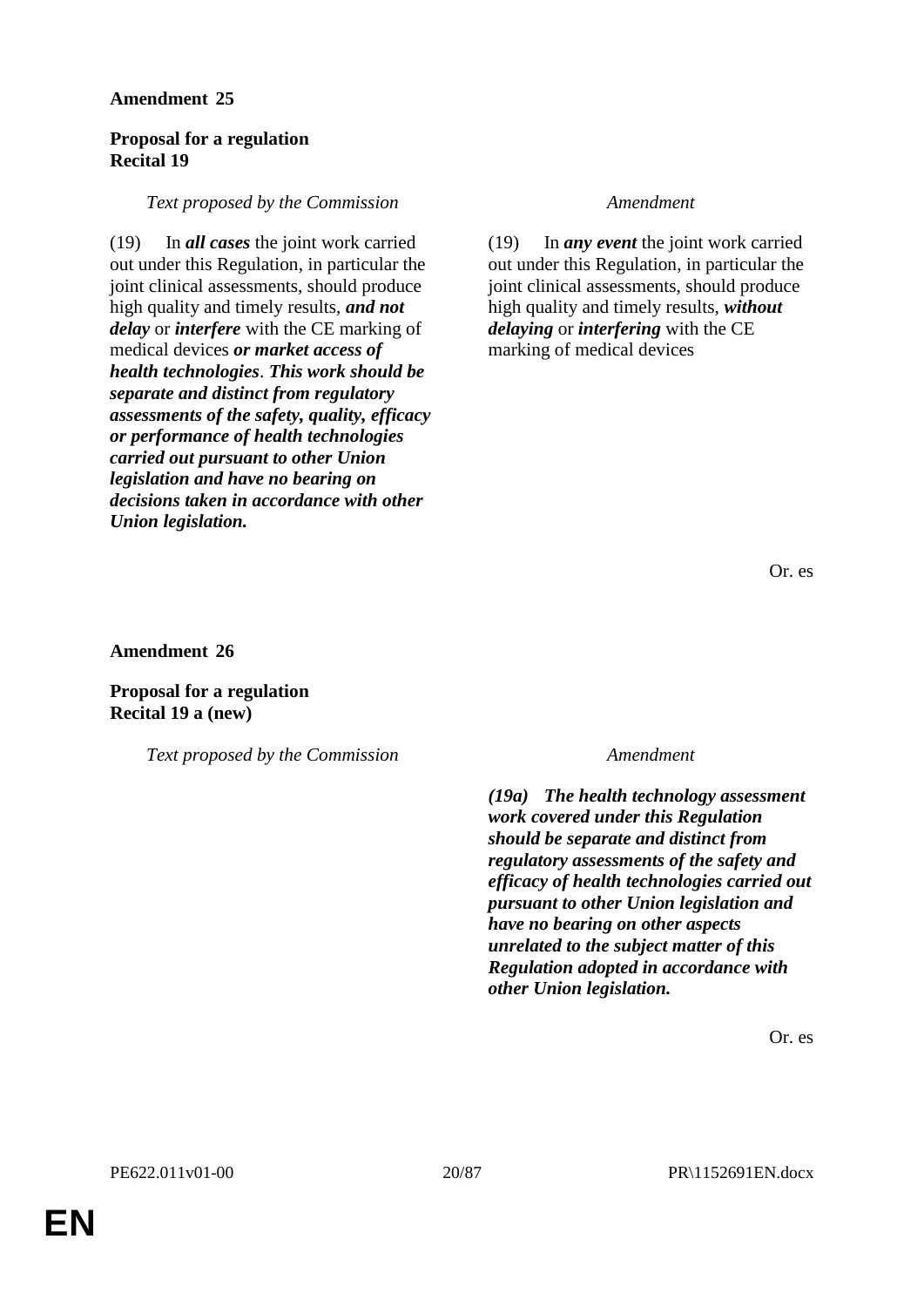#### **Proposal for a regulation Recital 19 b (new)**

*Text proposed by the Commission Amendment*

*(19b) The recently adopted Regulations (EU) No 2017/745 concerning medical devices and (EU) 2017/746 concerning in vitro diagnostic medical devices provide for the authorisation of such devices on the basis of the principles of transparency and safety and not on efficacy. However, the gradual increase in the supply of medical devices to address clinical conditions has heralded a paradigm shift towards a new model in which the market is highly fragmented, innovation is chiefly incremental and clinical evidence is lacking, which means that closer cooperation and more frequent exchanges of information between assessment bodies are needed. It is therefore necessary to move towards a centralised authorisation system that assesses devices on the basis of safety, efficacy and quality. This is one of the areas in which the Member States are calling for greater collaboration on a future European ETS. Twenty Member States, together with Norway, currently have health technology assessment systems for medical devices in place and 12 Member States, together with Norway, have established guidelines and are engaging in initial dialogues.*

Or. es

#### **Amendment 28**

#### **Proposal for a regulation Recital 20**

*Text proposed by the Commission Amendment*

(20) *In order to facilitate effective* (20) *Health* technology developers may

PR\1152691EN.docx 21/87 PE622.011v01-00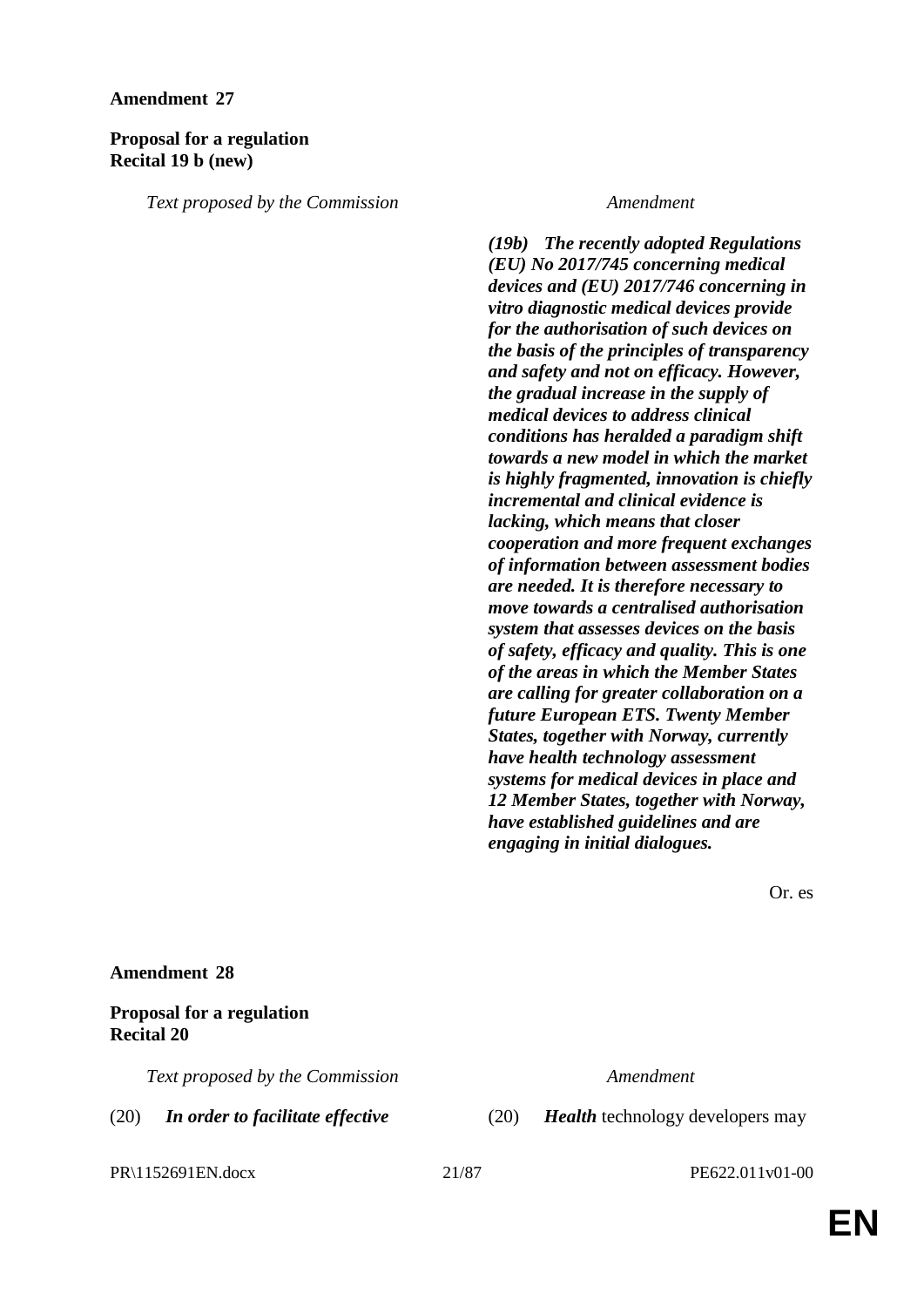*participation by health* technology developers *in joint clinical assessments, such developers should, in appropriate cases, be afforded an opportunity to engage in* joint scientific consultations with the Coordination Group to obtain guidance on the *evidence and data that is likely to be required for the purposes of clinical assessment.* Given the preliminary nature of the consultation, any guidance offered should not bind either the health technology developers or HTA authorities and bodies.

*conduct* joint scientific consultations with the Coordination Group to obtain guidance on the *clinical needs of research and the optimal design of studies to obtain the best possible evidence and maximise research efficiency*. Given the preliminary nature of the consultation, any guidance offered should not bind either the health technology developers or HTA authorities and bodies.

Or. es

#### **Amendment 29**

#### **Proposal for a regulation Recital 21**

*Text proposed by the Commission Amendment*

(21) Joint clinical assessments and joint scientific consultations necessitate *the sharing of confidential information between* health technology developers *and HTA authorities and bodies*. *In order to ensure the protection of such information, information provided to the Coordination Group in the framework of* assessments *and consultations should only be disclosed to a third party after a confidentiality agreement has been concluded. In addition, it is necessary for any information made public about the results of joint scientific consultations to be presented in an anonymised format with the redaction of any information of a commercially sensitive nature.*

(21) Joint clinical assessments and joint scientific consultations necessitate *all available clinical data and publically available scientific evidence from* health technology developers*. The clinical data employed, the studies, the methodology and the clinical results used should be made public. The highest possible level of public openness in scientific data and* assessments *will allow progress to be made in biomedical research and ensure the highest possible level of confidence in the system*.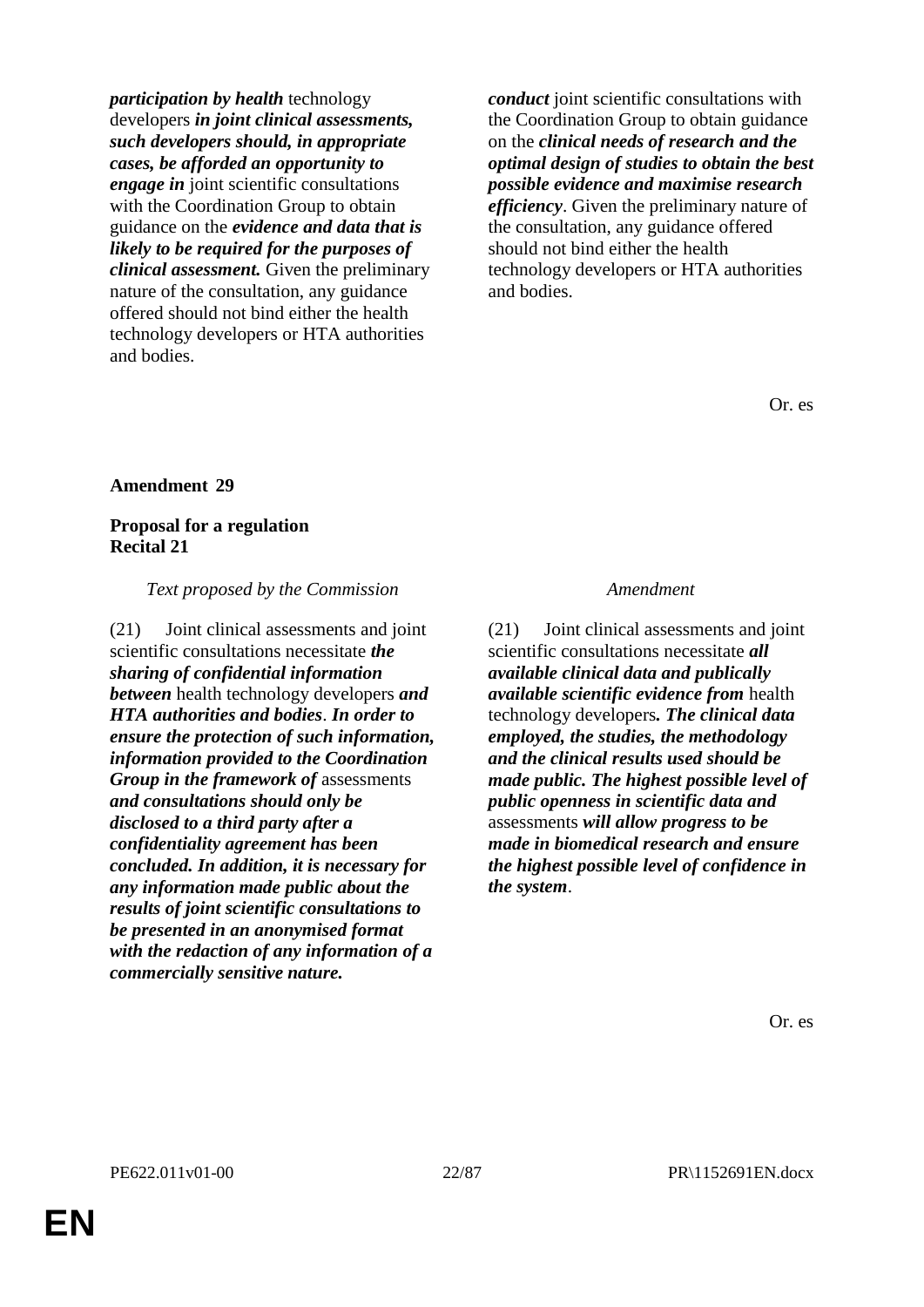### **Proposal for a regulation Recital 22**

### *Text proposed by the Commission Amendment*

(22) In order to ensure the efficient use of available resources, it is appropriate to provide for "horizon scanning", to allow the early identification of emerging health technologies that are likely to have the most impact on patients, public health and healthcare systems. Such scanning should facilitate the prioritisation of technologies that are to be selected for joint clinical assessment.

(22) In order to ensure the efficient use of available resources, it is appropriate to provide for "horizon scanning", to allow the early identification of emerging health technologies that are likely to have the most impact on patients, public health and healthcare systems. Such scanning should facilitate the prioritisation of technologies that are to be selected *by the coordination group* for joint clinical assessment.

Or. es

#### **Amendment 31**

### **Proposal for a regulation Recital 23**

### *Text proposed by the Commission Amendment*

(23) The Union should continue to support voluntary cooperation on HTA between Member States in areas such as in the development and implementation of vaccination programmes, and capacity building of national HTA systems. *Such voluntary cooperation should also facilitate synergies with initiatives under the digital single market strategy in relevant digital and data-driven areas of health and care with a view to the provision of additional real world evidence relevant for HTA.*

(23) The Union should continue to support voluntary cooperation on HTA between Member States in areas such as in the development and implementation of vaccination programmes, and capacity building of national HTA systems.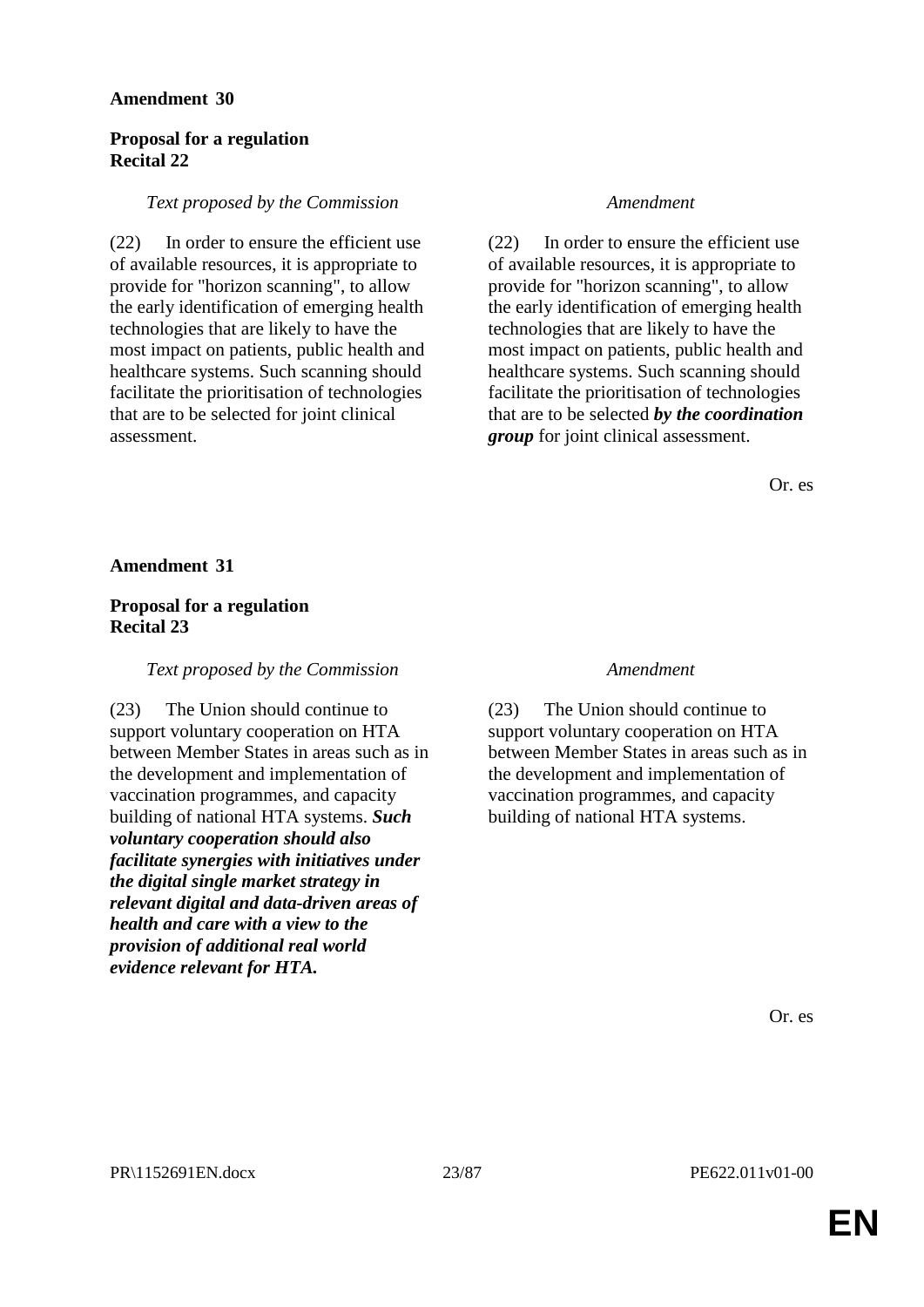### **Proposal for a regulation Recital 24**

*Text proposed by the Commission Amendment*

(24) *In order to ensure the inclusiveness and transparency of the joint work, the Coordination Group should engage and consult widely with interested parties and stakeholders. However, in* order to preserve the *integrity* of the joint work, rules should be developed to ensure the independence and impartiality of the joint work and ensure that such consultation does not give rise to any conflicts of interest.

(24) *In* order to preserve the *objectivity, transparency and quality* of the joint work, rules should be developed to ensure the independence*, public openness* and impartiality of the joint work and ensure that such consultation does not give rise to any conflicts of interest.

Or. es

**Amendment 33**

**Proposal for a regulation Recital 24 a (new)**

*Text proposed by the Commission Amendment*

*(24a) Dialogue with patient organisations, consumer organisations, health NGOs and health experts and professionals must be ensured via a network of stakeholders. The independence, transparency and impartiality of the network must be guaranteed in such a way as to ensure the stakeholders involved are neither profitmaking entities nor funded by technology developers.*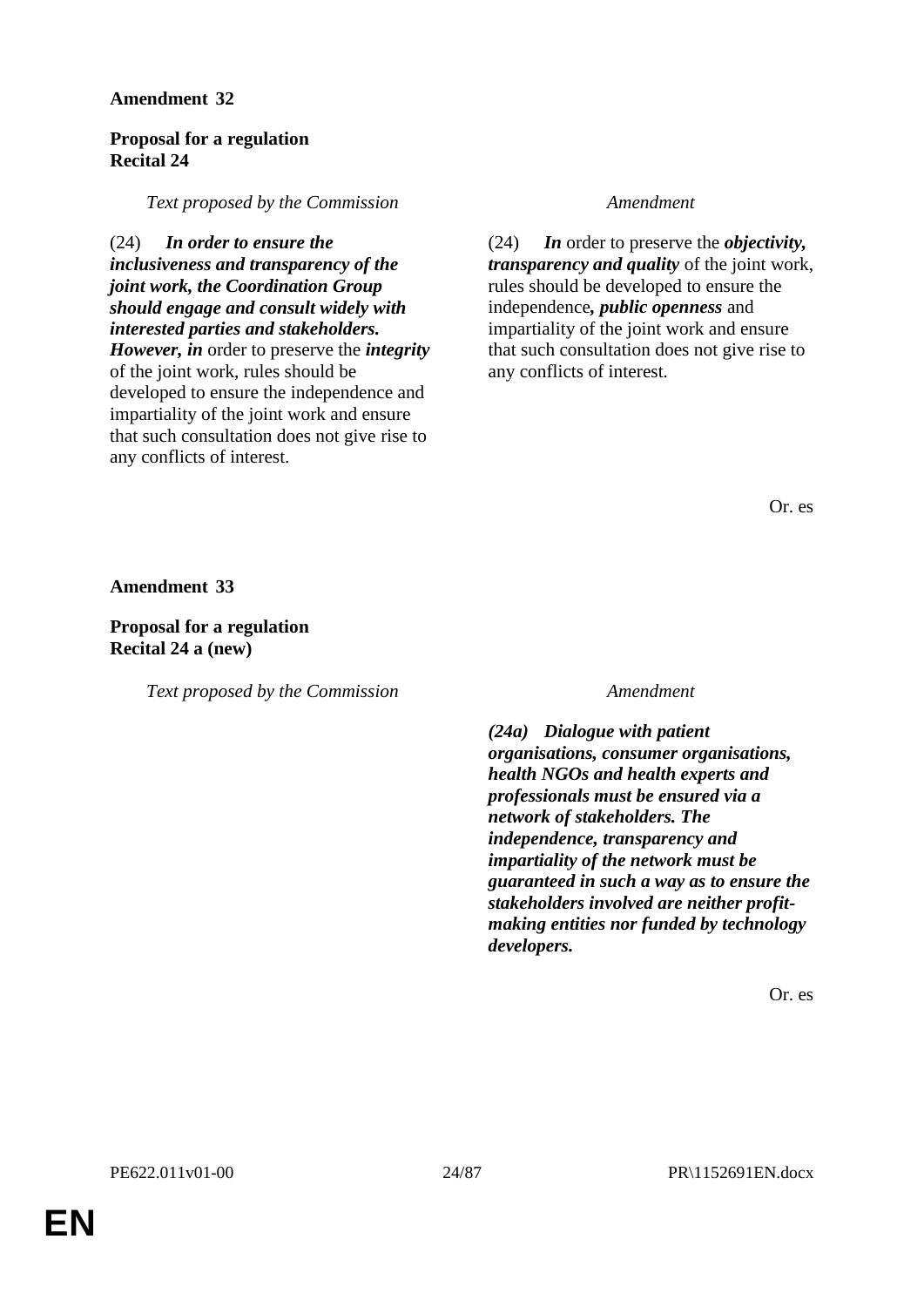### **Proposal for a regulation Recital 25**

### *Text proposed by the Commission Amendment*

(25) In order to ensure a uniform approach to the joint work provided for in this Regulation, *implementing powers should be conferred on* the Commission *to* establish a common procedural *and methodological* framework *for clinical assessments, procedures* for joint clinical assessments and *procedures* for joint scientific consultations. Where appropriate, distinct rules *should* be developed for medicinal products and medical devices. In the development of such rules, *the Commission should take into account* the results of the work already undertaken in the EUnetHTA Joint Actions*. It should also take into account* initiatives on HTA funded through the Horizon 2020 research programme, as well as regional initiatives on HTA such as the Beneluxa and Valletta Declaration initiatives. Those powers should be exercised in accordance with Regulation (EU) No 182/2011 of the European Parliament and of the Council<sup>13</sup>.

\_\_\_\_\_\_\_\_\_\_\_\_\_\_\_\_\_\_ \_\_\_\_\_\_\_\_\_\_\_\_\_\_\_\_\_\_

(25) In order to ensure a uniform approach to the joint work provided for in this Regulation, the Commission *should* establish*, by means of implementing acts,* a common procedural framework for joint clinical assessments and joint scientific consultations*, while the Coordination Group should establish a common methodological framework*. Where appropriate, *and in justified cases,* distinct rules *must* be developed for medicinal products and medical devices. In the development of such rules, the results of the work already undertaken in the EUnetHTA Joint Actions*,* initiatives on HTA funded through the Horizon 2020 research programme, as well as regional initiatives on HTA such as the Beneluxa and Valletta Declaration initiatives *may be taken into account*. Those powers should be exercised in accordance with Regulation (EU) No 182/2011 of the European Parliament and of the Council*<sup>13</sup>* .

**Amendment 35**

**Proposal for a regulation Recital 26**

 $13$  Regulation (EU) No  $182/2011$  of the European Parliament and of the Council of 16 February 2011 laying down the rules and general principles concerning mechanisms for control by the Member States of the Commission's exercise of implementing powers (OJ L 55, 28.2.2011, p. 13).

<sup>13</sup> Regulation (EU) No 182/2011 of the European Parliament and of the Council of 16 February 2011 laying down the rules and general principles concerning mechanisms for control by the Member States of the Commission's exercise of implementing powers (OJ L 55, 28.2.2011, p. 13).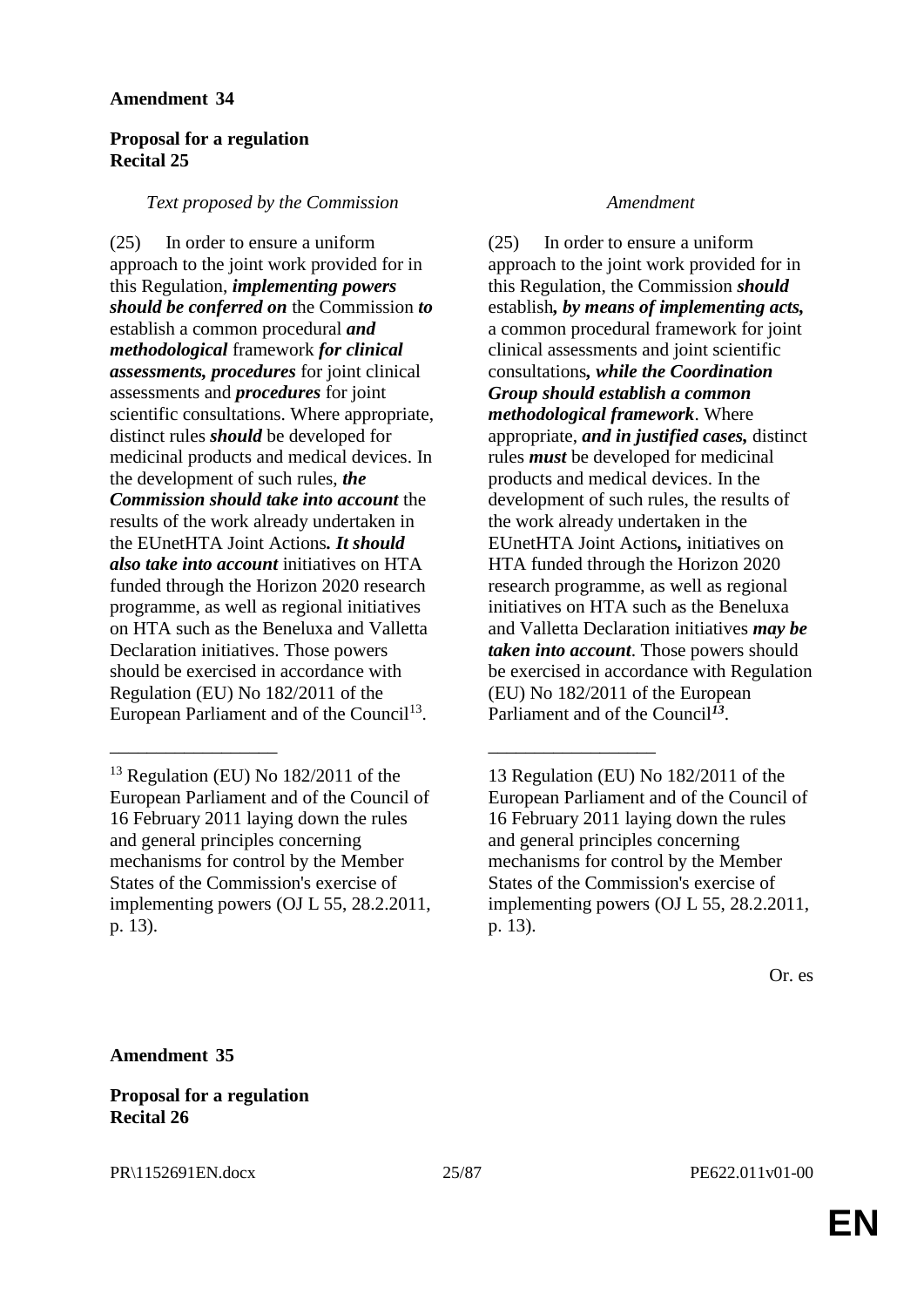*Text proposed by the Commission Amendment*

(26) *In order to ensure that this Regulation is fully operational and to adapt it to technical and scientific development, the power to adopt acts in accordance with Article 290 of the Treaty on the Functioning of the European Union should be delegated to the*  Commission *in respect of the contents of documents to be submitted, reports, and summary reports of* clinical assessments*, the contents of documents for requests, and reports of* joint scientific consultations, and the rules for selecting stakeholders. *It is of particular importance that the Commission carries out appropriate consultations during its preparatory work, including at expert level, and that those consultations be conducted in accordance with the principles laid down in the Interinstitutional Agreement on Better Law-Making of 13 April 2016<sup>14</sup>. In particular, to ensure equal participation in the preparation of delegated acts, the European Parliament and the Council should receive all documents at the same time as Member States' experts, and their experts systematically should be granted access to meetings of Commission expert groups dealing with the preparation of delegated acts.*

(26) *The* Commission *shall adopt implementing acts on procedural rules for the* joint clinical assessments, joint scientific consultations, and for selecting stakeholders.

Or. es

*Justification*

*This Regulation should make no provision for delegated acts.*

\_\_\_\_\_\_\_\_\_\_\_\_\_\_\_\_\_\_

<sup>14</sup> *Interinstitutional Agreement between the European Parliament, the Council of the European Union and the European Commission of 13 April 2016 on Better Law-Making (OJ L 123, 12.5.2016, p. 1).*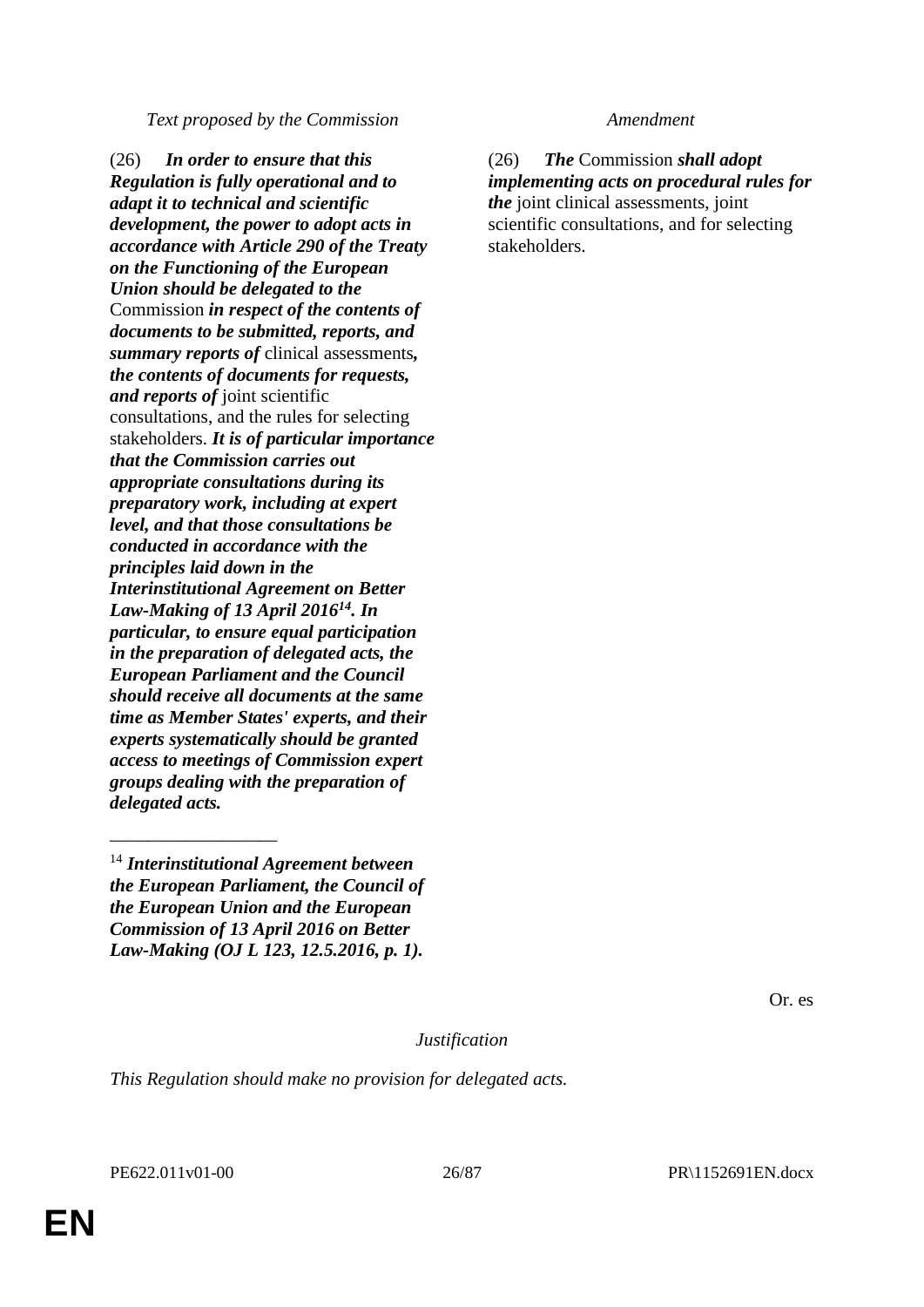### **Proposal for a regulation Recital 27**

#### *Text proposed by the Commission Amendment*

(27) In order to ensure that sufficient resources are available for the joint work provided for under this Regulation, the Union should *provide* funding for the joint work and voluntary cooperation, *and* for the support framework to support these activities. *The funding should cover the costs of producing joint clinical assessment and joint scientific consultation reports.* Member States should also have the possibility to second national experts to the Commission in order to support the secretariat of the Coordination Group.

(27) In order to ensure that sufficient resources are available for the joint work *and stable administrative support*  provided for under this Regulation, the Union should *ensure stable and permanent public* funding *under the Multiannual Financial Framework* for the joint work and voluntary cooperation, *as well as* for the support framework to support these activities. Member States should also have the possibility to second national experts to the Commission in order to support the secretariat of the Coordination Group. *The Commission, meanwhile, may establish a system of charges for health technology developers requesting both joint scientific consultations and joint clinical assessments for research on unmet medical needs. Under no event may these fees be used to fund the joint work provided for in this Regulation.*

Or. es

### **Amendment 37**

### **Proposal for a regulation Recital 28**

#### *Text proposed by the Commission Amendment*

(28) In order to facilitate the joint work and the exchange of information between Member States on HTA, provision should be made for the establishment of an IT platform that contains appropriate databases and secure channels for communication. The Commission should also ensure a link between the IT platform

(28) In order to facilitate the joint work and the exchange of information between Member States on HTA, provision should be made for the establishment of an IT platform that contains appropriate databases and secure channels for communication*, as well as all information on the procedure, methodology, training* 

PR\1152691EN.docx 27/87 PE622.011v01-00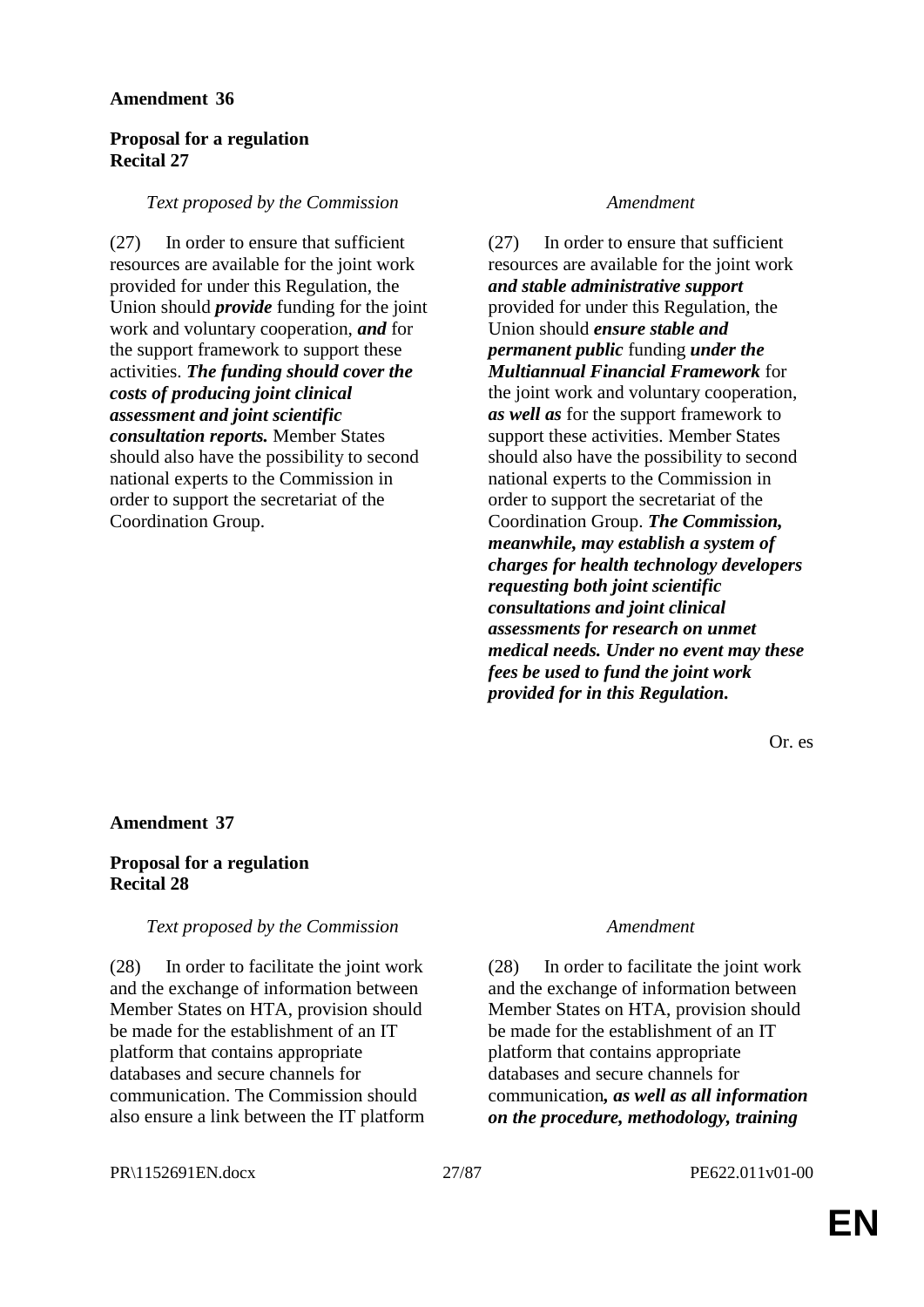and other data infrastructures relevant for the purposes of HTA such as registries of real world data.

*and interests of assessors of and participants in the stakeholder network, and the reports and results of the joint work, which must be made public*. The Commission should also ensure a link between the IT platform and other data infrastructures relevant for the purposes of HTA such as registries of real world data.

Or. es

**Amendment 38**

**Proposal for a regulation Recital 28 a (new)**

*Text proposed by the Commission Amendment*

*(28a) Cooperation shall be based on the principle of good governance, which encompasses transparency, objectivity, independent experience and fair procedures. Trust is a precondition for successful cooperation and trust can only be achieved if all stakeholders make genuine commitments and if there is access to high-quality experience, capacity-building and the highest quality of execution.*

Or. es

**Amendment 39**

**Proposal for a regulation Recital 28 b (new)**

*Text proposed by the Commission Amendment*

*(28b) The Coordination Group, composed of national authorities and bodies responsible for health technology assessment, with proven capacity, independence and impartiality, shall draw up the methodology for ensuring high*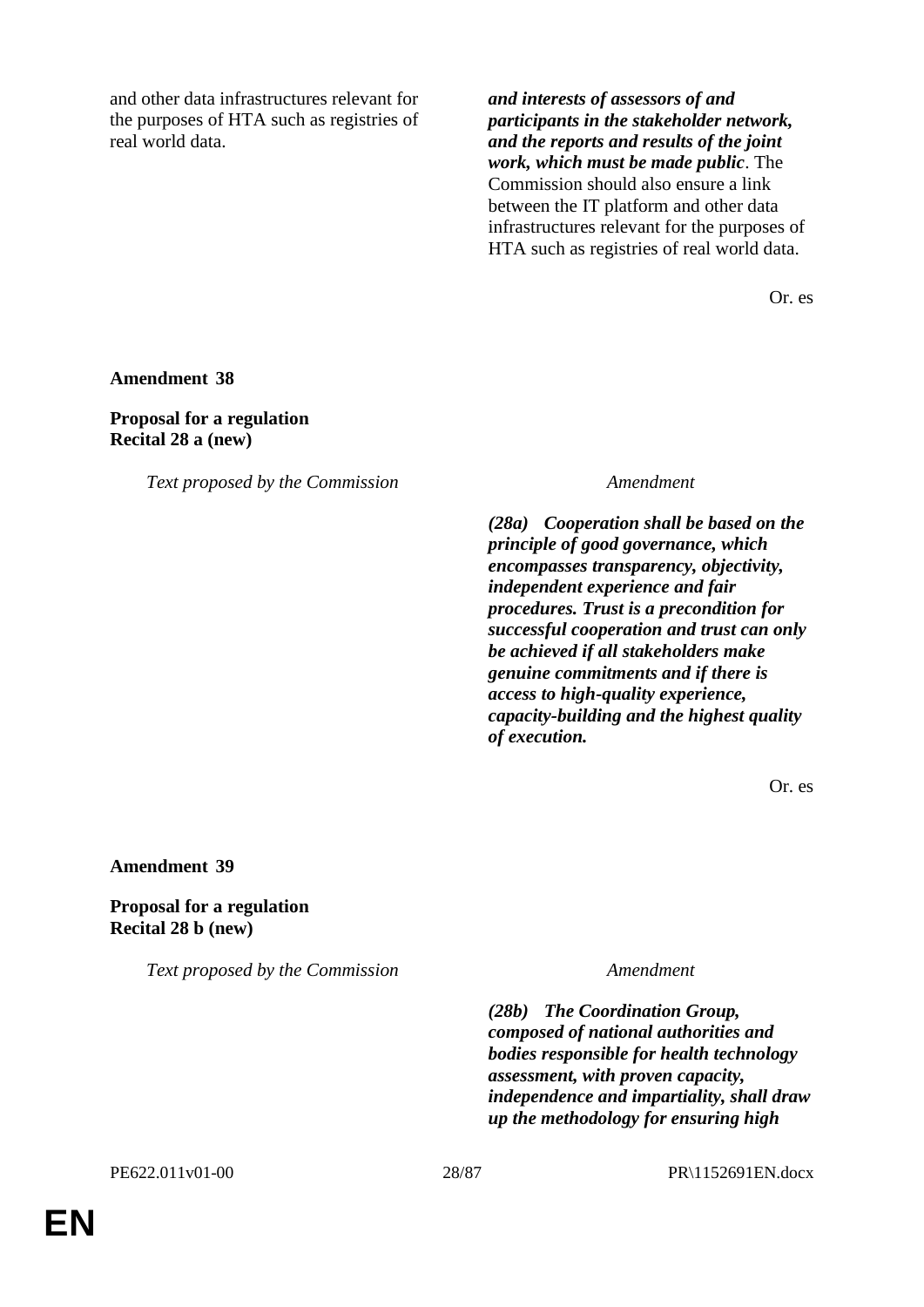*quality of work as a whole. The Commission shall provide administrative support for the joint work of the Coordination Group, which, after consultation with the stakeholders, shall submit the final report on this work.*

Or. es

#### **Amendment 40**

#### **Proposal for a regulation Recital 28 c (new)**

*Text proposed by the Commission Amendment*

*(28c) The methodology, in accordance with the Declaration of Helsinki, must guarantee a high quality of work by choosing the most appropriate benchmarks; it must be based on high standards of quality, the best available scientific evidence, stemming primarily from double-blind randomised clinical trials, meta-analysis and systematic reviews; and must take into account clinical criteria that are useful, relevant, tangible, concrete and tailored to suit the given clinical situation, with preference given to end points. The documentation to be provided by the applicant must relate to the most up-to-date and public research.*

Or. es

#### **Amendment 41**

**Proposal for a regulation Recital 28 d (new)**

*Text proposed by the Commission Amendment*

*(2d) There is currently no commonly agreed definition of what constitutes highquality innovation and therapeutic added* 

#### PR\1152691EN.docx 29/87 PE622.011v01-00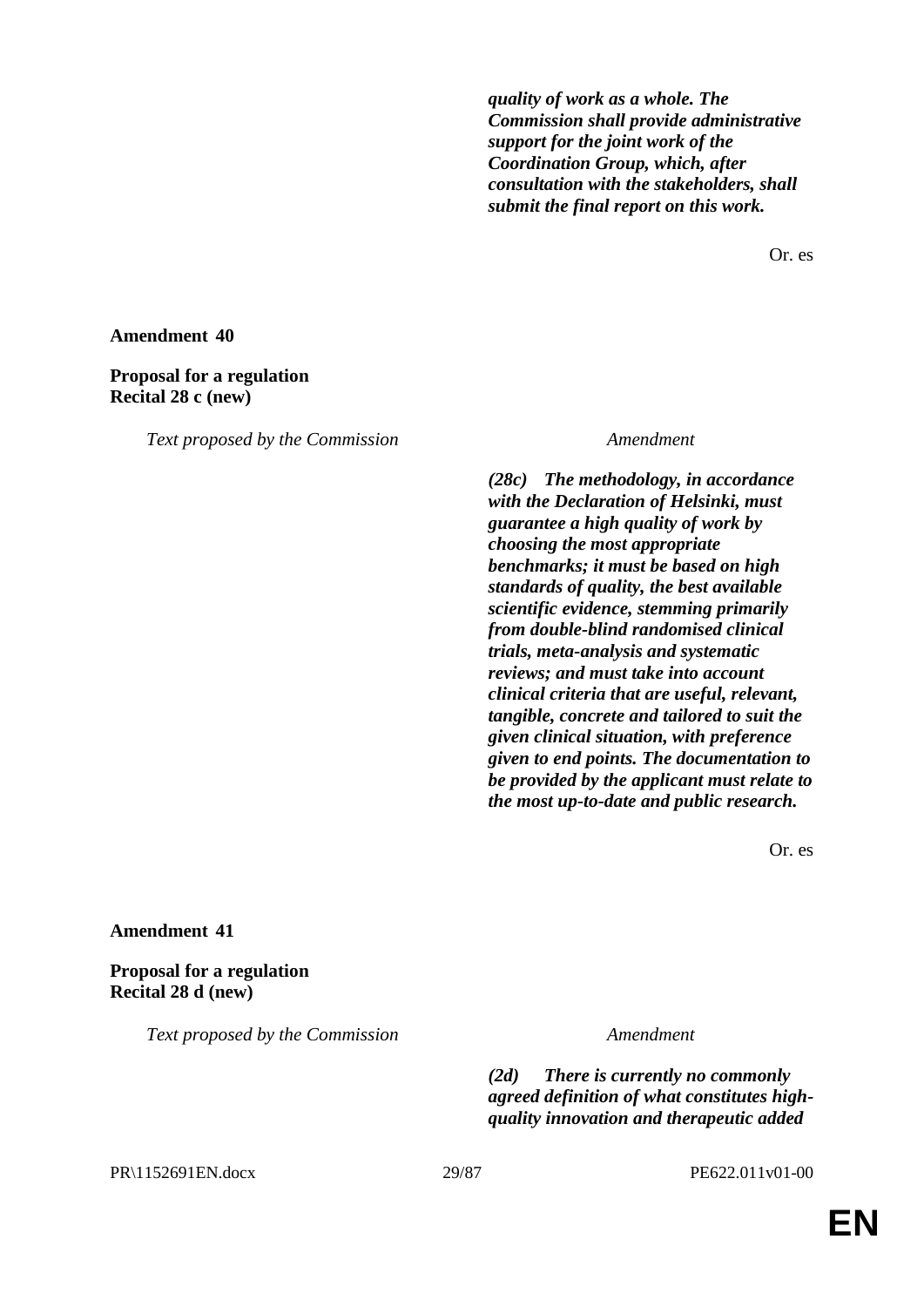*value, the EU should therefore adopt definitions of these terms with the agreement or consensus of all parties.*

Or. es

#### **Amendment 42**

#### **Proposal for a regulation Recital 30**

#### *Text proposed by the Commission Amendment*

(30) During the transitional period, participation in joint clinical assessments and joint scientific consultations should not be mandatory for Member States. *This should not affect the obligation of Member States to apply harmonised rules to clinical assessments carried out at a national level. During* the transitional period, Member States not participating in the joint work may at any time decide to participate. In order to ensure a stable and smooth organisation of the joint work and the functioning of the internal market, Members States which are already participating should not be allowed to withdraw from the framework for joint work.

(30) During the transitional period, participation in joint clinical assessments and joint scientific consultations should not be mandatory for Member States. *Moreover, during* the transitional period, Member States not participating in the joint work may at any time decide to participate. In order to ensure a stable and smooth organisation of the joint work and the functioning of the internal market, Members States which are already participating should not be allowed to withdraw from the framework for joint work.

Or. es

#### **Amendment 43**

#### **Proposal for a regulation Recital 31**

*Text proposed by the Commission Amendment*

(31) *In order to ensure that the support framework continues to be as efficient and cost-effective as possible,* the Commission *should* report *on the implementation of the provisions on* the

(31) *After the transitional period and before the harmonised system for health technology assessment established under this Regulation becomes mandatory,* the Commission shall *submit an impact*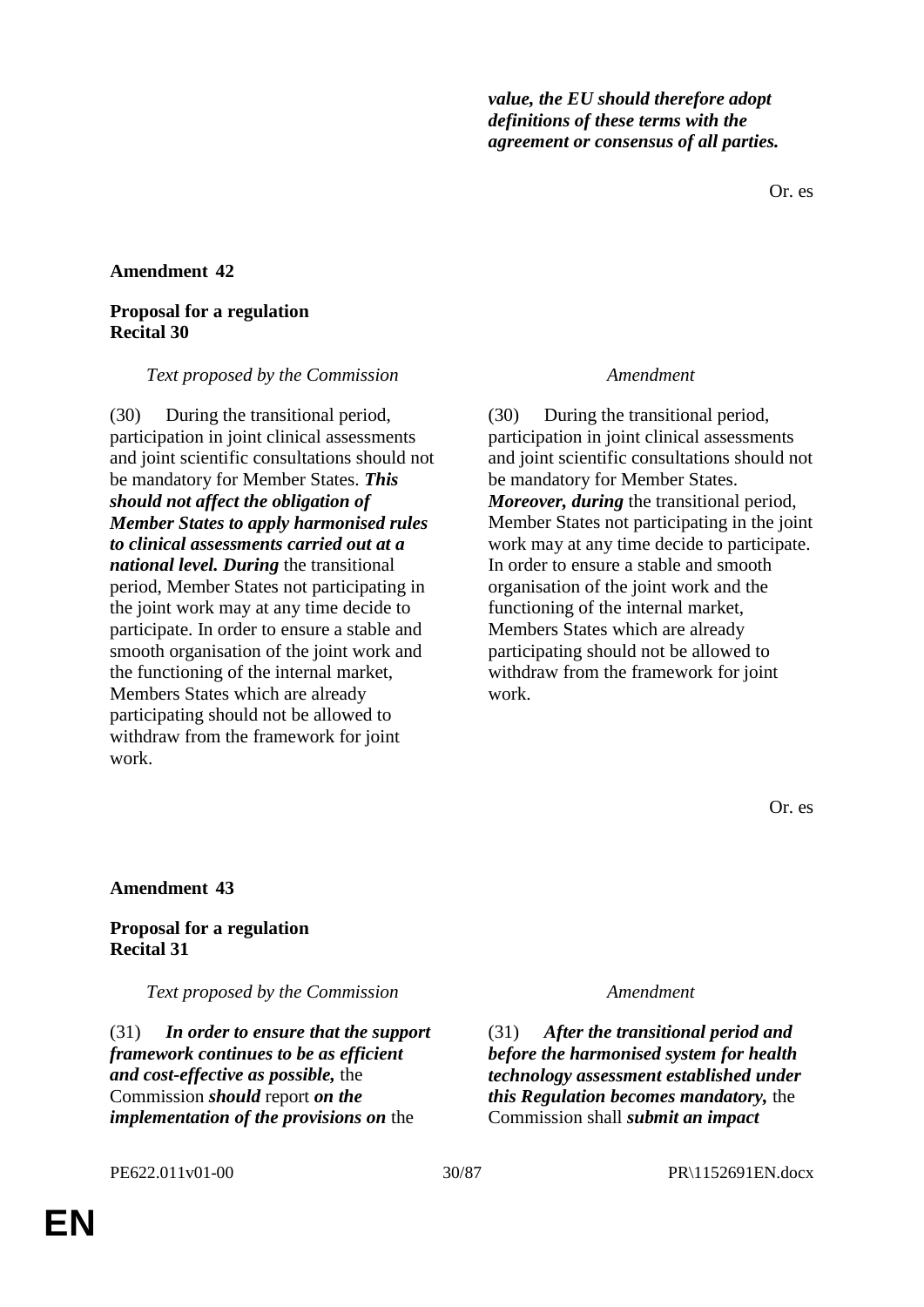scope of the joint clinical assessments and *on the functioning of the support framework no later than two years after the end of the transitional period*. *The report may in particular consider whether there is a need to move this support framework to a Union agency and introduce a fee-paying mechanism through which health technology developers would also contribute to the financing of the joint work.*

*assessment report on the whole of the procedure that has been introduced which shall evaluate, among other criteria, the progress made in relation to access to medicines and the functioning of the internal market, the quality of innovation and sustainability of health systems, as well as the appropriateness of* the scope of the joint clinical assessments and the functioning of the support framework.

Or. es

#### **Amendment 44**

### **Proposal for a regulation Recital 34**

#### *Text proposed by the Commission Amendment*

(34) Since the objectives of this Regulation, namely to approximate the rules of the Member States on carrying out clinical assessments *at national level and establish a framework of mandatory joint clinical assessments of certain* health technologies *at Union level*, cannot be sufficiently achieved by the Member States but can rather, by reason of their scale and effects, be better achieved at Union-level, the Union may adopt measures, in accordance with the principle of subsidiarity as set out in Article 5 of the Treaty on the European Union. In accordance with the principle of proportionality, as set out in that Article, this Regulation does not go beyond what is necessary in order to achieve that objective*,*

(34) Since the objectives of this Regulation, namely to approximate the rules of the Member States on carrying out clinical assessments *of the* health technologies *falling under the scope of this Regulation*, cannot be sufficiently achieved by the Member States but can rather, by reason of their scale and effects, be better achieved at Union-level, the Union may adopt measures, in accordance with the principle of subsidiarity as set out in Article 5 of the Treaty on the European Union. In accordance with the principle of proportionality, as set out in that Article, this Regulation does not go beyond what is necessary in order to achieve that objective*,*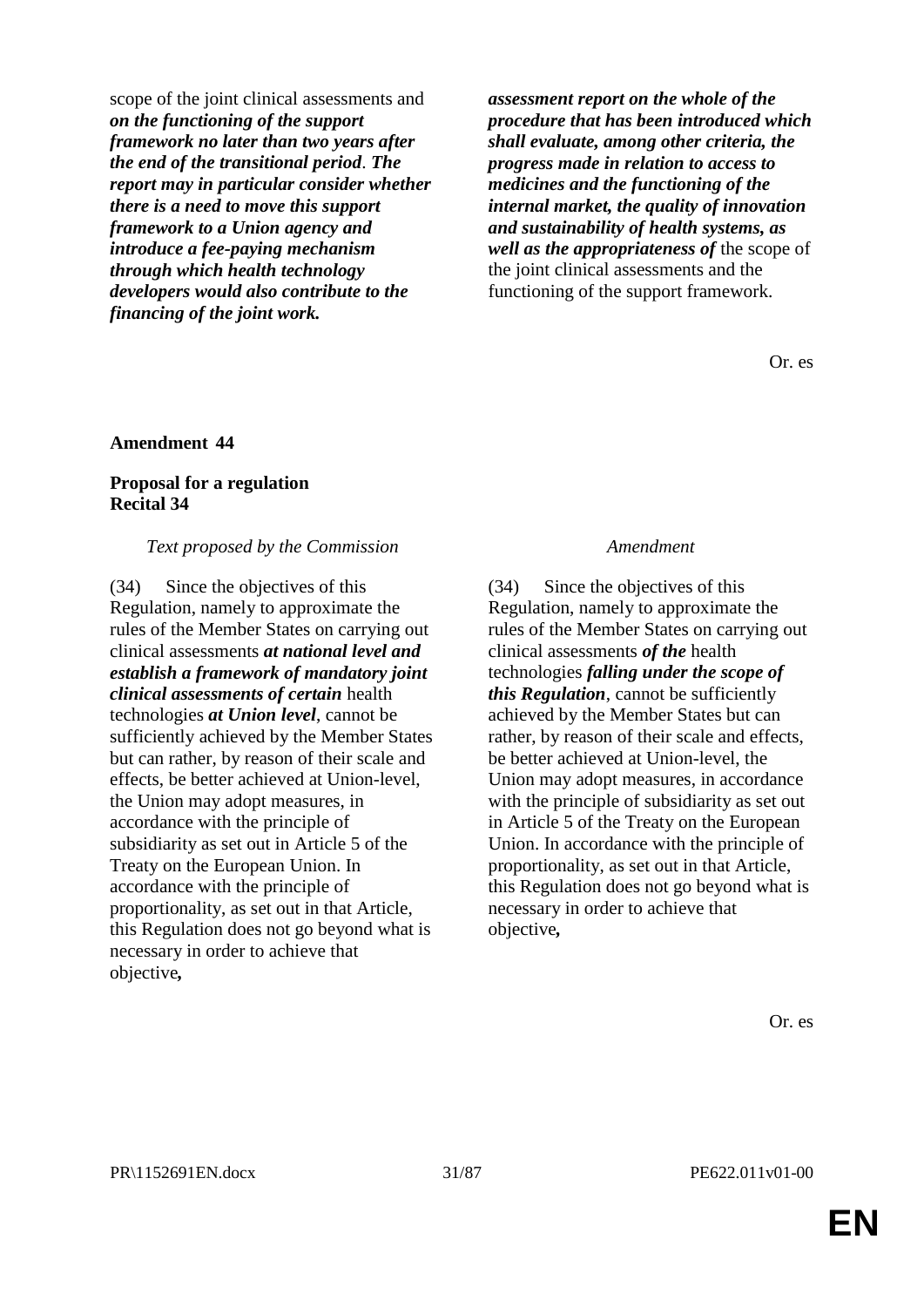### **Proposal for a regulation Article 1 – paragraph 1 – point a**

*Text proposed by the Commission Amendment*

a) a support framework and procedures for cooperation on health technology *assessment* at Union level;

a) a support framework and procedures for cooperation on *the clinical assessment of* health technology at Union level;

Or. es

#### **Amendment 46**

### **Proposal for a regulation Article 1 – paragraph 1 – point b**

*Text proposed by the Commission Amendment*

b) common *rules* for the clinical assessment of health technologies.

b) common *methologies* for the clinical assessment of health technologies.

Or. es

### **Amendment 47**

**Proposal for a regulation Article 2 – paragraph 1 – point b a (new)**

*Text proposed by the Commission Amendment*

*(ba) 'in vitro diagnostic medical device' means an in vitro diagnostic medical device as defined in Regulation (EU) No 2017/746;*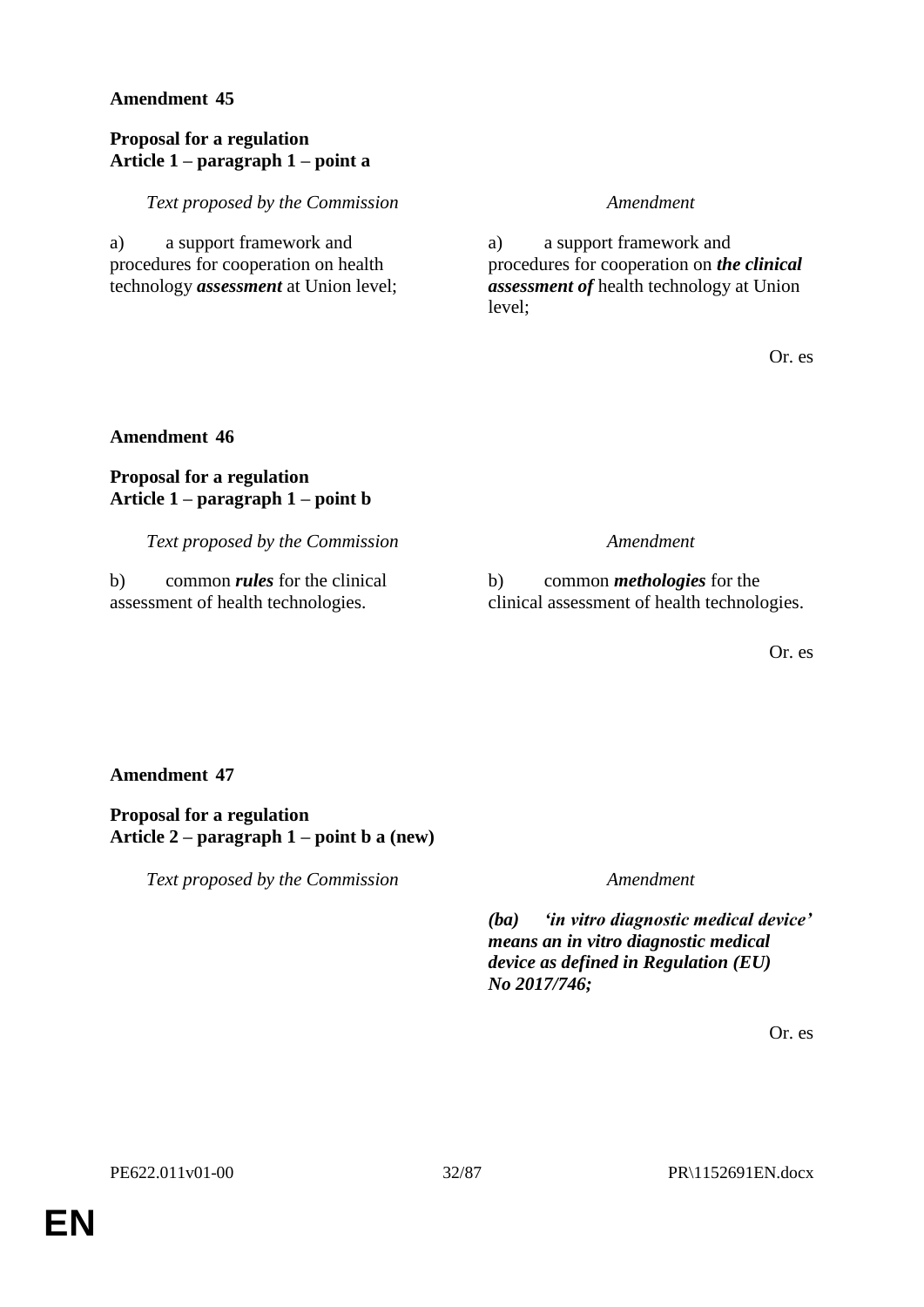### **Proposal for a regulation Article 2 – paragraph 1 – point e**

### *Text proposed by the Commission Amendment*

(e) 'clinical assessment' means a compilation and evaluation of *the available scientific evidence on* a health technology in comparison with one or more other health technologies based on the *following* clinical domains *of health technology assessment*: the description of the health problem addressed by the health technology and the current use of other health technologies addressing that health problem, the description and technical characterisation of the health technology, the relative clinical effectiveness, and the relative safety of the health technology;

(e) 'clinical *assessment'* means a compilation and *comparative* evaluation of a health technology in comparison with one or more other health technologies *or existing procedures, constituting a benchmark for a particular clinical indication and* based on *the best clinical scientific evidence and on useful, relevant clinical criteria, taking into account* the following clinical domains: the description of the health problem addressed by the health technology and the current use of other health technologies *or procedures* addressing that health problem, the description and technical characterisation of the health technology, the relative clinical effectiveness, and the relative safety of the health technology;

Or. es

### **Amendment 49**

### **Proposal for a regulation Article 3 – paragraph 2**

### *Text proposed by the Commission Amendment*

2. Member States shall designate *their* national *authorities and bodies* responsible for health technology assessment as *members* of the Coordination Group and its sub-groups *and inform the Commission thereof and of any subsequent changes. Member States may designate more than one authority or body responsible for health technology assessment as members of the Coordination Group and one or more of its sub-groups.*

2. Member States shall designate *one* national *or regional* authority or body responsible for health technology assessment as *a member* of the Coordination Group and its sub-groups.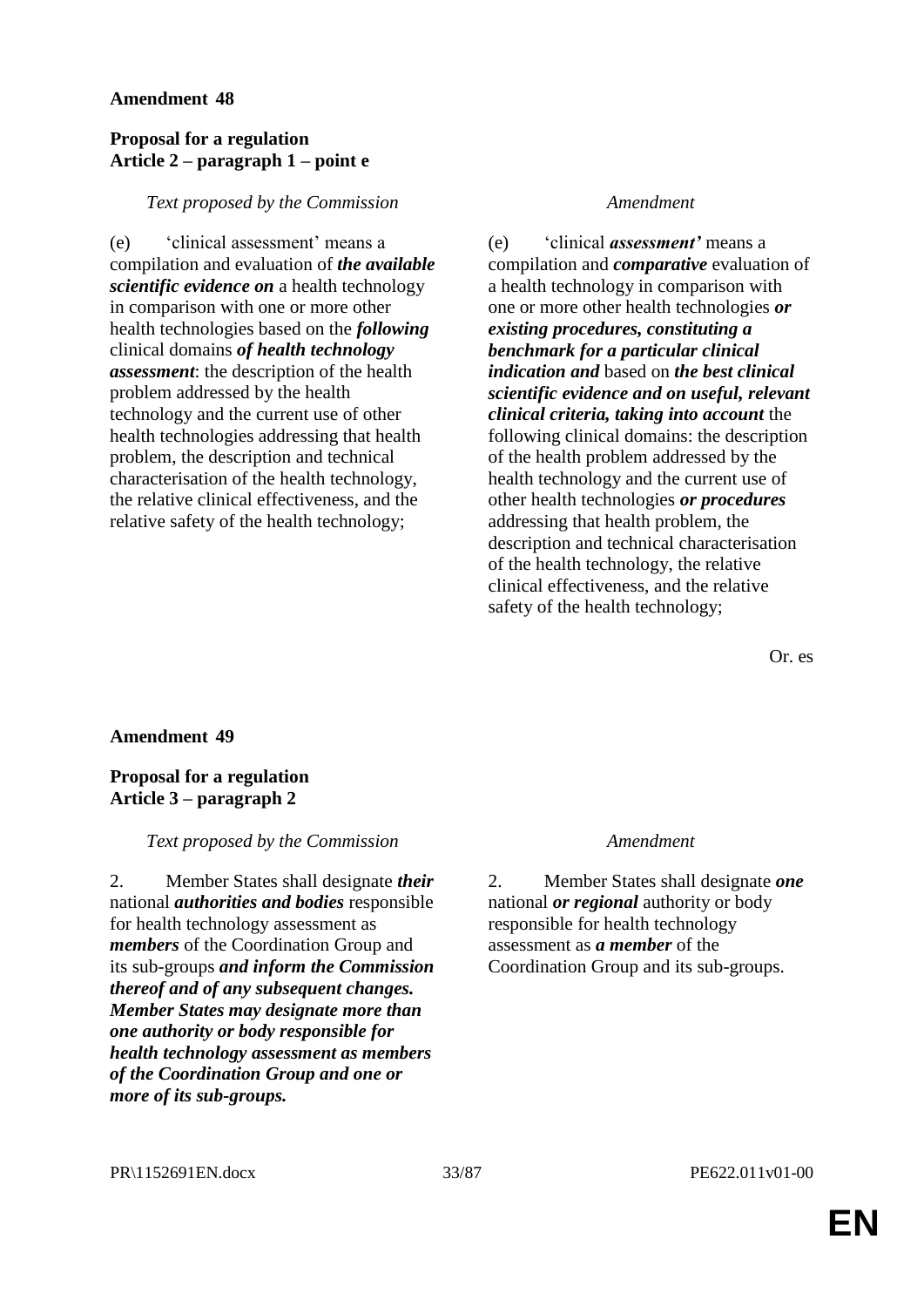#### **Proposal for a regulation Article 3 – paragraph 3**

*Text proposed by the Commission Amendment*

3. The Coordination Group shall act by consensus*,* or, where *necessary, vote* by *simple* majority. There shall be one vote per Member State.

3. The Coordination Group shall act by consensus or, where *no consensus is reached,* by *a two-thirds* majority *of Member States present, the quorum for Coordination Group meetings being two thirds of the members of the Group*. There shall be one vote per Member State.

Or. es

**Amendment 51**

### **Proposal for a regulation Article 3 – paragraph 4**

*Text proposed by the Commission Amendment*

4. Meetings of the Coordination Group shall be co-chaired by the Commission and a co-chair elected from the members of the group *for a set term to be determined in its rules of procedure*.

4. Meetings of the Coordination Group shall be co-chaired by the Commission*, which shall have the right to speak, but not to vote,* and a co-chair elected *annually* from *among* the members of the group *on a rotating basis. Co-chairs shall perform purely organisational functions*.

Or. es

**Amendment 52**

**Proposal for a regulation Article 3 – paragraph 5**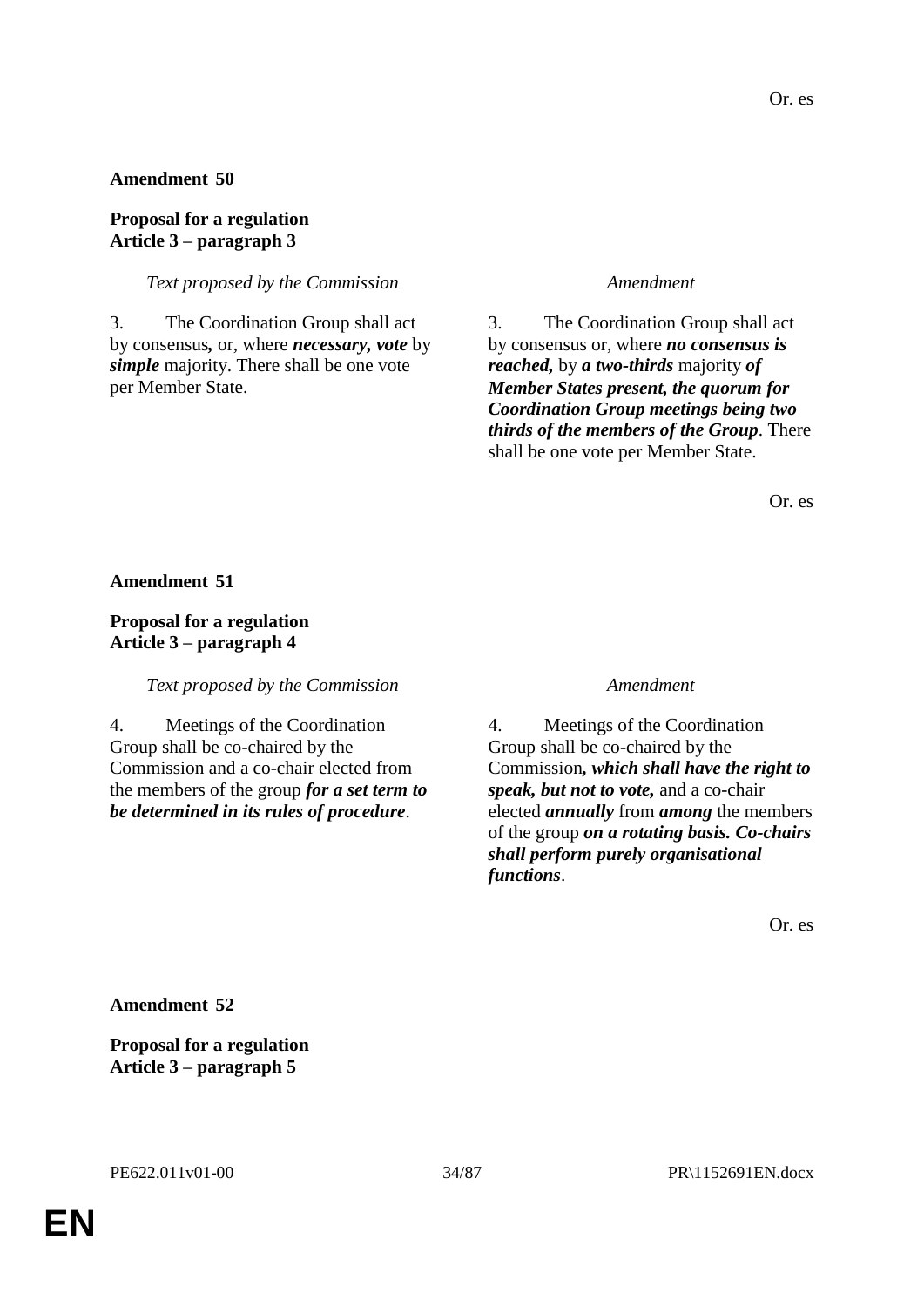*Text proposed by the Commission Amendment*

5. Members *of the Coordination Group shall appoint their representatives* in the Coordination Group and the *subgroups in which they are members*, *on an ad-hoc or permanent basis*, *and inform* the Commission *of their appointment and any subsequent changes*.

5. Members *or experts from national assessment authorities or bodies serving* in the Coordination Group *shall be appointed for a term of three years and may be reappointed once for a further three years. Member States may terminate such appointments where this is warranted by the requirements of the appointment. However, in view of the workload*, *the composition of sub-groups, or the specific knowledge required*, *there may be more than one expert assessor per country, without prejudice to the principle that, for the purposes of decision-taking, each Member State shall have one vote only.* The Commission*, the Council, and the European Parliament shall be informed of all appointments and possible terminations of appointment*.

Or. es

### **Amendment 53**

**Proposal for a regulation Article 3 – paragraph 6**

*Text proposed by the Commission Amendment*

6. *Members* of the Coordination Group*, and their appointed representatives shall respect the principles of independence, impartiality*, *and confidentiality*.

6. *In order to ensure high quality of work, members* of the Coordination Group *shall be drawn from national or regional health technology assessment agencies or bodies responsible for that field; failing such bodies*, *they may be experts with proven experience of health technology assessment*.

*Members and experts serving in the Coordination Group, and assessors in general, must not have financial interests in any type of health technology industry that might affect their impartiality. They shall undertake to act independently and in the public interest and shall make an*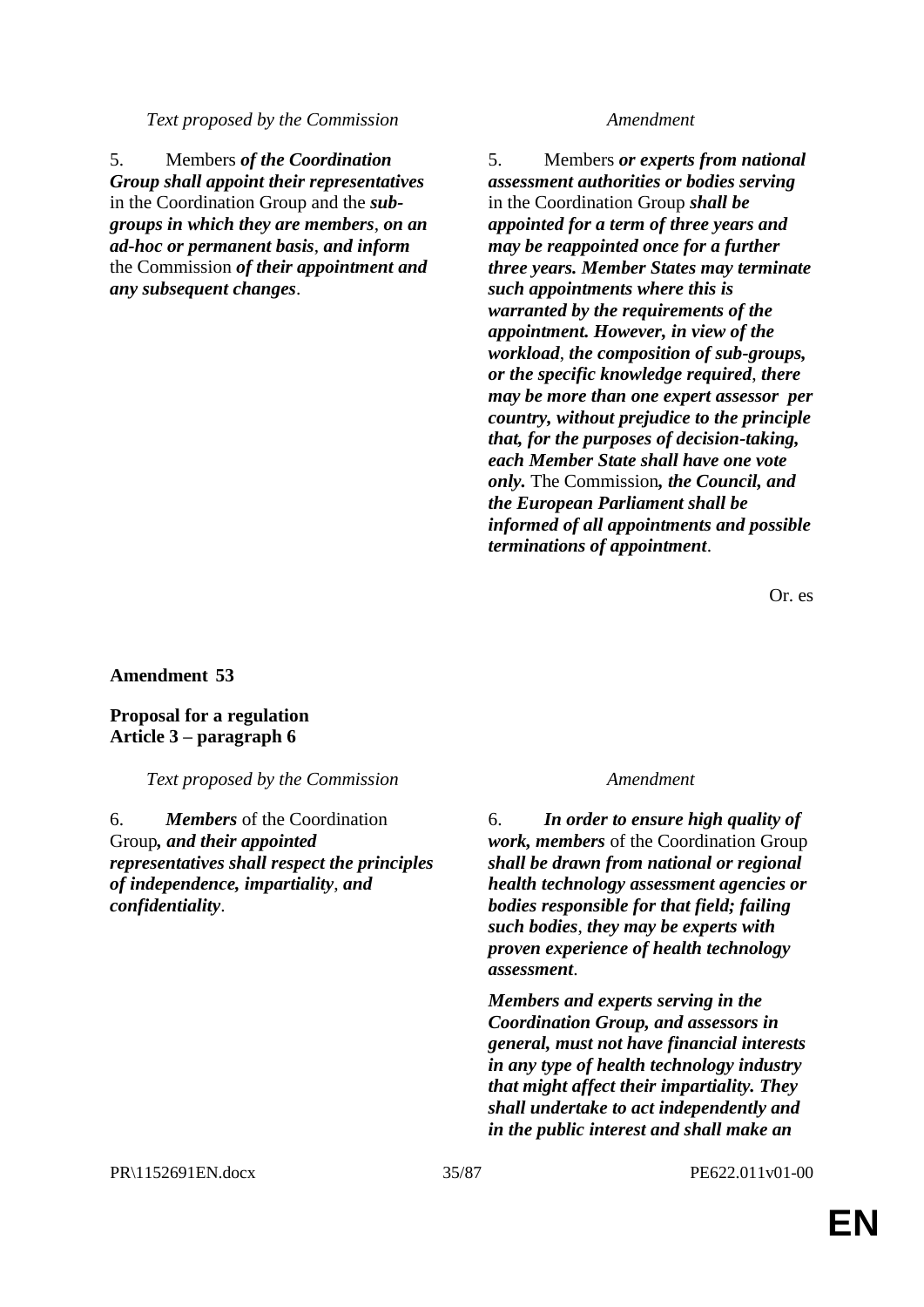*annual declaration of interests. All indirect interests that could be linked to the health technology industry shall be recorded on the IT platform referred to in Article 27 and made accessible to the public.*

*At every meeting, members of the Coordination Group shall declare any specific interest that could be considered to adversely affect their independence in relation to agenda items. Appropriate steps shall be taken when specific interests are found to exist. When a conflict of interest arises, the member of the Coordination Group concerned shall be excluded from the decision-making procedure. The procedural rules for conflicts of interest shall be laid down in accordance with Article 22(1)(a)(iv).*

Or. es

**Amendment 54**

### **Proposal for a regulation Article 3 – paragraph 7**

*Text proposed by the Commission Amendment*

7. The Commission shall publish *a* list of the designated members of the Coordination Group and its sub-groups on the IT platform referred to in Article 27.

7. The Commission shall publish *an up-to-date* list of the designated members of the Coordination Group and its subgroups on the IT platform referred to in Article 27*, together with their qualifications and areas of expertise and their annual declarations of interest*.

*That information shall be updated annually and whenever considered necessary in the light of possible new circumstances. The updates shall likewise be publicly accessible.*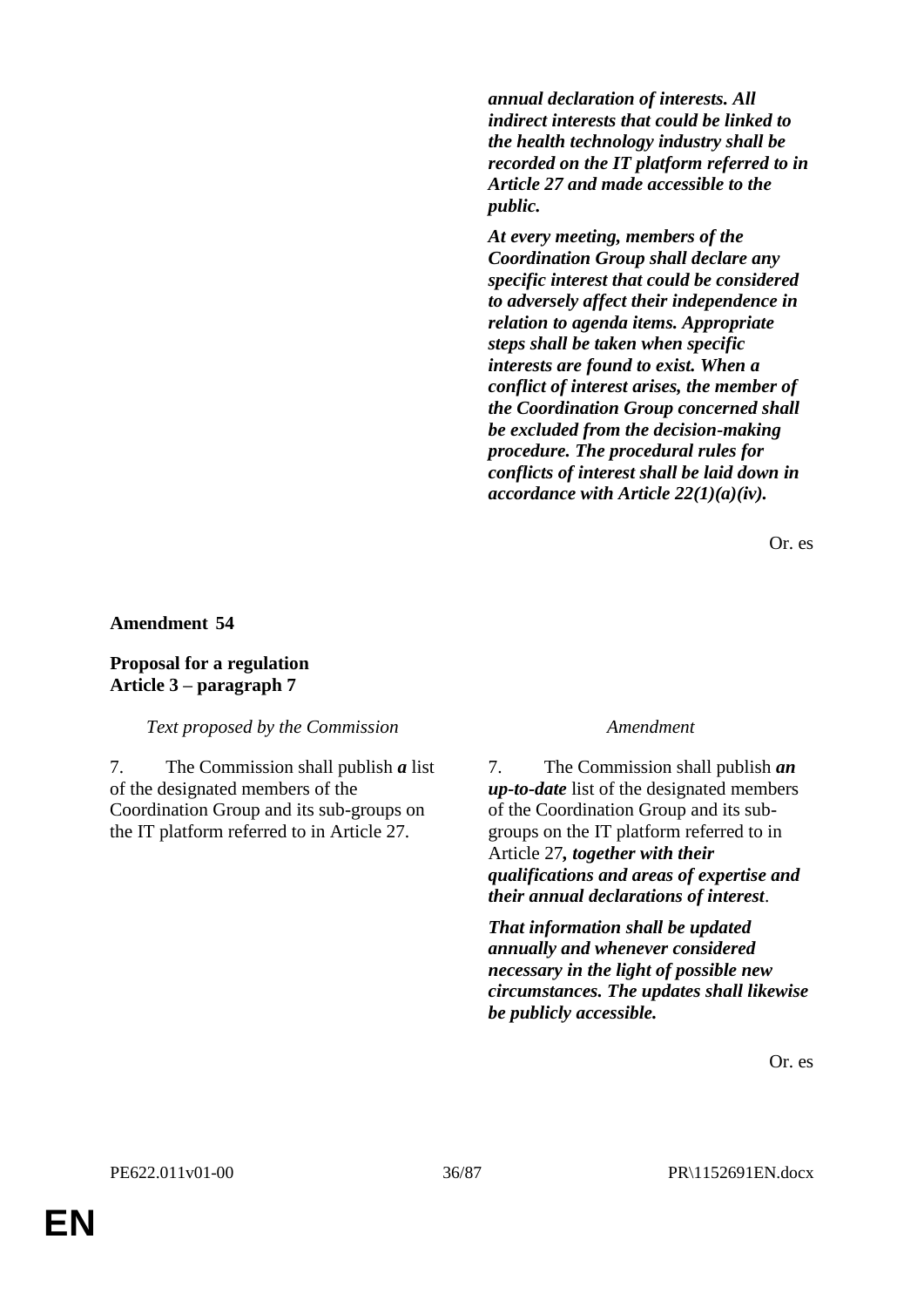# **Proposal for a regulation Article 3 – paragraph 8 – point c**

*Text proposed by the Commission Amendment*

(c) *ensure cooperation* with relevant *Union level* bodies to facilitate additional evidence generation necessary for its work;

(c) *cooperate* with relevant *Unionlevel* bodies to facilitate additional evidence generation necessary for its work;

Or. es

## **Amendment 56**

# **Proposal for a regulation Article 3 – paragraph 8 – point d**

*Text proposed by the Commission Amendment*

(d) *ensure appropriate involvement of*  stakeholders *in* its work;

(d) *may consult* stakeholders *when pursuing* its work*. Such consultations shall, where applicable, be incorporated in the final joint assessment report*;

Or. es

## **Amendment 57**

## **Proposal for a regulation Article 3 – paragraph 10 a (new)**

*Text proposed by the Commission Amendment*

*10a. The rules of procedure of the Coordination Group and its sub-groups, the agendas for their meetings, the decisions adopted, and the details of votes and explanations of votes, including minority opinions, shall, in any event, be accessible to the public.*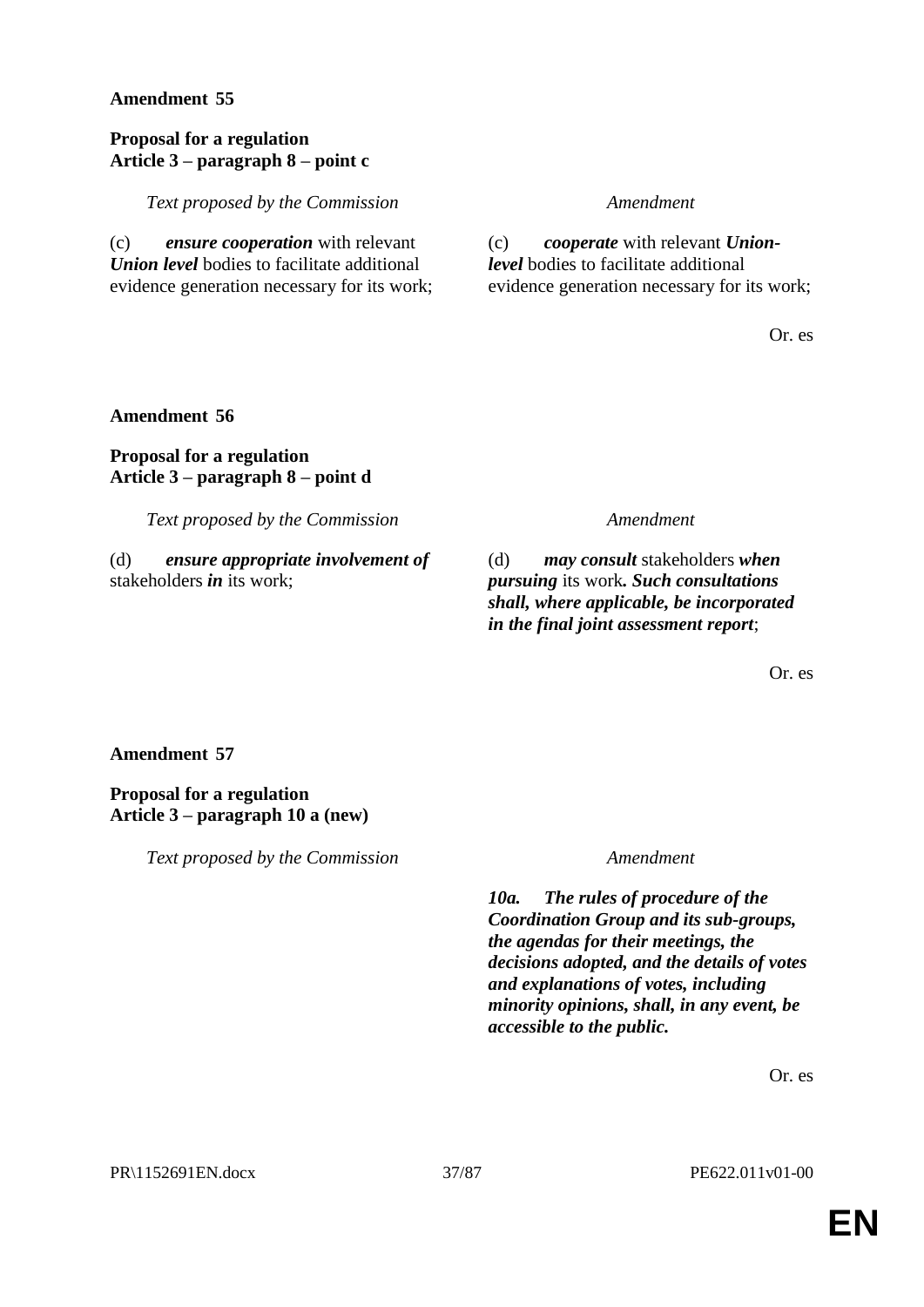## **Proposal for a regulation Article 4 – paragraph 2 – subparagraph 1 (new)**

*Text proposed by the Commission Amendment*

*Points (a) and (b) shall be determined according to the extent of their impact on patients, public health, or health care systems.*

Or. es

**Amendment 59**

# **Proposal for a regulation Article 4 – paragraph 3 – point c**

*Text proposed by the Commission Amendment*

(c) consult the Commission on the draft annual work programme and take into account *its* opinion.

(c) consult the Commission *and the stakeholder network, at annual meetings under Article 26 of this Regulation,* on the draft annual work programme and take into account *the* opinion *of the Commission and the comments of the stakeholder network*.

Or. es

**Amendment 60**

**Proposal for a regulation Article 4 – paragraph 5 a (new)**

*Text proposed by the Commission Amendment*

*(5a) The annual report and the work programme shall both be published on the IT platform referred to in Article 27 of this Regulation.*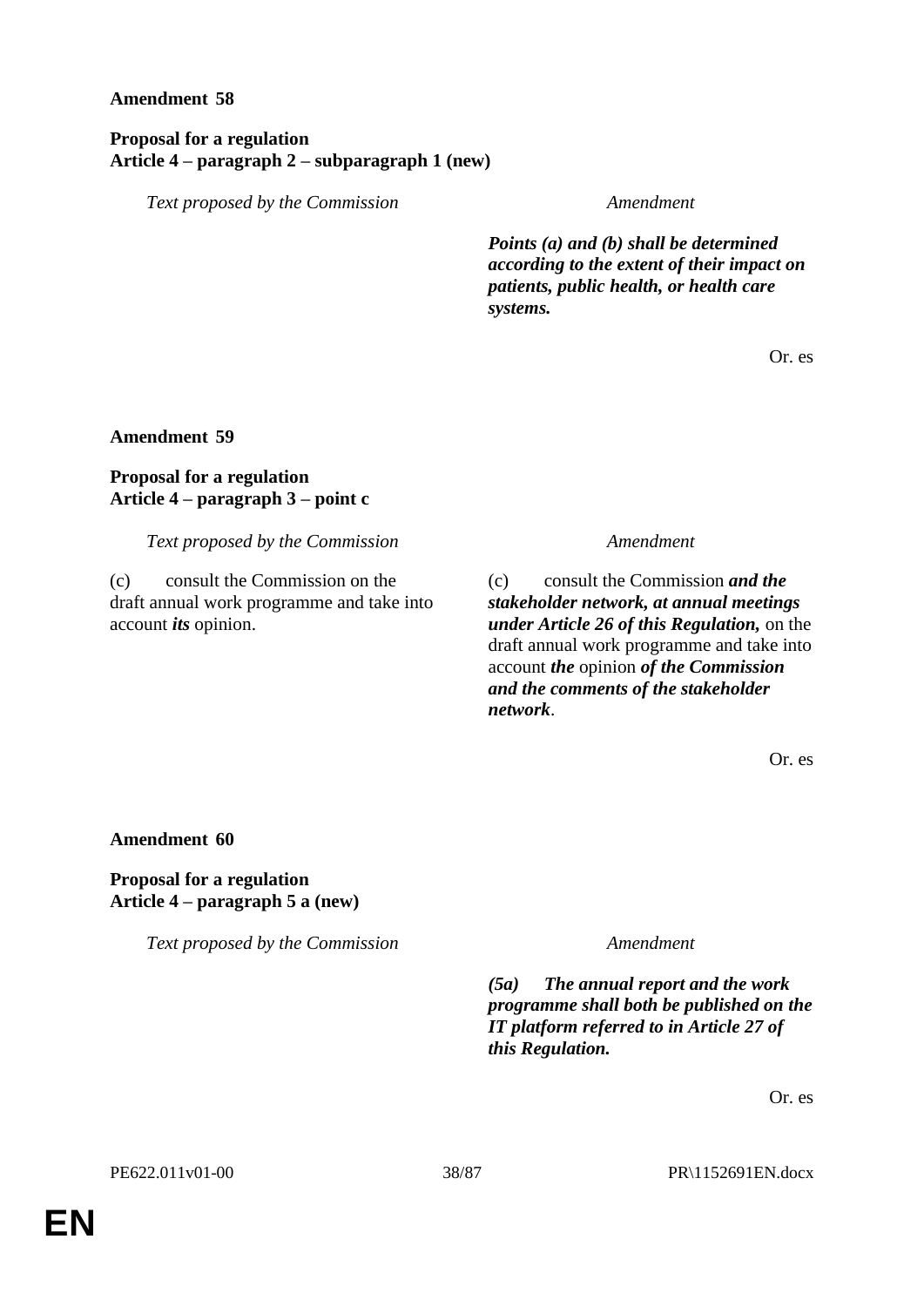## **Proposal for a regulation Article 5 – paragraph 1 – point a a (new)**

*Text proposed by the Commission Amendment*

*(aa) other medicinal products not subject to the authorisation procedure provided for in Regulation (EC) No 726/2004 where the health technology developer has opted for the centralised authorisation procedure, provided that the medicinal products in question constitute a major technical, scientific, or therapeutic innovation, or their authorisation is in the interest of public health;* 

Or. es

### **Amendment 62**

### **Proposal for a regulation Article 5 – paragraph 1 – point b**

*Text proposed by the Commission Amendment*

b) medical devices classified as class IIb and III pursuant to Article 51 of Regulation (EU) 2017/745 for which the relevant expert panels have provided a scientific opinion in the framework of the clinical evaluation consultation procedure pursuant to Article 54 of that Regulation;

*(Does not affect the English version.)*

Or. es

## **Amendment 63**

**Proposal for a regulation Article 5 – paragraph 1 – point c a (new)**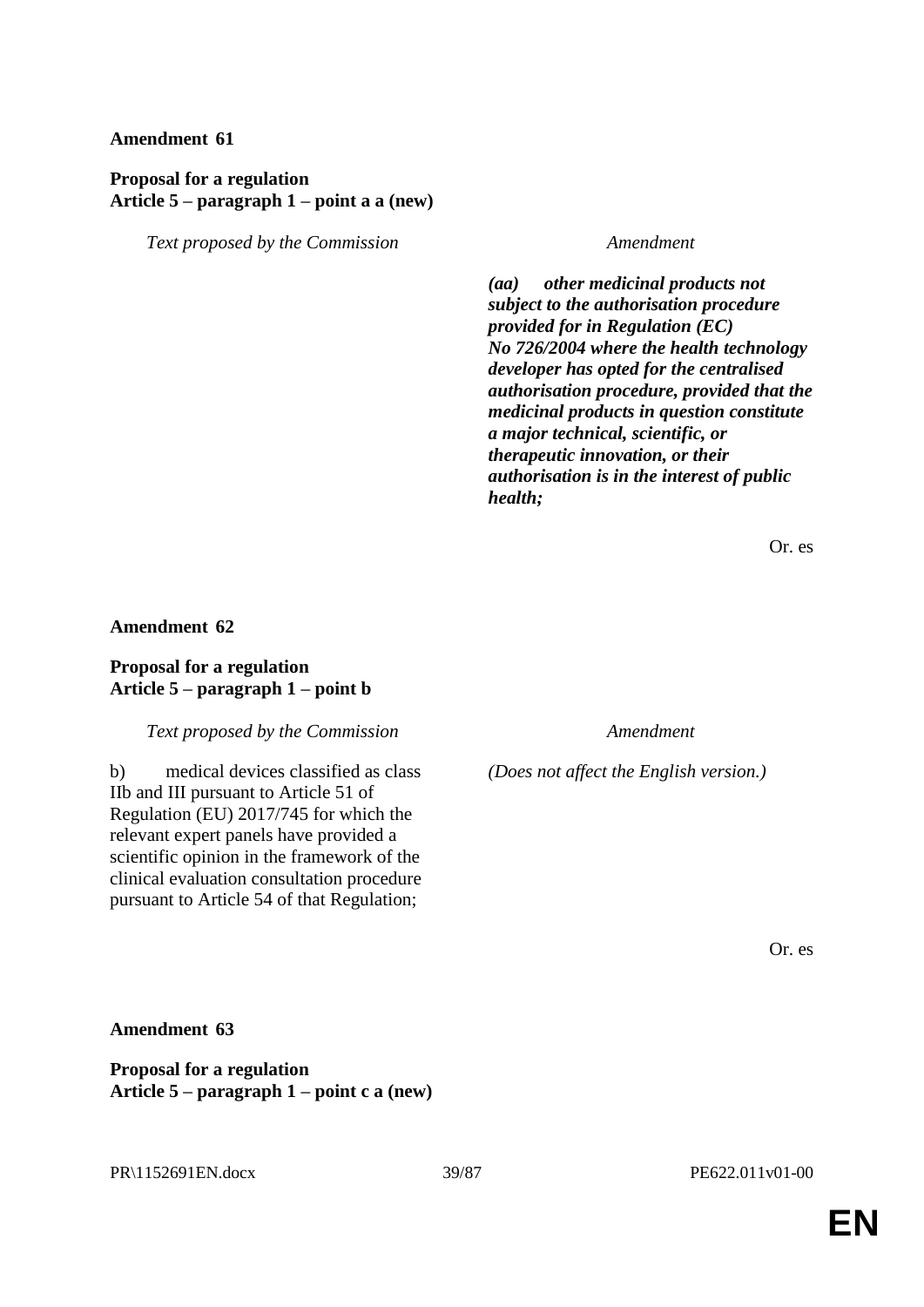*(ca) other medical devices considered to be of interest on the basis of the criteria set out in paragraph 2.*

Or. es

### **Amendment 64**

**Proposal for a regulation Article 5 – paragraph 2 – point e a (new)**

*Text proposed by the Commission Amendment*

*(ea) the need for greater clinical evidence;*

Or. es

### **Amendment 65**

### **Proposal for a regulation Article 5 – paragraph 2 – point e b (new)**

*Text proposed by the Commission Amendment*

*(eb) points arising from the annual meeting of the stakeholder network;*

Or. es

### **Amendment 66**

**Proposal for a regulation Article 5 – paragraph 2 – point e c (new)**

*Text proposed by the Commission Amendment*

*(ec) the need to increase knowledge and evidence of emerging new medical advances such as precision medicine.*

PE622.011v01-00 40/87 PR\1152691EN.docx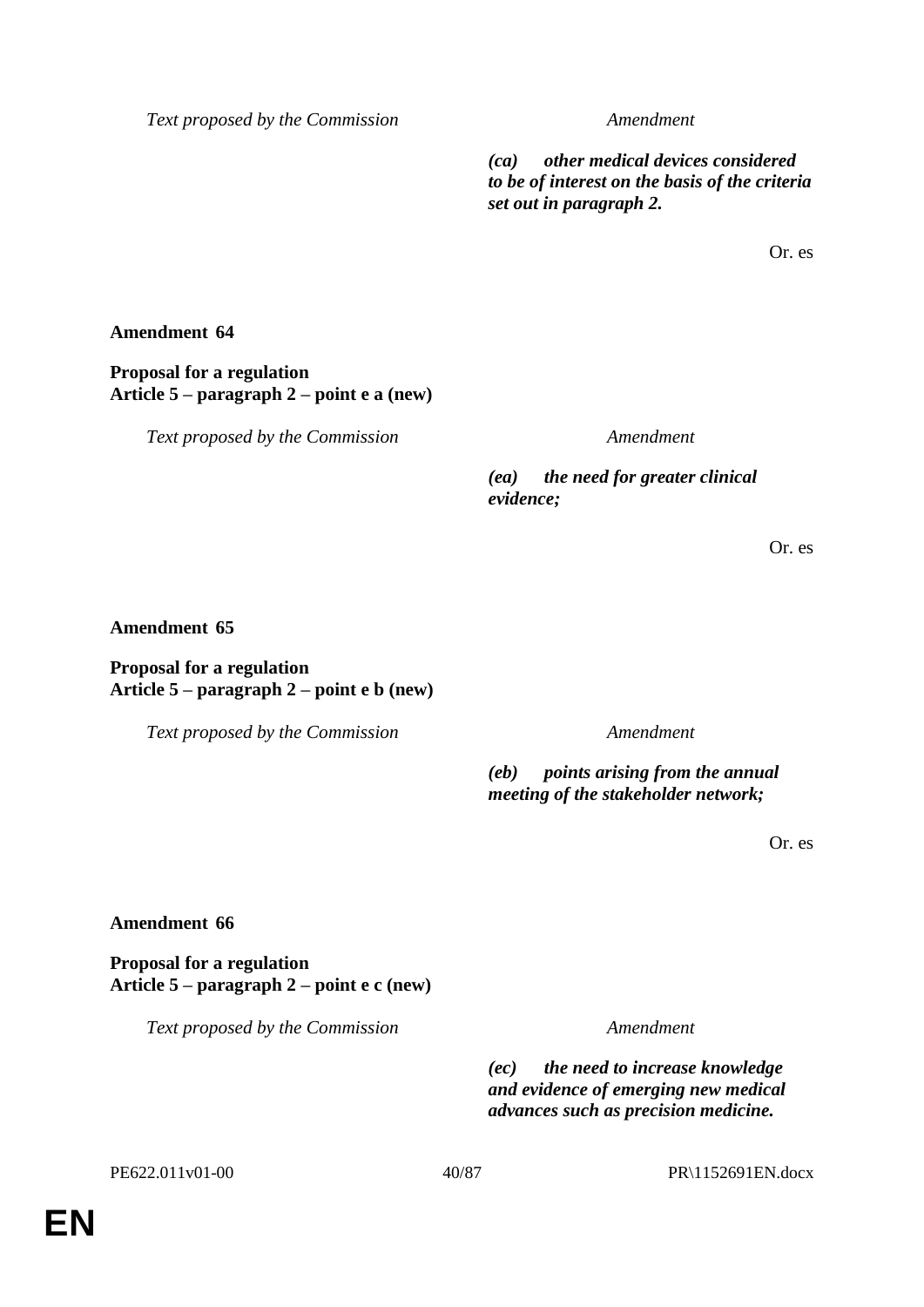## **Proposal for a regulation Article 6 – paragraph 1 – subparagraph 2**

*Text proposed by the Commission Amendment*

The joint clinical assessment report shall be accompanied by a summary report and they shall be prepared in accordance with the requirements *in this Article and the requirements established pursuant to Articles 11, 22, and 23*.

The joint clinical assessment report shall be accompanied by a summary report*, which shall contain at least the clinical data compared, the end-points, the comparators, the methodology, the clinical evidence used, and conclusions as regards efficacy, safety, and relative efficacy, the limits of the assessment, diverging views, a summary of the consultations carried out, and the observations made.* They shall be prepared in accordance with the requirements *laid down by the Coordination Group and shall be made public, whether the findings are positive or negative*.

Or. es

## **Amendment 68**

## **Proposal for a regulation Article 6 – paragraph 2**

*Text proposed by the Commission Amendment*

2. The designated sub-group shall request relevant health technology developers to submit documentation containing the information, data and *evidence* necessary for the joint clinical assessment.

2. The designated sub-group shall request the health technology developer to submit *all available up-to-date* documentation containing the information, data and *studies* necessary for the joint clinical assessment. *That documentation shall include the available data from all tests performed and from all the studies in which the technology was used, both being of paramount importance in ensuring that assessments are of high*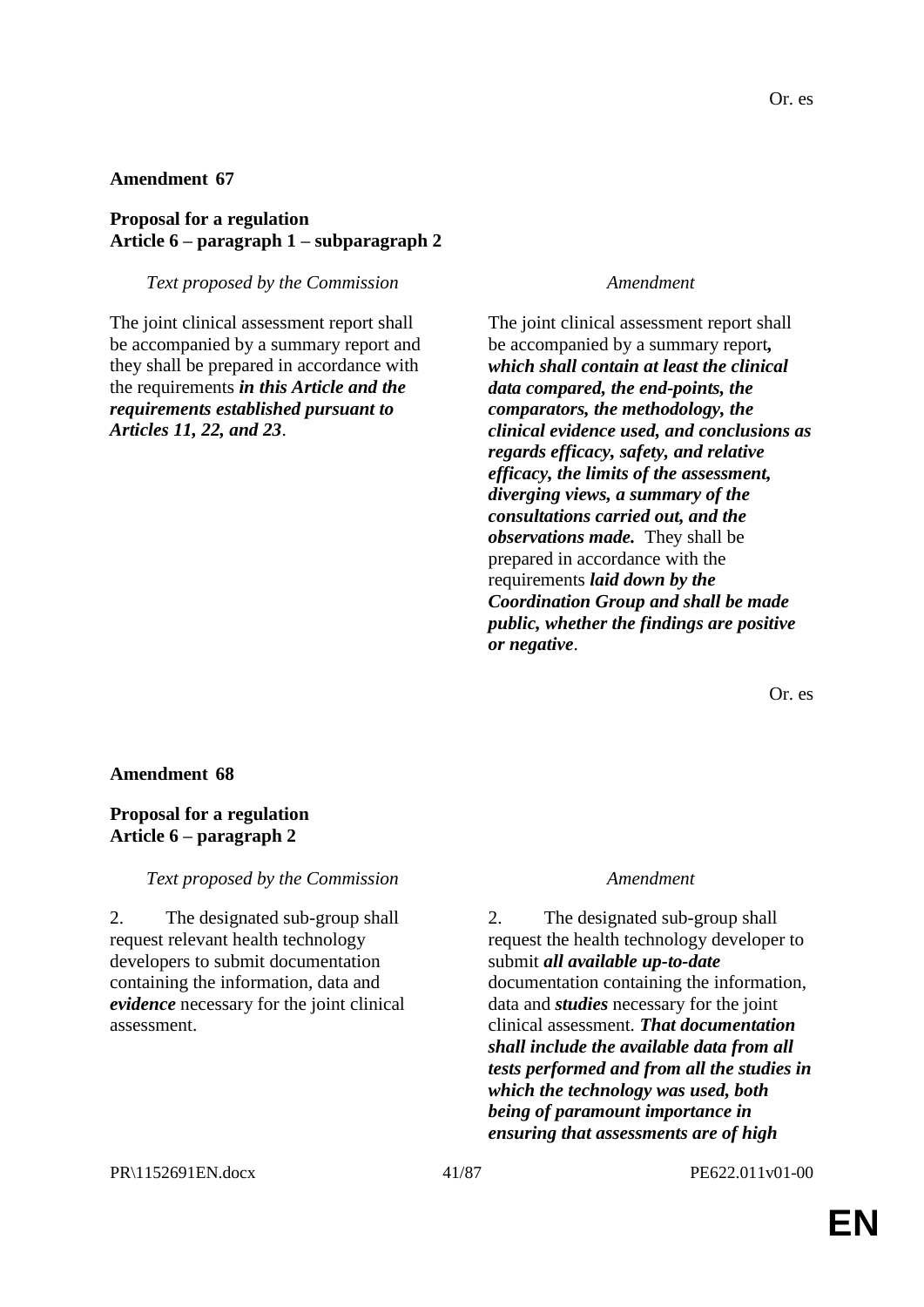*quality. However, assessors can access public databases and sources of clinical information. The reproducibility of the assessment implies that such information has to be public.*

Or. es

# **Amendment 69**

## **Proposal for a regulation Article 6 – paragraph 3**

### *Text proposed by the Commission Amendment*

3. The designated sub-group shall appoint, from among its members, an assessor and a co-assessor to conduct the joint clinical assessment. The appointments shall take into account the scientific expertise necessary for the assessment.

3. The designated sub-group shall appoint, from among its members, an assessor and a co-assessor*, who shall be different from those previously appointed under Article 13(3) of this Regulation,* to conduct the joint clinical assessment. The appointments shall take into account the scientific expertise necessary for the assessment.

Or. es

## **Amendment 70**

## **Proposal for a regulation Article 6 – paragraph 5 – introductory part**

*Text proposed by the Commission Amendment*

5. The conclusions of the joint clinical assessment report shall *be limited to the following*:

5. The conclusions of the joint clinical assessment report shall *include*: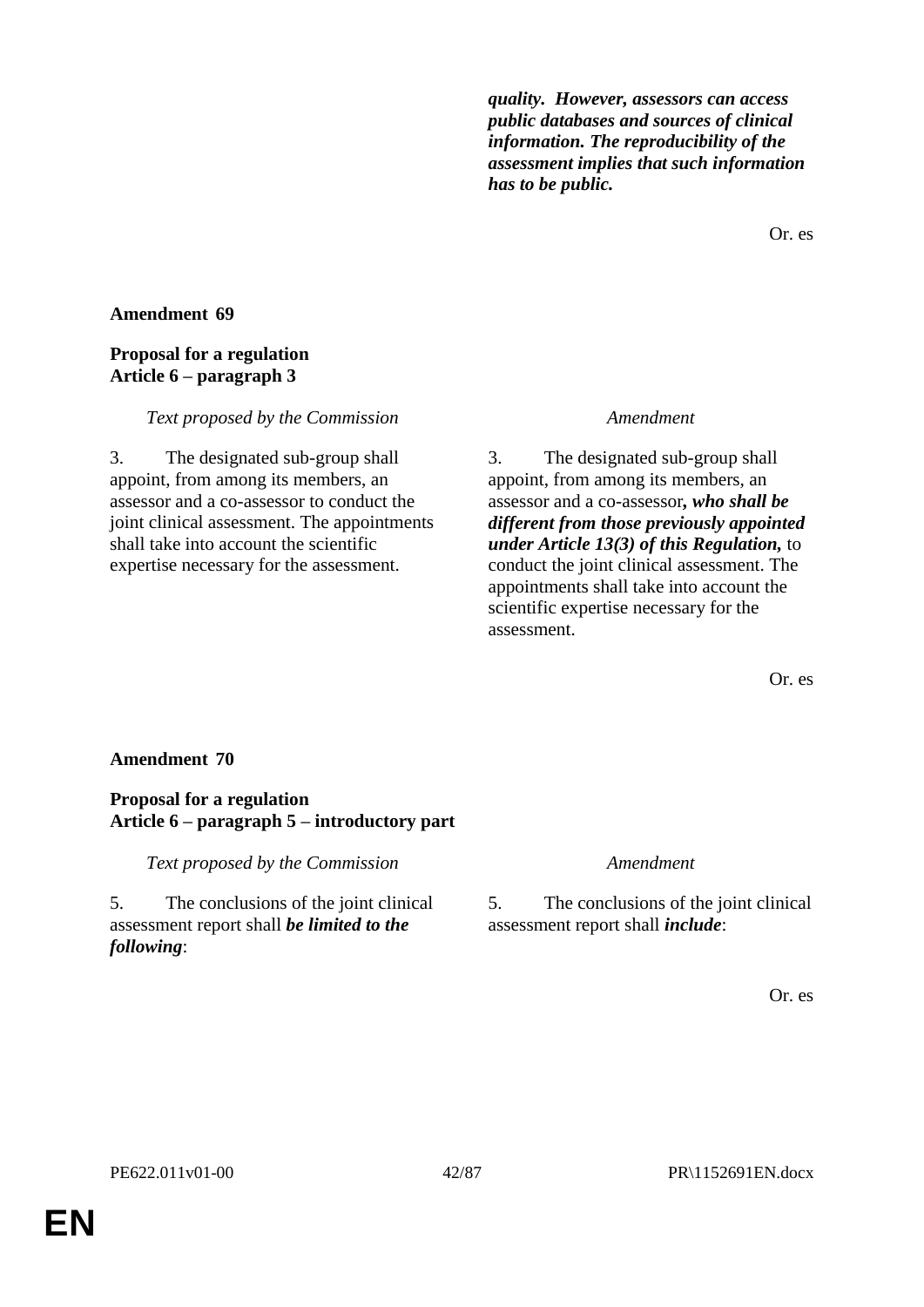## **Proposal for a regulation Article 6 – paragraph 5 – point a**

*Text proposed by the Commission Amendment*

(a) an analysis of the relative *effects* of the health technology being assessed *on the patient-relevant health outcomes* chosen for the assessment;

(a) an analysis of the relative *efficacy and safety* of the health technology being assessed *in terms of the clinical criteria relevant to the clinical entity and patient group* chosen for the assessment;

Or. es

# **Amendment 72**

**Proposal for a regulation Article 6 – paragraph 5 – point b**

*Text proposed by the Commission Amendment*

(b) the degree of certainty on the relative effects based on the available evidence.

(b) the degree of certainty on the relative effects based on the *best* available *clinical* evidence.

Or. es

### **Amendment 73**

# **Proposal for a regulation Article 6 – paragraph 7**

*Text proposed by the Commission Amendment*

7. The members of the designated sub-group shall provide their comments during the preparation of the draft joint clinical assessment report and the summary report. *The Commission may also provide comments.*

7. The members of the designated sub-group shall provide their comments during the preparation of the draft joint clinical assessment report and the summary report.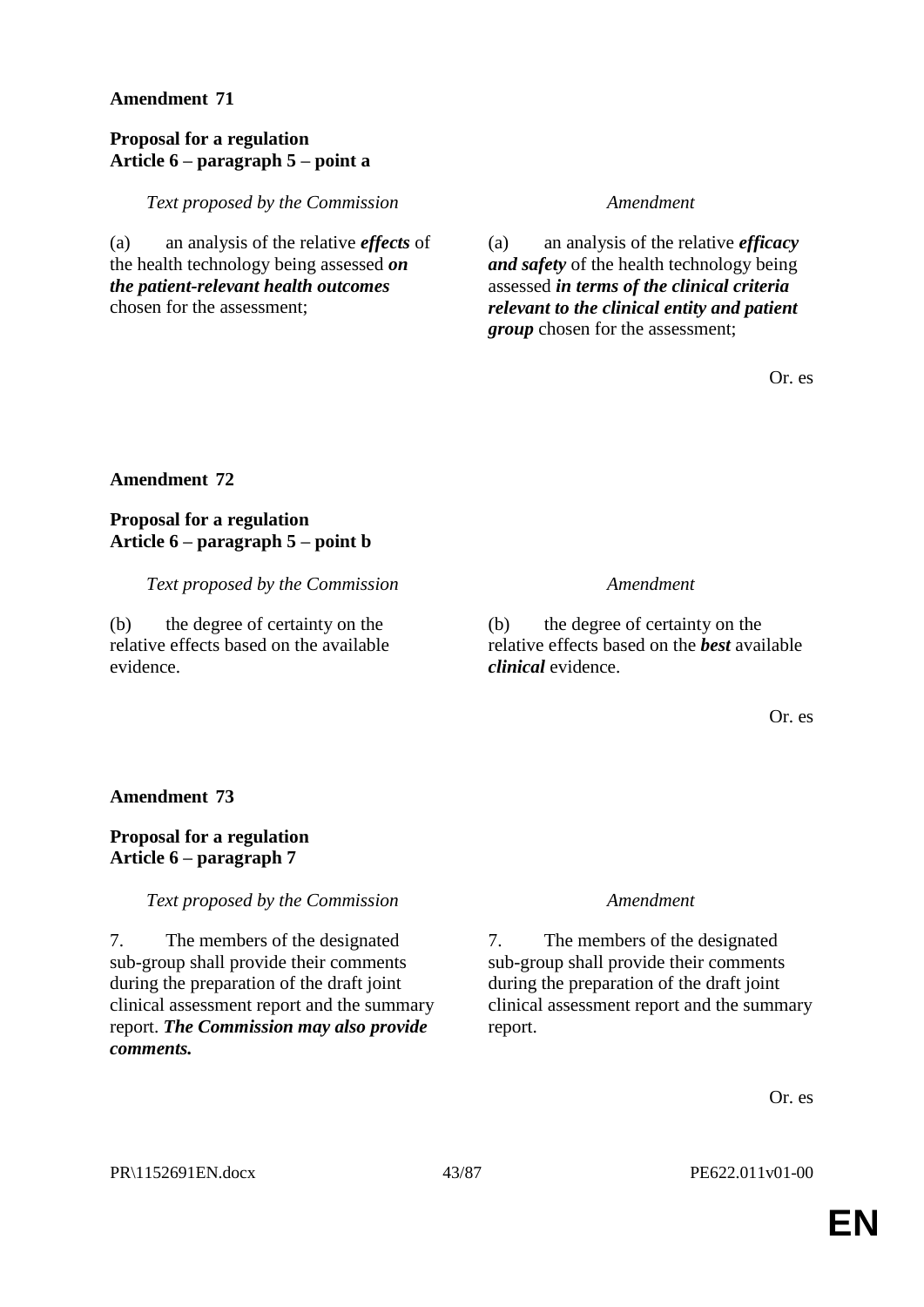# **Proposal for a regulation Article 6 – paragraph 8**

## *Text proposed by the Commission Amendment*

8. The assessor shall provide the draft joint clinical assessment report and the summary report to the *submitting* health technology developer *and set a time-frame in which the developer may submit* comments.

8. The assessor shall provide the draft joint clinical assessment report and the summary report to the health technology developer *for* comments.

Or. es

**Amendment 75**

# **Proposal for a regulation Article 6 – paragraph 9**

*Text proposed by the Commission Amendment*

9. *The designated sub-group shall ensure that stakeholders*, *including patients* and clinical experts*, are given an opportunity to provide* comments during the *preparation of the draft* joint clinical assessment *report and the summary report and set a time-frame in which they may submit comments*.

9. *Patients, consumer organisations*, *healthcare professionals* and clinical experts *may submit* comments during the joint clinical assessment.

Or. es

# **Amendment 76**

# **Proposal for a regulation Article 6 – paragraph 10**

*Text proposed by the Commission Amendment*

10. Following receipt and consideration of any comments provided in accordance with paragraphs 7, 8, and 9, the assessor,

10. Following receipt and consideration of any comments provided in accordance with paragraphs 7, 8, and 9, the assessor,

PE622.011v01-00 44/87 PR\1152691EN.docx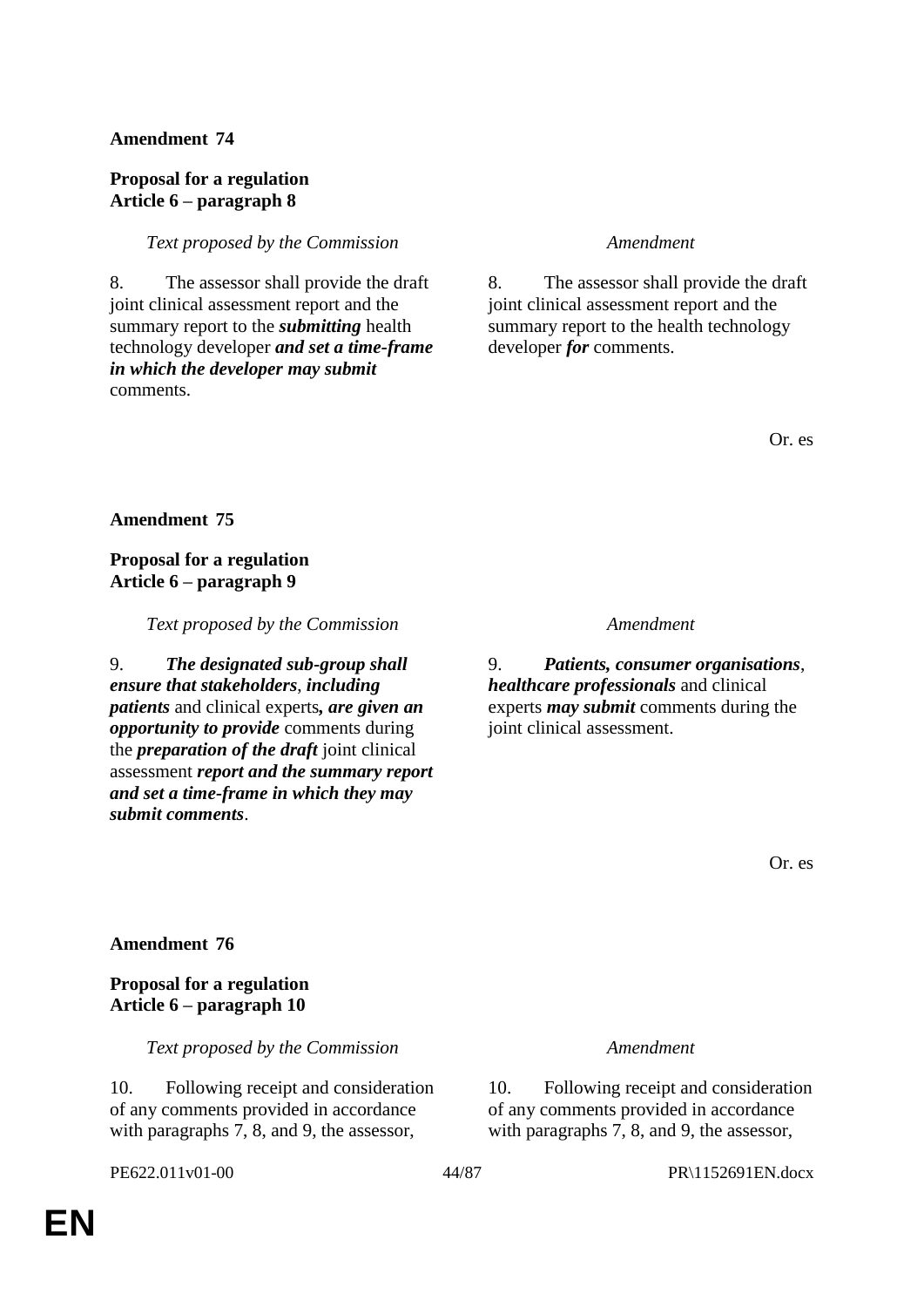with the assistance of the co-assessor, shall finalise the draft joint clinical assessment report and summary report, and submit those reports to the designated sub-group *and to the Commission* for comments.

with the assistance of the co-assessor, shall finalise the draft joint clinical assessment report and summary report, and submit those reports to the designated sub-group for comments. *All comments, which shall be made public and duly answered, shall be published on the IT platform referred to in Article 27.*

Or. es

### **Amendment 77**

### **Proposal for a regulation Article 6 – paragraph 11**

### *Text proposed by the Commission Amendment*

11. The assessor, with the assistance of the co-assessor, shall take into account the comments of the designated sub-group and *the Commission and* submit a final draft joint clinical assessment report and the summary report to the Coordination Group for *approval*.

11. The assessor, with the assistance of the co-assessor, shall take into account the comments of the designated sub-group and submit a final draft joint clinical assessment report and the summary report to the Coordination Group for *a final decision*.

Or. es

### **Amendment 78**

### **Proposal for a regulation Article 6 – paragraph 12**

### *Text proposed by the Commission Amendment*

12. The Coordination Group shall approve the final joint clinical assessment report and summary report, wherever possible by consensus or, where necessary, by a *simple* majority of Member States.

12. The Coordination Group shall approve the final joint clinical assessment report and summary report, wherever possible by consensus or, where necessary, by a *two-thirds* majority of Member States *present, the quorum for Coordination Group meetings being two-thirds of the members of the Group*.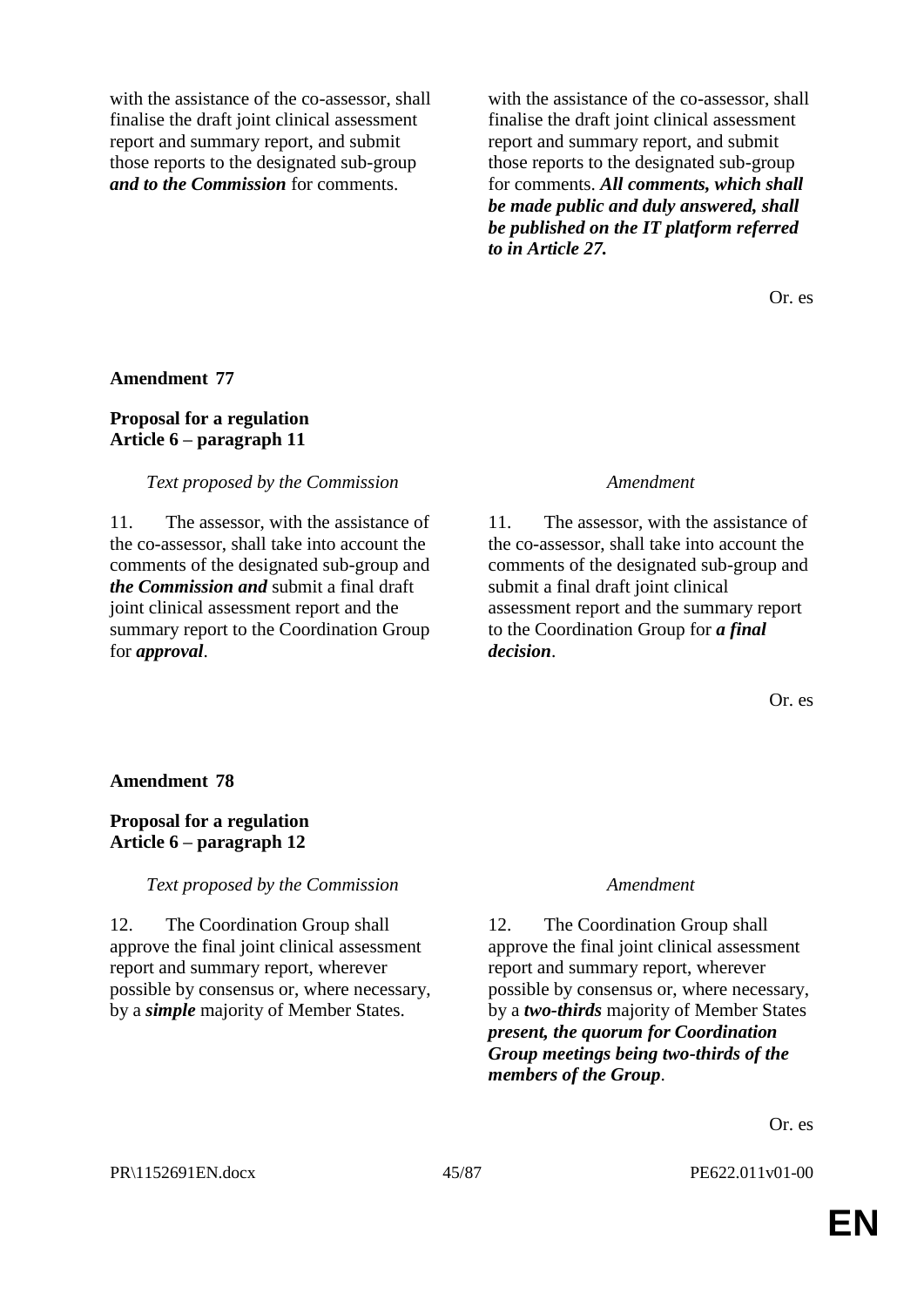# **Proposal for a regulation Article 6 – paragraph 13**

*Text proposed by the Commission Amendment*

13. The assessor shall ensure the *removal of any information of a commercially sensitive nature from* the *approved joint clinical assessment report* and the *summary report*.

13. The assessor shall ensure *that* the *approved joint clinical assessment report and the summary report contain* the *clinical information which is the subject of the assessment* and *set out* the *methodology and studies used*.

Or. es

**Amendment 80**

**Proposal for a regulation Article 6 – paragraph 14**

*Text proposed by the Commission Amendment*

14. The Coordination Group shall provide the approved joint clinical assessment report and the summary report to the submitting health technology developer and the Commission.

14. The Coordination Group shall provide the approved joint clinical assessment report and the summary report to the submitting health technology developer and the Commission*, which shall include it on the IT platform*.

Or. es

**Amendment 81**

**Proposal for a regulation Article 6 – paragraph 14 a (new)**

*Text proposed by the Commission Amendment*

*14a. The joint clinical assessment report and the summary report must be ready in not less than 80 days and not more than 210 days, except in justified cases where, owing to clinical necessity,*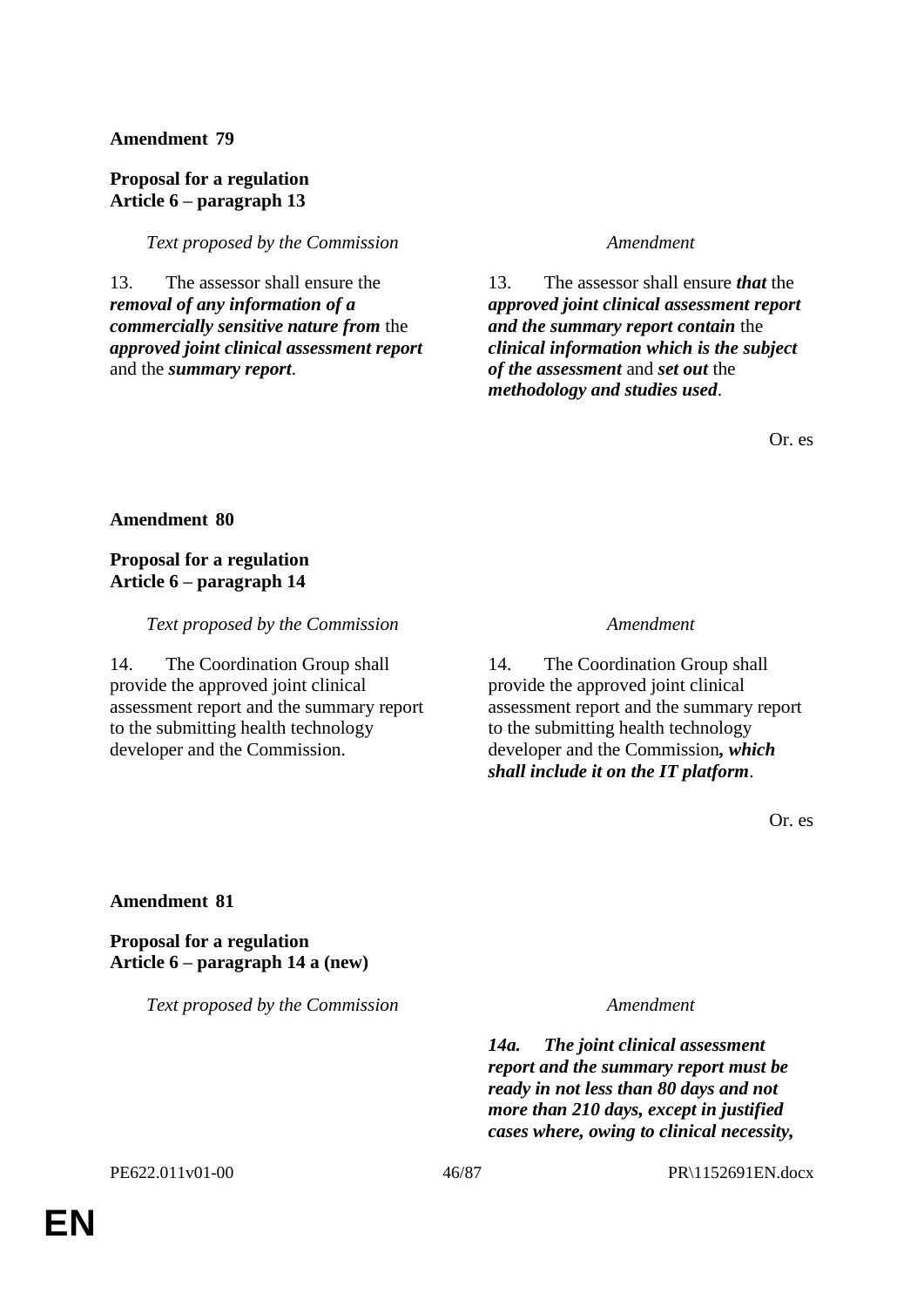*the process needs to be accelerated or delayed.*

Or. es

**Amendment 82**

# **Proposal for a regulation Article 6 – paragraph 14 b (new)**

*Text proposed by the Commission Amendment*

*14a. Where the developer of the technologies withdraws the application for a marketing assessment, giving reasons, or where the European Medicines Agency stops such an assessment, the Coordination Group shall be informed so that it stops the joint clinical assessment procedure. The reasons for withdrawing the application or stopping the assessment shall be published on the IT platform referred to in Article 27.*

Or. es

## **Amendment 83**

# **Proposal for a regulation Article 7 – paragraph 1**

*Text proposed by the Commission Amendment*

1. *Where the* Commission *considers that the approved joint clinical assessment report and summary report comply with the substantive and procedural requirements laid down in this Regulation, it* shall include the name of the health technology which has been the subject of the *approved* report and summary report, in a list of technologies having undergone joint clinical assessment (the "List of Assessed Health

1. *The* Commission shall include the name of the health technology which has been the subject of the report and *the approved* summary report*, whether positive or negative*, in a list of technologies having undergone joint clinical assessment (the "List of Assessed Health Technologies" or the "List") at the latest 30 days after receipt of the approved report and summary report from the Coordination Group.

PR\1152691EN.docx 47/87 PE622.011v01-00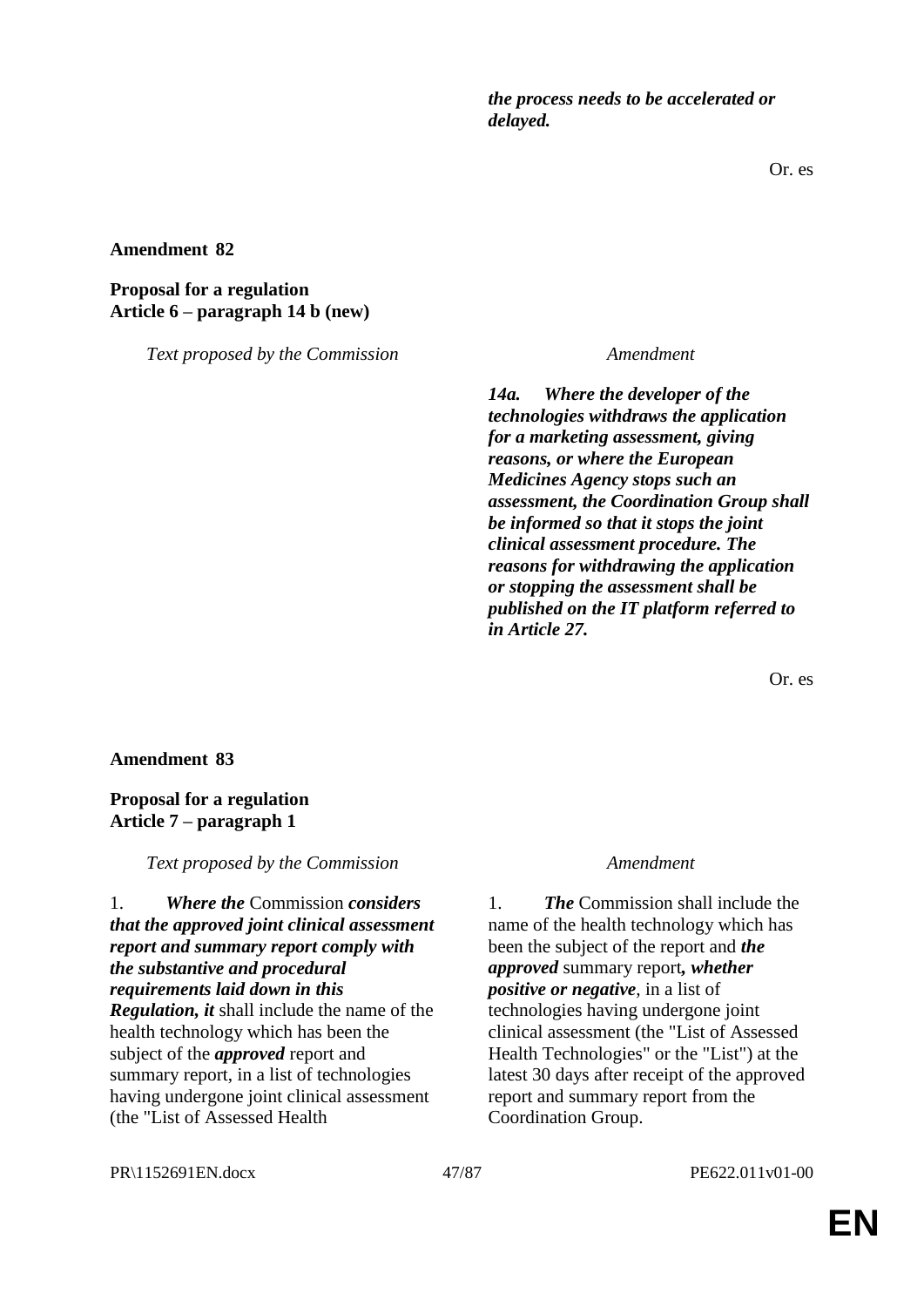Technologies" or the "List") at the latest 30 days after receipt of the approved report and summary report from the Coordination Group.

### **Amendment 84**

## **Proposal for a regulation Article 7 – paragraph 2**

### *Text proposed by the Commission Amendment*

2. Where, within 30 days of receipt of the approved joint clinical assessment report and the summary report, the Commission concludes that the approved joint clinical assessment report and summary report do not comply with the *substantive and procedural requirements* laid down in this Regulation, it shall inform the Coordination Group of the reasons for its conclusions and request *it to* review the *report and summary report*.

2. Where, within 30 days of receipt of the approved joint clinical assessment report and the summary report, the Commission concludes that the approved joint clinical assessment report and summary report do not comply with the *procedure* laid down in this Regulation, it shall inform the Coordination Group of the reasons for its conclusions and request *a* review *of* the *assessment, giving reasons*.

Or. es

### **Amendment 85**

## **Proposal for a regulation Article 7 – paragraph 3**

*Text proposed by the Commission Amendment*

3. *The designated sub-group shall consider the conclusions referred to in paragraph 2 and invite the health technology developer to submit comments by a specified deadline. The designated sub-group shall* review the joint clinical assessment report and summary report taking into account the comments provided by the *health technology developer. The assessor*, *with the assistance of* the co-

3. The designated sub-group shall review the joint clinical assessment report and summary report taking into account the comments provided by the *Commission, from a procedural point of view*, *and on that basis ask* the *assessor and* co-assessor *for a new evidence phase, prior to a final opinion, if the impact is minor, or for a new assessment where so required by the comments*.

### PE622.011v01-00 48/87 PR\1152691EN.docx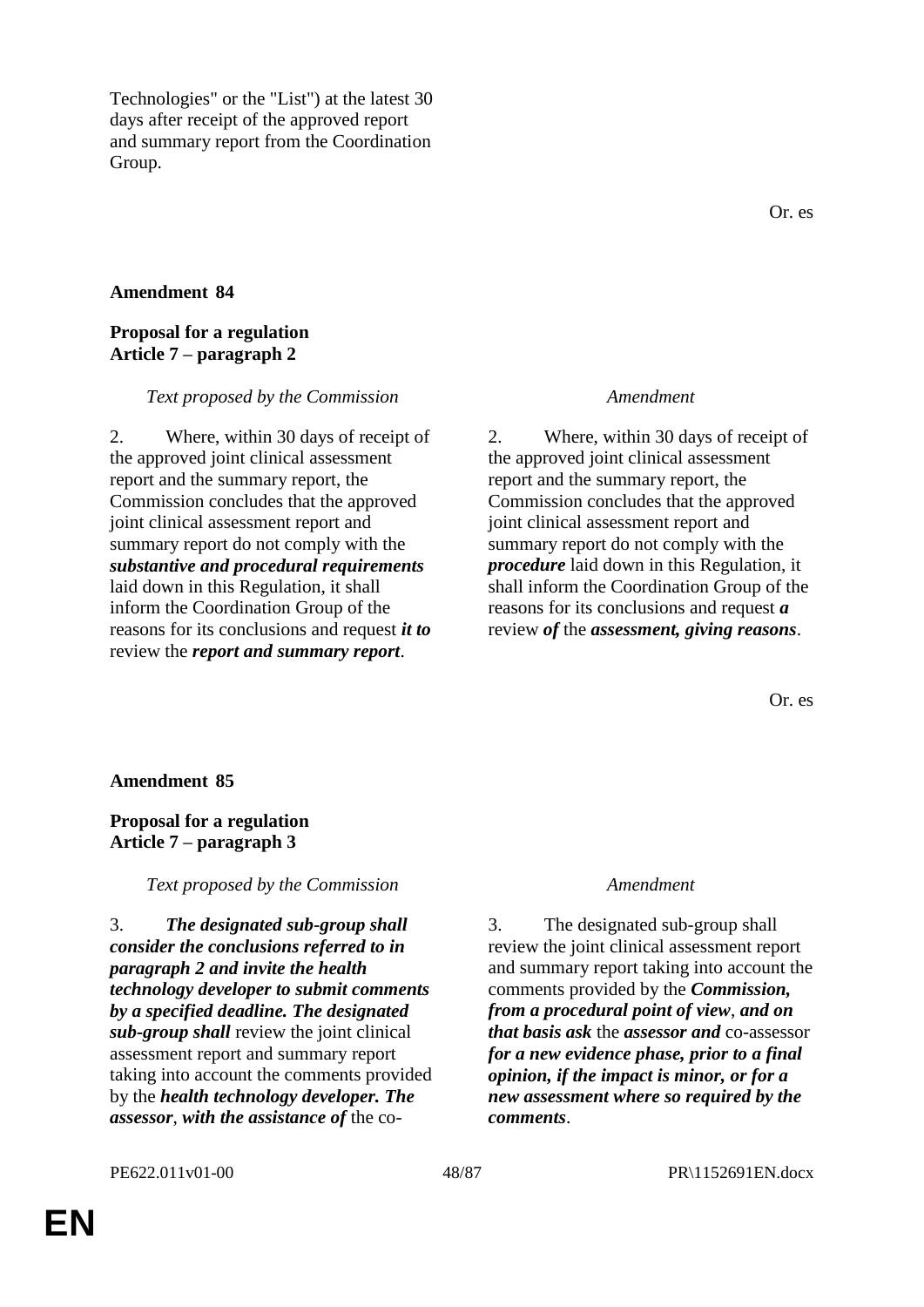assessor*, shall modify the joint clinical assessment report and summary report accordingly and submit them to the Coordination Group. Article 6, paragraphs 12 to 14 shall apply.*

Or. es

### **Amendment 86**

## **Proposal for a regulation Article 7 – paragraph 4**

*Text proposed by the Commission Amendment*

*deleted*

*4. Following the submission of the modified approved joint clinical assessment report and summary report, and where the Commission considers that the modified approved joint clinical assessment report and summary report comply with the substantive and procedural requirements laid down in this Regulation, it shall include the name of the health technology which has been the subject of the report and summary report, in the List of Assessed Health Technologies.*

Or. es

# *Justification*

*The deletion of this paragraph is justified by the changes made to paragraph 1 on the need for the name of the health technology which is the subject of the report and the summary report, whether the results are positive or negative, to be published in every instance in the List of Assessed Technologies.*

### **Amendment 87**

**Proposal for a regulation Article 7 – paragraph 5**

*Text proposed by the Commission Amendment*

5. If the Commission concludes that 5. If the Commission concludes that

PR\1152691EN.docx 49/87 PE622.011v01-00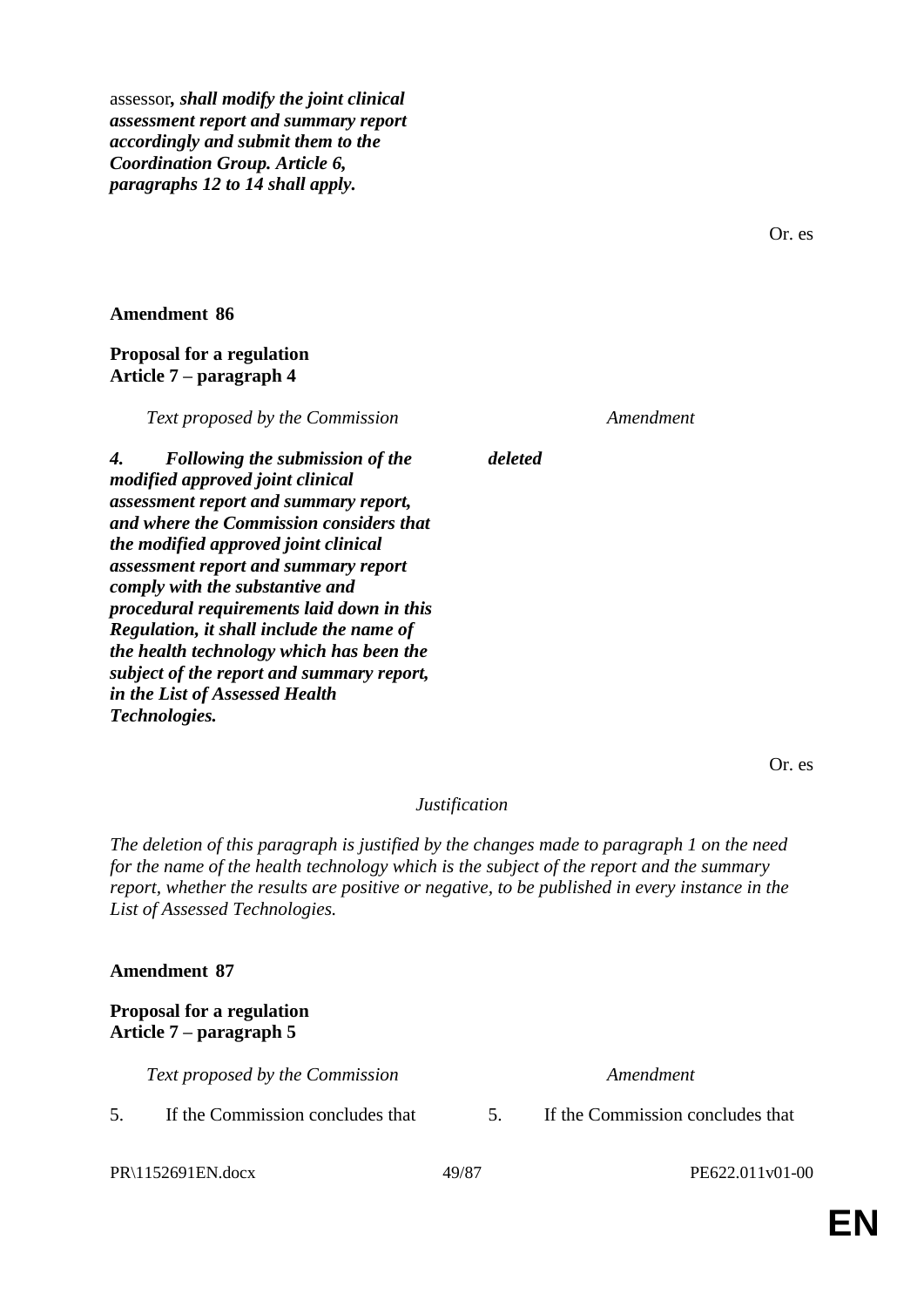the modified approved joint *clinical*  assessment report and summary report do not comply with the *substantive and*  procedural requirements laid down in this Regulation, *it shall decline to include* the *name* of the *health technology* in the List. The Commission shall inform the Coordination Group thereof, setting out the reasons for the *non-inclusion*. The obligations laid down in Article 8 shall not apply with respect to the health technology concerned. The Coordination Group shall inform the submitting health technology developer accordingly and include summary information on those reports in its annual report.

the modified approved joint assessment report and summary report do not comply with the procedural requirements laid down in this Regulation, *the health technology which is* the *subject* of the *assessment shall be included* in the List*, together with the summary report of the assessment and the Commission's comments, and all published on the IT platform referred to in Article 27*. The Commission shall inform the Coordination Group thereof, setting out the reasons for the *negative report*. The obligations laid down in Article 8 shall not apply with respect to the health technology concerned. The Coordination Group shall inform the submitting health technology developer accordingly and include summary information on those reports in its annual report.

Or. es

### **Amendment 88**

### **Proposal for a regulation Article 7 – paragraph 6**

### *Text proposed by the Commission Amendment*

6. For those health technologies included on the List of Assessed Health Technologies, the Commission shall publish the approved joint clinical assessment report and summary report *on* the *IT platform referred to in Article 27* and make them available to the submitting health technology developer at the latest 10 working days following their inclusion in the List.

6. For those health technologies included on the List of Assessed Health Technologies, the Commission shall publish*, on the IT platform referred to in Article 27,* the approved joint clinical assessment report and summary report *as well as all* the *comments by stakeholders and interim reports,* and make them available to the submitting health technology developer at the latest 10 working days following their inclusion in the List.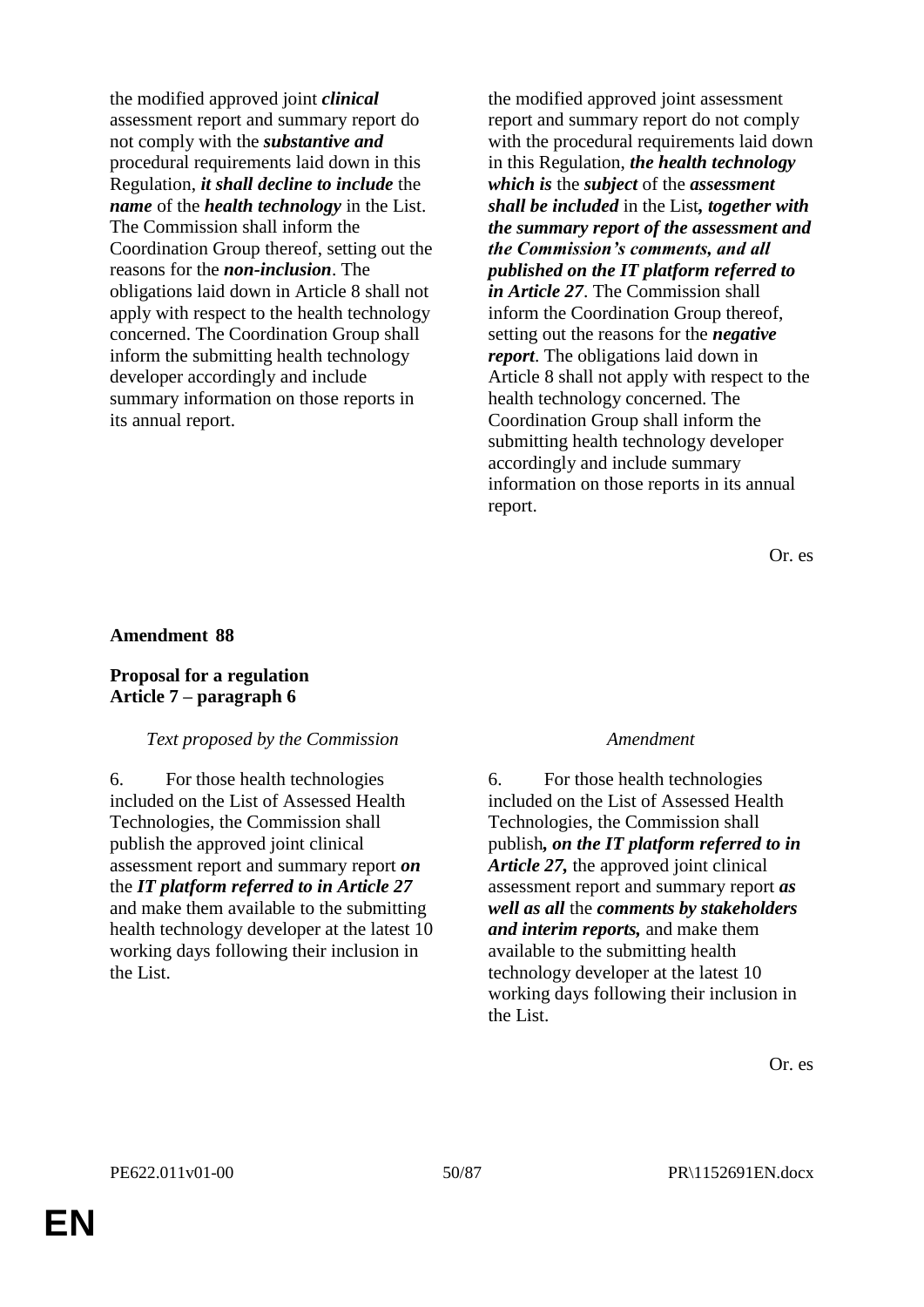## **Proposal for a regulation Article 8 – paragraph 1 – introductory part**

*Text proposed by the Commission Amendment*

1. Member States shall: 1. *For the health technologies included on the List of Assessed Health Technologies or in respect of which a joint clinical assessment has been initiated,* Member States shall:

Or. es

# **Amendment 90**

# **Proposal for a regulation Article 8 – paragraph 1 – point a**

*Text proposed by the Commission Amendment*

(a) *not carry out a* clinical assessment *or an equivalent assessment process on a health technology included* in *the List of Assessed* Health *Technologies or for which a joint clinical assessment has been initiated;*

(a) *use the joint* clinical assessment *reports* in *their* health *technology assessments at Member State level.*

Or. es

**Amendment 91**

**Proposal for a regulation Article 8 – paragraph 1 – point b**

*Text proposed by the Commission Amendment*

(b) *apply* joint clinical assessment *reports, in their health technology assessments* at Member State level*.*

(b) *not duplicate the* joint clinical assessment at Member State level.

Or. es

PR\1152691EN.docx 51/87 PE622.011v01-00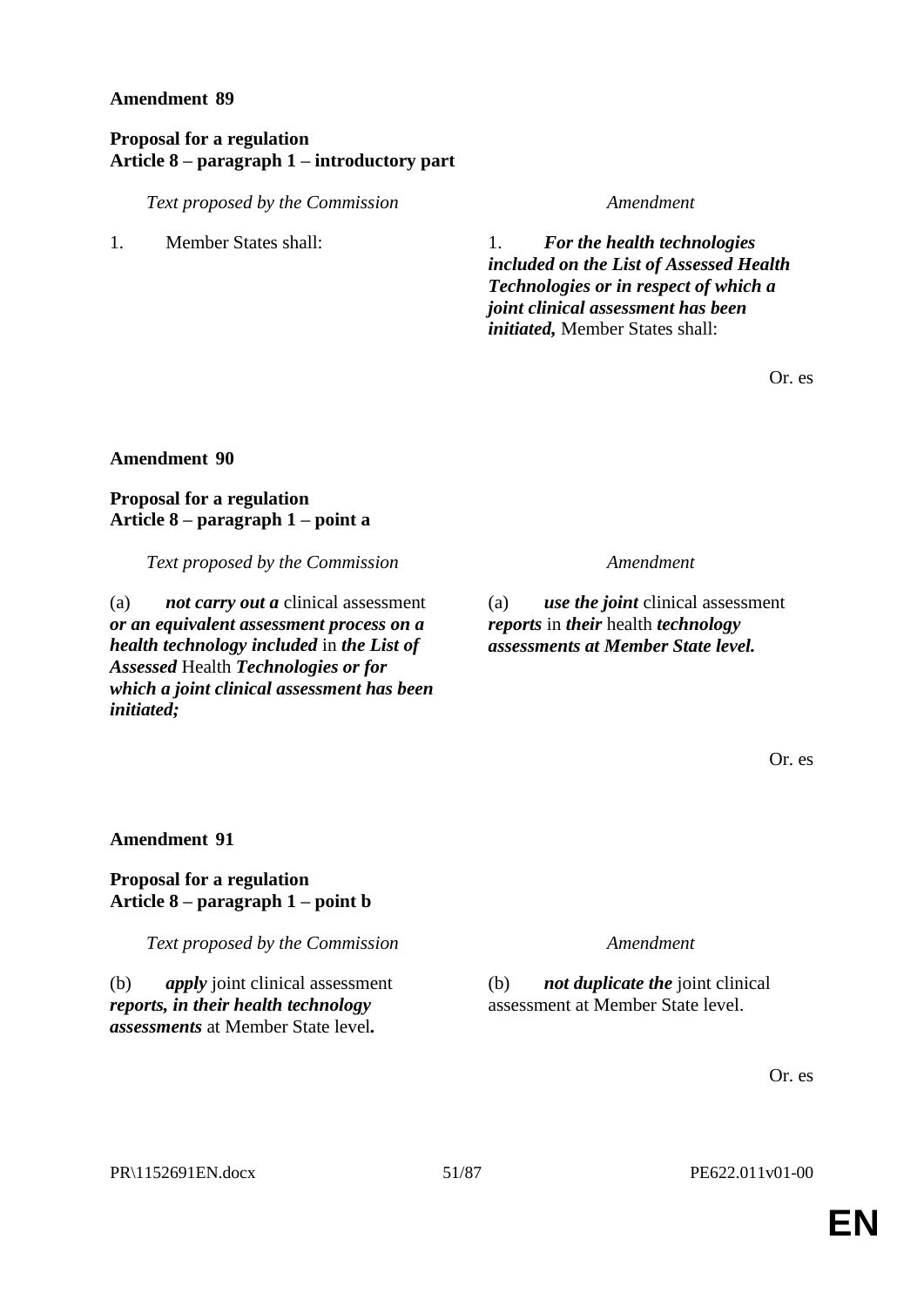# **Proposal for a regulation Article 8 – paragraph 1 a (new)**

*Text proposed by the Commission Amendment*

*(1a) Paragraph 1(b) shall not prevent Member States from carrying out assessments on the added clinical value of the technologies concerned as part of national or regional appraisal processes which may consider clinical as well as non-clinical data and evidence specific to the Member State concerned which did not form part of the joint clinical assessment and which are necessary to complete the general assessment of health technology.*

Or. es

## **Amendment 93**

# **Proposal for a regulation Article 8 – paragraph 2**

## *Text proposed by the Commission Amendment*

2. Member States shall *notify the Commission of* the *outcome of a health technology assessment* on *a health technology which has been subject to a* joint clinical assessment *within 30 days from its completion. That notification shall be accompanied by information on how the conclusions of the joint* clinical *assessment report have been applied in the overall health technology assessment. The Commission shall* facilitate the exchange of this information *between* Member States *through the IT platform referred to in Article 27*.

2. Member States shall *submit information, through* the *IT platform referred to in Article 27,* on *how account was taken of the* joint clinical assessment *report in the health technology assessment at Member State level as well as other* clinical *data and additional evidence taken into account so that the Commission may* facilitate the exchange of this information *among the* Member States.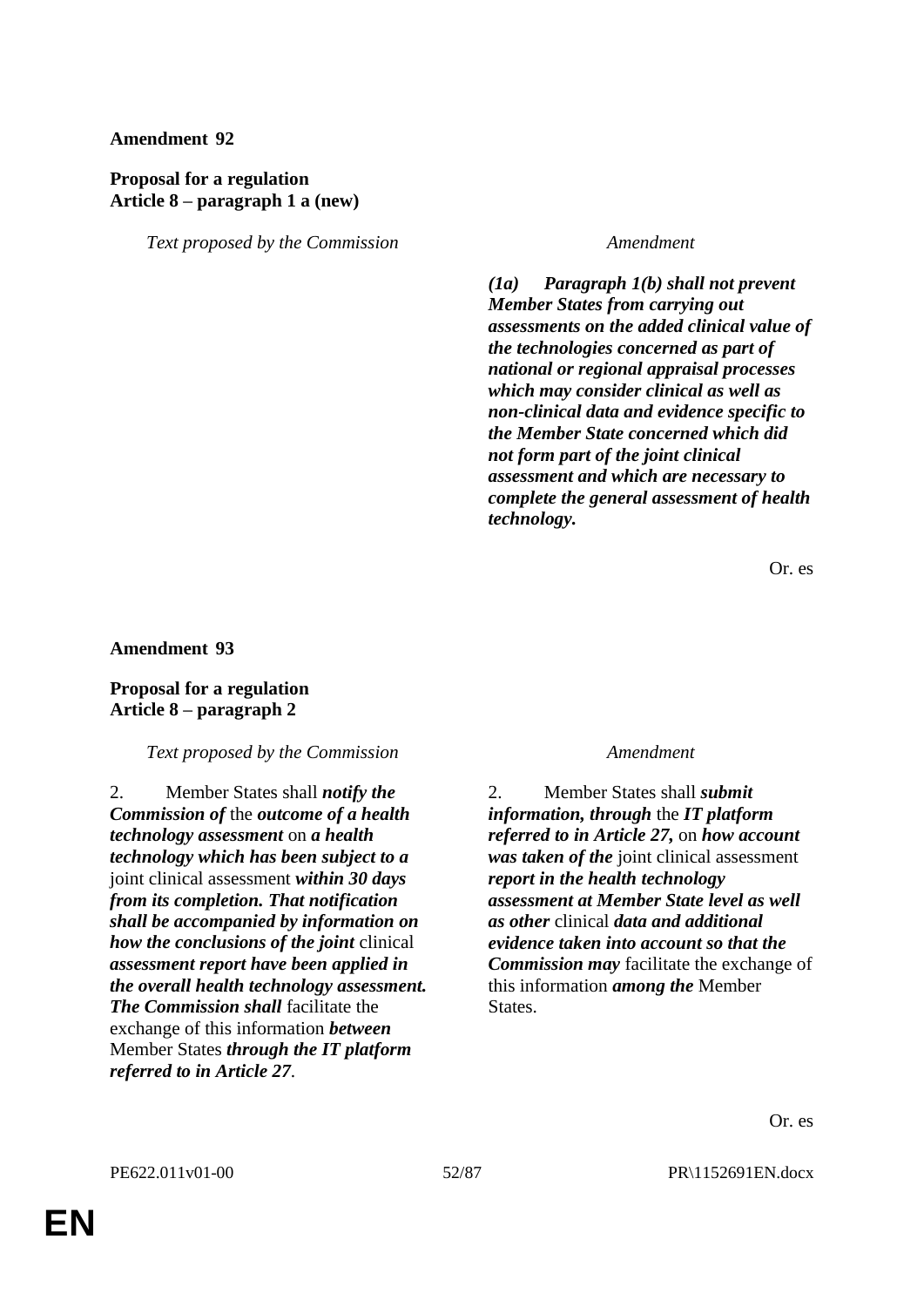# **Proposal for a regulation Article 9 – paragraph 1 – point b**

## *Text proposed by the Commission Amendment*

b) the initial joint clinical assessment report specified the need for an update once additional evidence for further assessment is available*.*

b) the initial joint clinical assessment report specified the need for an update once additional evidence for further assessment is available *within the deadline set in the report;*

Or. es

# **Amendment 95**

# **Proposal for a regulation Article 9 – paragraph 1 – point b a (new)**

*Text proposed by the Commission Amendment*

*(ba) five years after the assessment or earlier when new evidence or clinical data emerges.*

Or. es

# **Amendment 96**

**Proposal for a regulation Article 9 – paragraph 1 – subparagraph 1 (new)**

*Text proposed by the Commission Amendment*

*In the cases referred to under points (a) and (b), the technology developer shall submit the additional information. In the event of a failure to do so, the earlier joint assessment would no longer fall within the scope of Article 8.*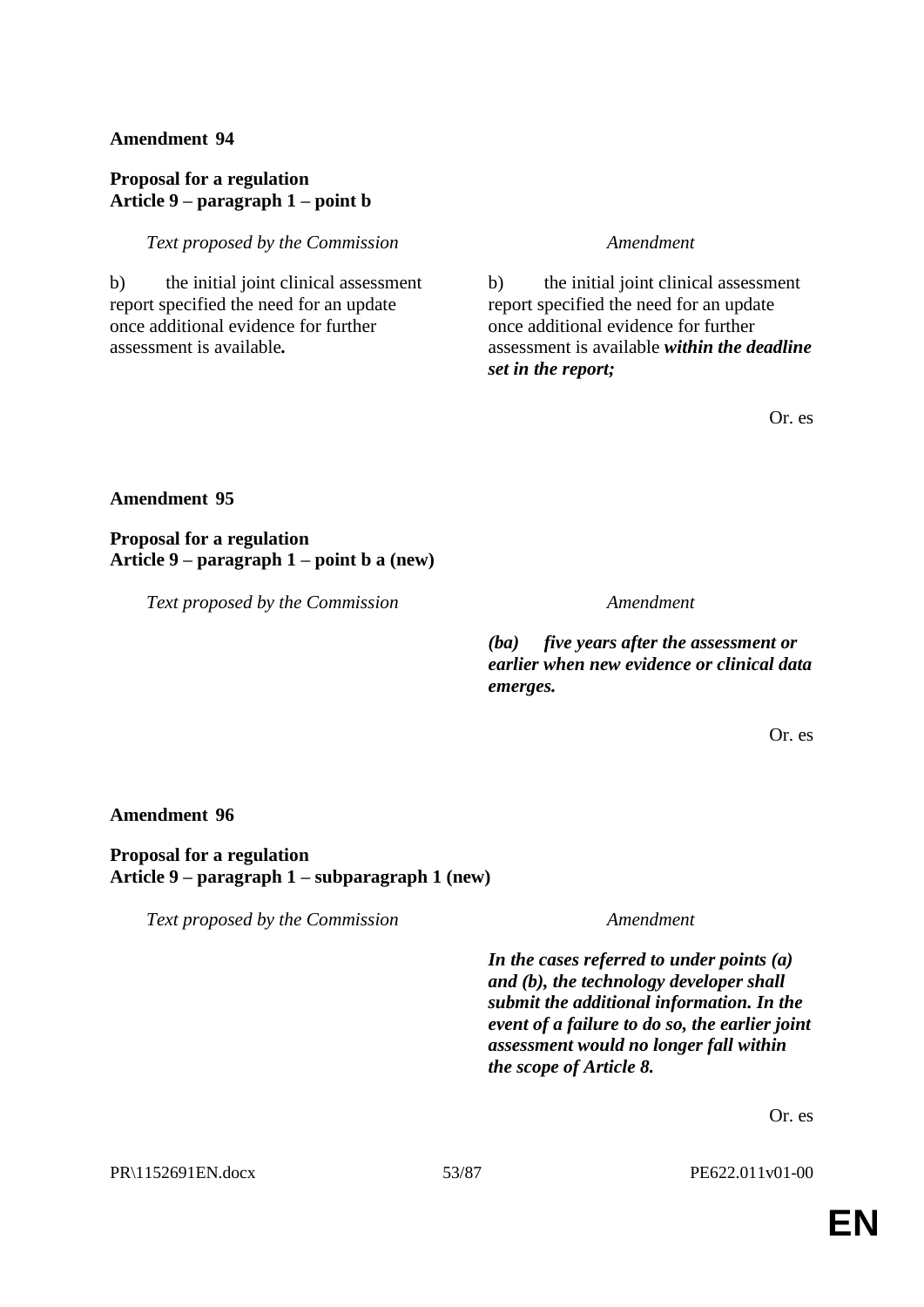# **Proposal for a regulation Article 9 – paragraph 1 a (new)**

*Text proposed by the Commission Amendment*

*(1a) The 'EVIDENT' database will be maintained to gather clinical evidence as it emerges from the real-life use of health technology and to monitor the results in terms of health.*

Or. es

## **Amendment 98**

### **Proposal for a regulation Article 11 – paragraph 1 – introductory part**

*Text proposed by the Commission Amendment*

1. The Commission shall develop, by means of implementing acts, procedural rules for:

1. The Commission shall *in accordance with this Regulation* develop, by means of implementing acts, procedural rules for:

Or. es

## **Amendment 99**

## **Proposal for a regulation Article 11 – paragraph 1 – point a**

*Text proposed by the Commission Amendment*

*(a) submissions of information, data and evidence by health technology developers;*

Or. es

*deleted*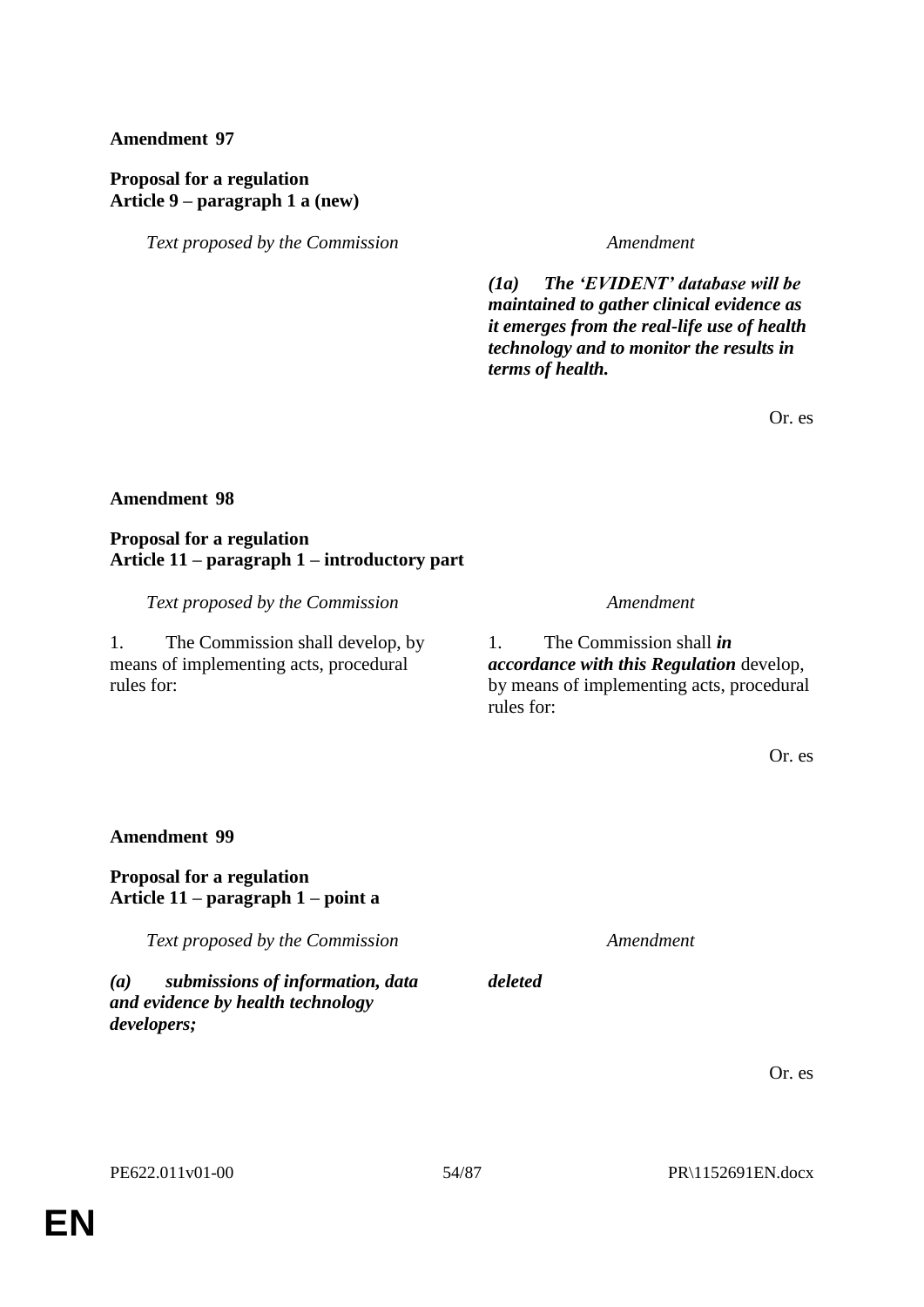### **Proposal for a regulation Article 11 – paragraph 1 – point f**

*Text proposed by the Commission Amendment*

f) cooperation with the notified bodies and expert panels on the preparation and update of joint clinical assessments of medical devices.

f) cooperation with the bodies and expert panels notified in the preparation.

Or. es

## **Amendment 101**

# **Proposal for a regulation Article 12 – paragraph 1 – subparagraph 1**

*Text proposed by the Commission Amendment*

Health technology developers may request a joint scientific consultation with the Coordination Group for the purposes of obtaining scientific advice concerning *data* and evidence *likely to be required as part of a joint clinical assessment*.

Health technology developers may request a joint scientific consultation with the Coordination Group for the purposes of obtaining scientific advice concerning *the clinical aspects for the optimal design of scientific studies* and *research to obtain the best scientific* evidence*, improve predictability, align research priorities and enhance the quality and efficiency of said research*.

Or. es

### **Amendment 102**

**Proposal for a regulation Article 12 – paragraph 2 – point f a (new)**

*Text proposed by the Commission Amendment*

*(fa) clinical research priorities.*

Or. es

PR\1152691EN.docx 55/87 PE622.011v01-00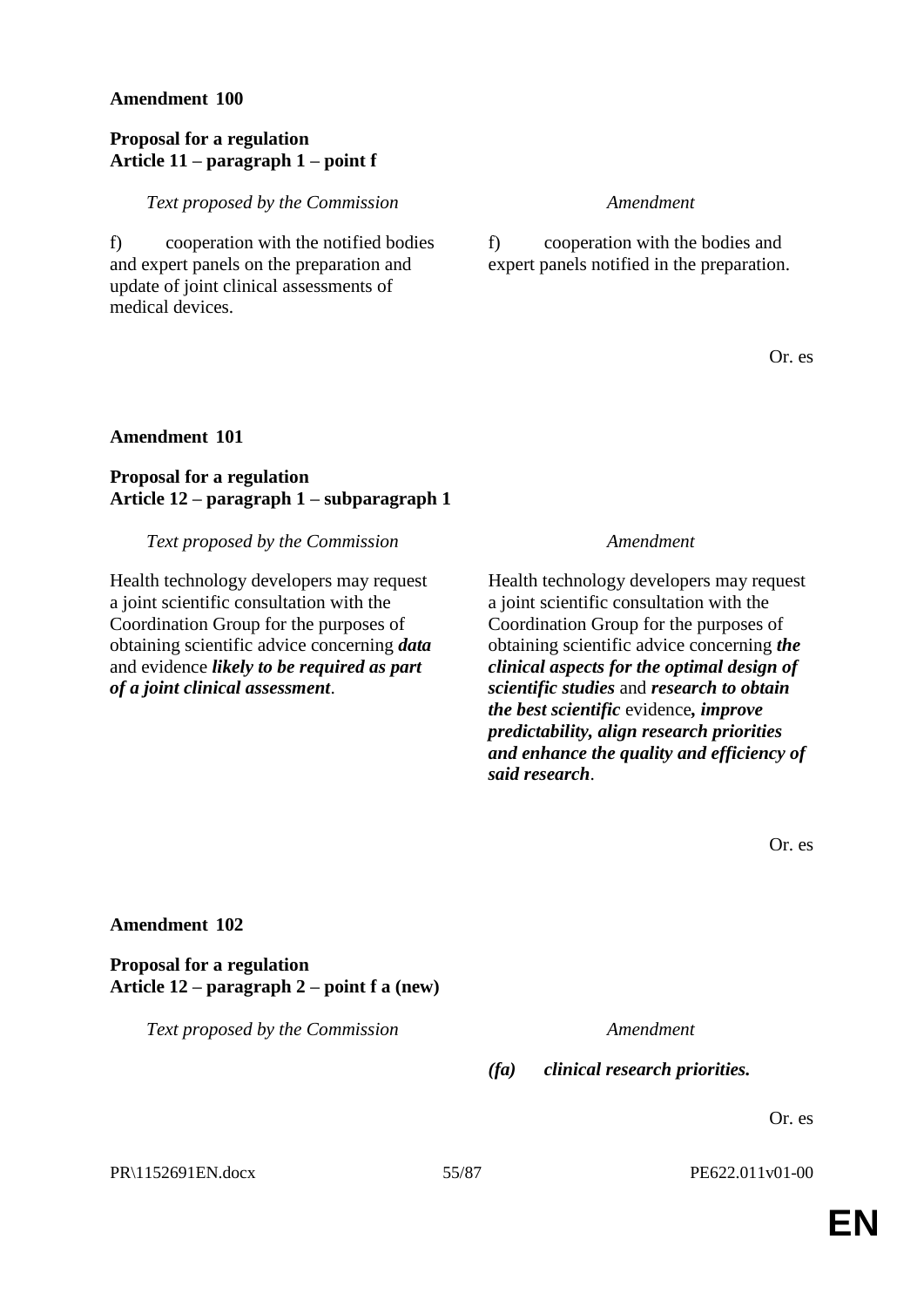# **Proposal for a regulation Article 12 – paragraph 3**

## *Text proposed by the Commission Amendment*

3. Within 15 working days after receipt of the request, the Coordination Group shall inform the requesting health technology developer whether or not it will engage in the joint scientific consultation. Where the Coordination Group refuses the request, it shall inform the health technology developer thereof and explain the reasons having regard to the criteria laid down in paragraph 2.

3. Within 15 working days after receipt of the request, the Coordination Group shall inform the requesting health technology developer whether or not it will engage in the joint scientific consultation. Where the Coordination Group refuses the request, it shall inform the health technology developer thereof and explain the reasons having regard to the criteria laid down in paragraph 2.

*Joint scientific consultations shall not prejudice the objectivity and independence of joint technological assessments nor its results or conclusions. The assessor and co-assessor appointed to carry them out pursuant to Article 13(3) of this Regulation may not be the same as the assessor and co-assessor appointed pursuant to Article 6(3) of this Regulation for the joint technological assessment.*

*The subject and the summarised substance of the consultations shall be published on the IT platform referred to in Article 27.*

Or. es

## **Amendment 104**

### **Proposal for a regulation Article 13 – paragraph 1 – subparagraph 2**

*Text proposed by the Commission Amendment*

The joint scientific consultation report shall be prepared in accordance with the requirements in this Article and in accordance with the *procedural rules* and

The joint scientific consultation report shall be prepared in accordance with the requirements in this Article and in accordance with the *procedure* and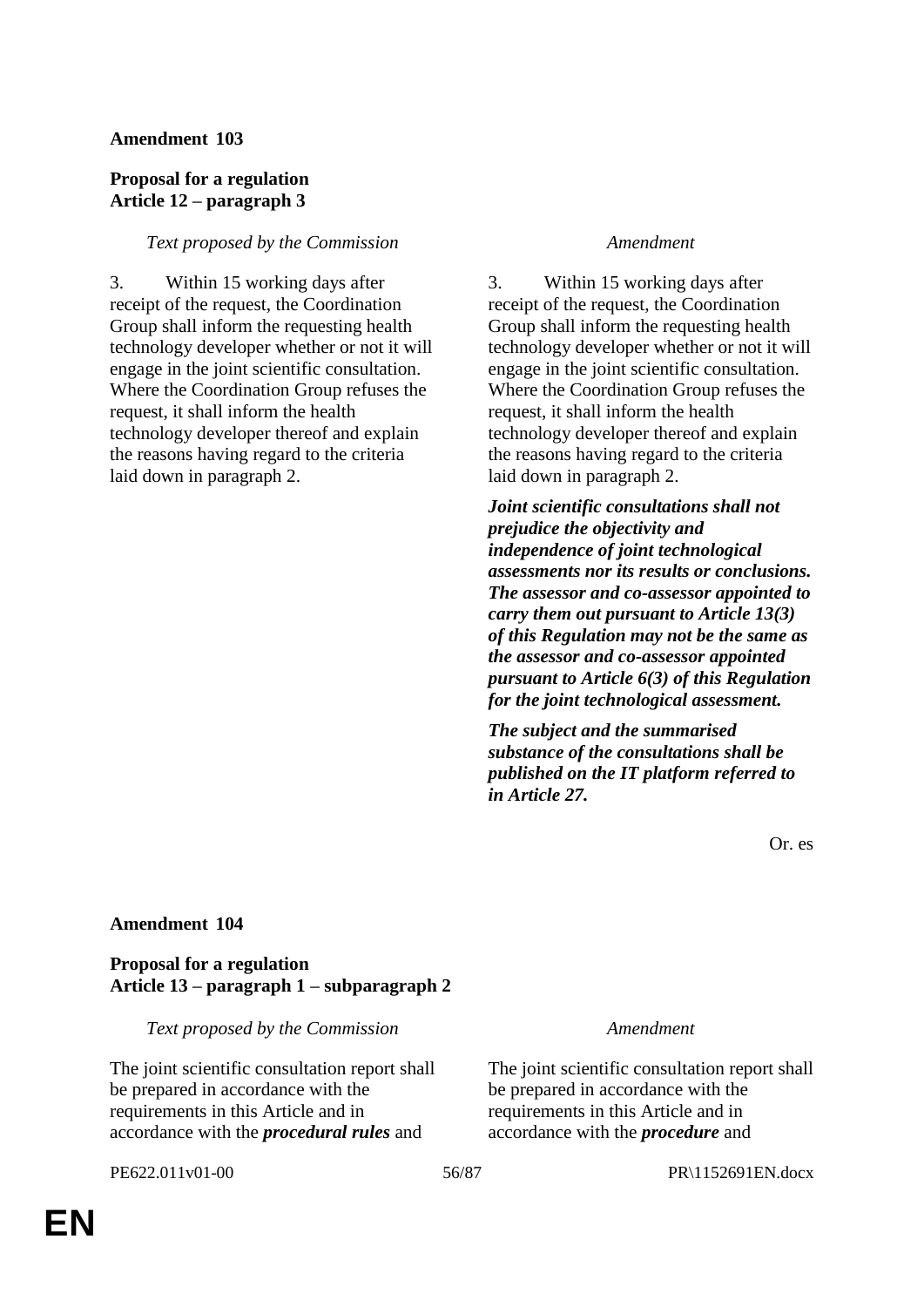documentation established pursuant to Articles 16 and 17.

documentation established pursuant to Articles 16 and 17.

Or. es

## **Amendment 105**

## **Proposal for a regulation Article 13 – paragraph 2**

### *Text proposed by the Commission Amendment*

2. The designated sub-group shall request the health technology developer to submit the documentation containing the information, data and *evidence* necessary for the joint scientific consultation.

2. The designated sub-group shall request the health technology developer to submit the *available and up-to-date*  documentation containing *all* the information, data and *studies* necessary for the joint scientific consultation. *Said documentation shall include the available data from all tests performed and from all the studies in which the technology was used. This information shall be made publicly available.*

Or. es

### **Amendment 106**

## **Proposal for a regulation Article 13 – paragraph 3**

### *Text proposed by the Commission Amendment*

3. The designated sub-group shall appoint from among its members, an assessor and a co-assessor, with responsibility for conducting the joint scientific consultation. The appointments shall take into account the scientific expertise necessary for the assessment.

3. The designated sub-group shall appoint from among its members, an assessor and a co-assessor, with responsibility for conducting the joint scientific consultation*, who shall be different from the assessor and a coassessor to be appointed pursuant to Article 6(3) of this Regulation*. The appointments shall take into account the scientific expertise necessary for the assessment.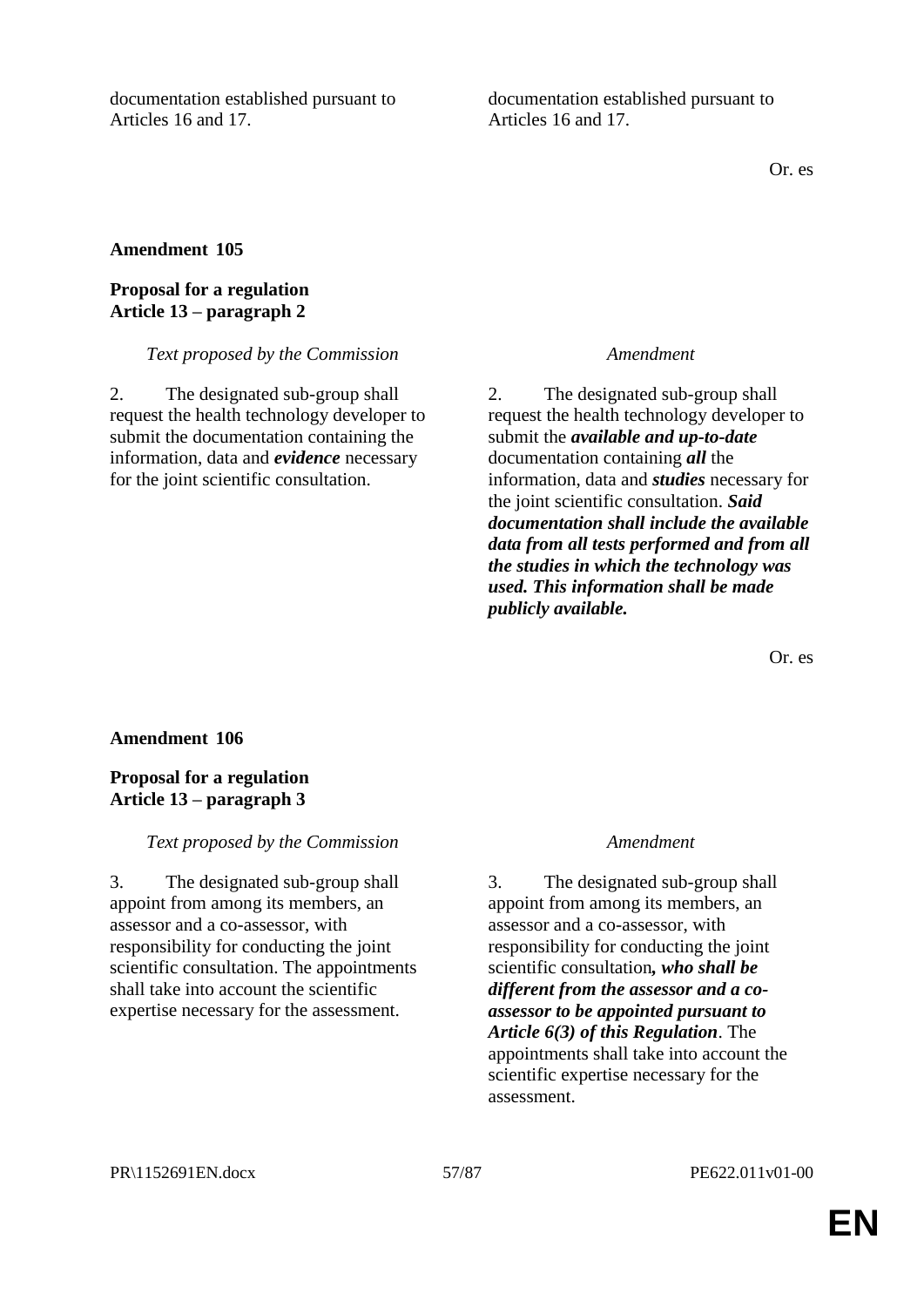### **Proposal for a regulation Article 13 – paragraph 7**

*Text proposed by the Commission Amendment*

7. The assessor shall provide the draft joint scientific consultation report to the *submitting* health technology developer *and set a time-frame in which the developer may submit* comments.

7. The assessor shall provide the draft joint scientific consultation report to the health technology developer *for* comments.

Or. es

**Amendment 108**

**Proposal for a regulation Article 13 – paragraph 8**

*Text proposed by the Commission Amendment*

8. *The designated sub-group shall ensure that stakeholders*, *including patients* and clinical experts *are given an opportunity to provide* comments during the *preparation of the draft* joint scientific consultation *report and set a time-frame in which they may submit comments*.

8. *Patients, consumer organisations*, *healthcare professionals* and clinical experts *may submit* comments during the joint scientific consultation.

Or. es

### **Amendment 109**

**Proposal for a regulation Article 13 – paragraph 9**

*Text proposed by the Commission Amendment*

9. Following receipt and consideration of any comments provided in accordance with paragraphs 6, 7 and 8, the assessor,

9. Following receipt and consideration of any comments provided in accordance with paragraphs 6, 7 and 8, the assessor,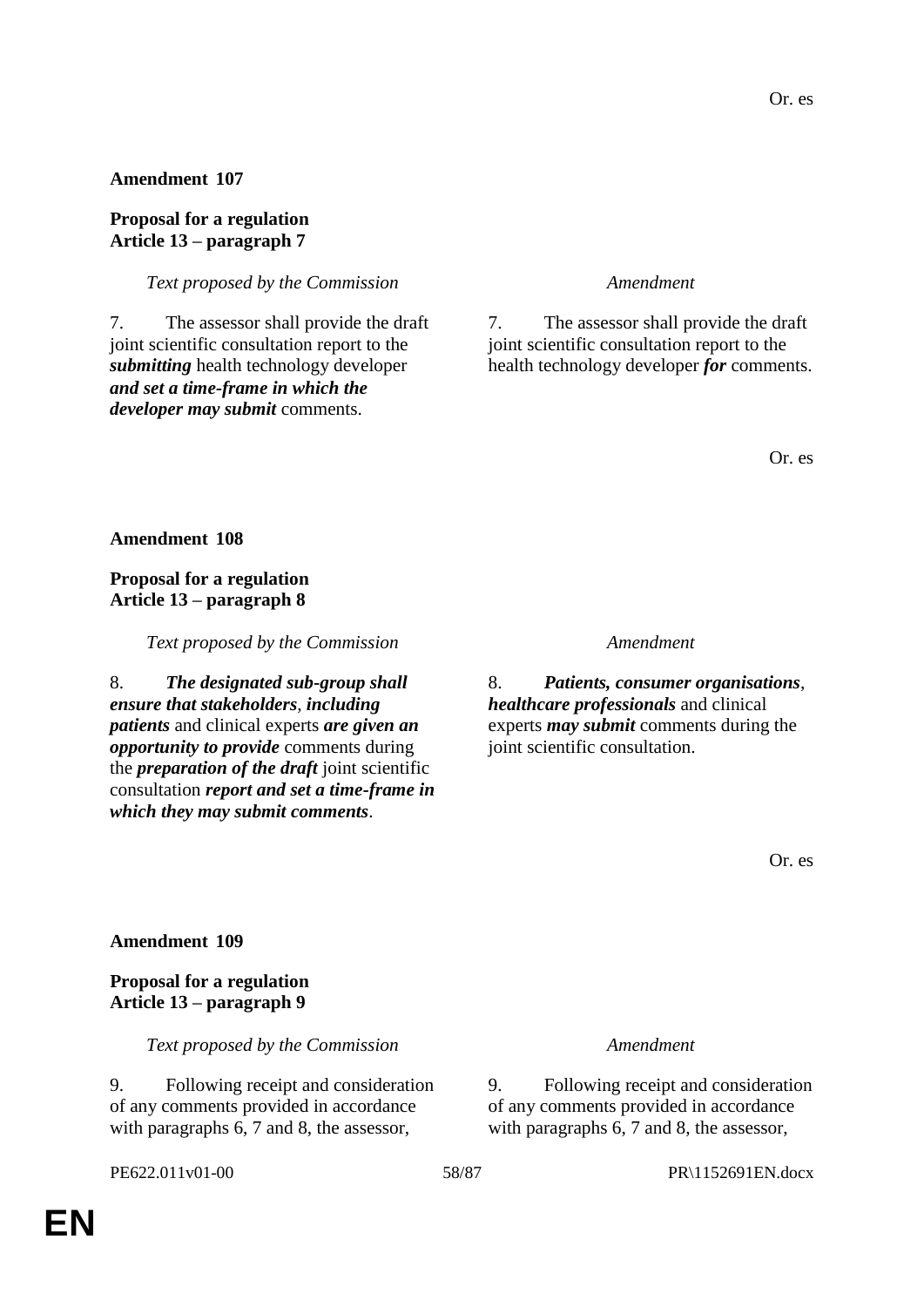with the assistance of the co-assessor, shall finalise the draft joint scientific consultation report and submit the draft report to the designated sub-group for comments.

with the assistance of the co-assessor, shall finalise the draft joint scientific consultation report and submit the draft report to the designated sub-group for comments. *All comments, which shall be public and duly answered, shall be published on the IT platform referred to in Article 27.*

Or. es

**Amendment 110**

**Proposal for a regulation Article 13 – paragraph 10**

*Text proposed by the Commission Amendment*

10. *Where the joint scientific consultation is carried out in parallel with scientific advice given by the European Medicines Agency, the* assessor shall seek to coordinate with the *Agency as regards the consistency of* the *conclusions of the joint scientific consultation report with those* of the *scientific advice*.

10. *The* assessor shall seek to coordinate with the *European Medicines Agency and ensure* the *objectivity and independence* of the *procedure*.

Or. es

**Amendment 111**

## **Proposal for a regulation Article 13 – paragraph 12**

## *Text proposed by the Commission Amendment*

12. The Coordination Group shall approve the final joint scientific consultation report, wherever possible by consensus or, where necessary, by a *simple* majority of Member States*, at* the *latest 100 days following the start* of the *preparation* of the *report referred to in paragraph 4*.

12. The Coordination Group shall*, no later than 100 days following the start of the preparation of the report referred to in paragraph 4,* approve the final joint scientific consultation report, wherever possible by consensus or, where necessary, by a *two-thirds* majority of Member States *present,* the *quorum for Coordination Group meetings being two-thirds* of the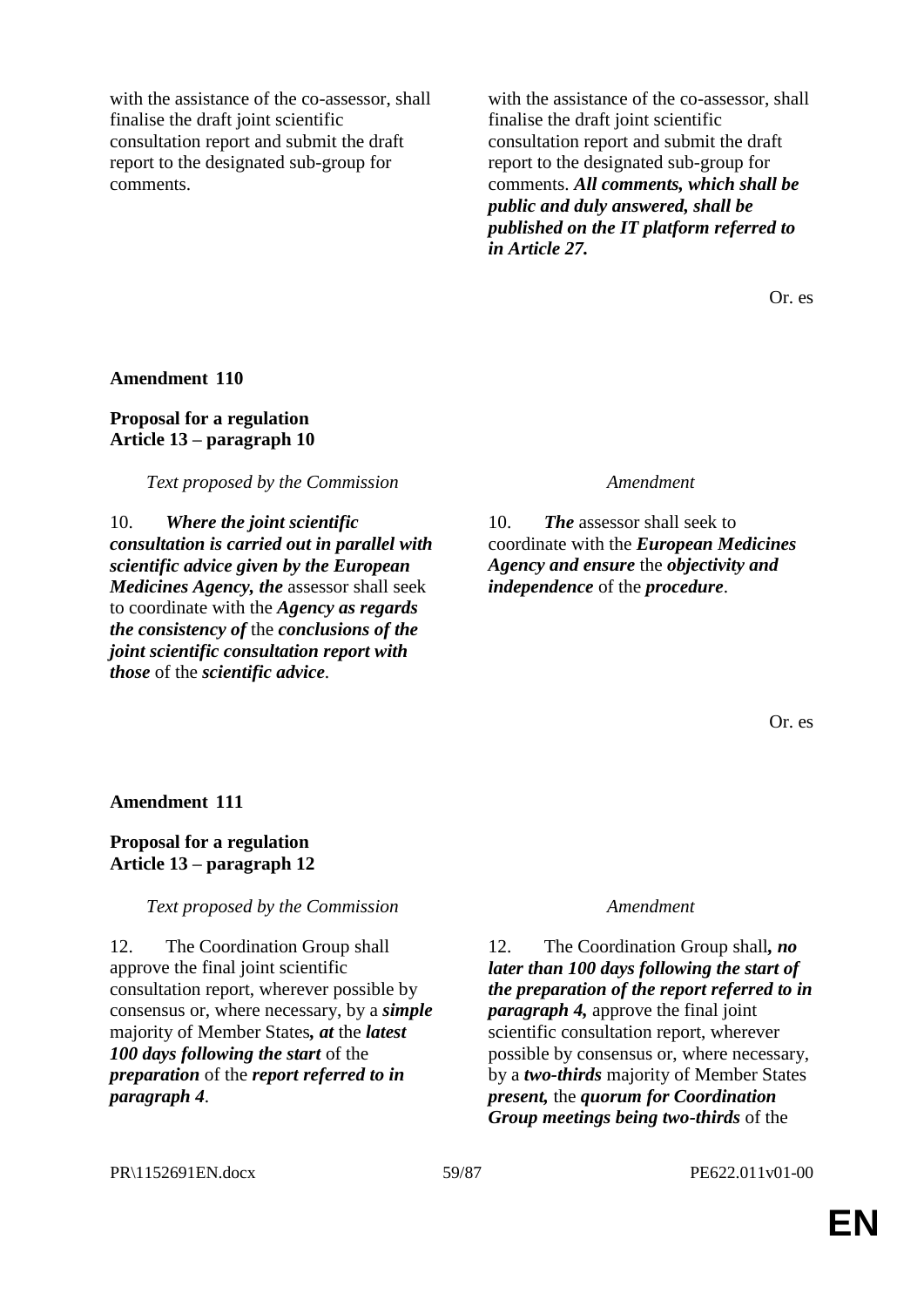*members* of the *Group*.

Or. es

# **Amendment 112**

# **Proposal for a regulation Article 14 – paragraph 2**

## *Text proposed by the Commission Amendment*

2. The Coordination Group shall include anonymised summary information on the joint scientific consultations in its annual reports and the IT platform referred to in Article 27.

2. The Coordination Group shall include summary information on the joint scientific consultations in its annual reports and the IT platform referred to in Article 27. *This information shall include the subject of the consultations and the comments.*

Or. es

## **Amendment 113**

# **Proposal for a regulation Article 14 – paragraph 3**

## *Text proposed by the Commission Amendment*

3. Member States shall not carry out a scientific consultation or an equivalent consultation on a health technology for which a joint scientific consultation has been initiated *and where the contents of the request are the same as those covered by the joint scientific consultation*.

3. Member States shall not carry out a scientific consultation or an equivalent consultation on a health technology *included under Article 5* for which a joint scientific consultation has been initiated.

Or. es

**Amendment 114**

**Proposal for a regulation Article 14 – paragraph 3 a (new)**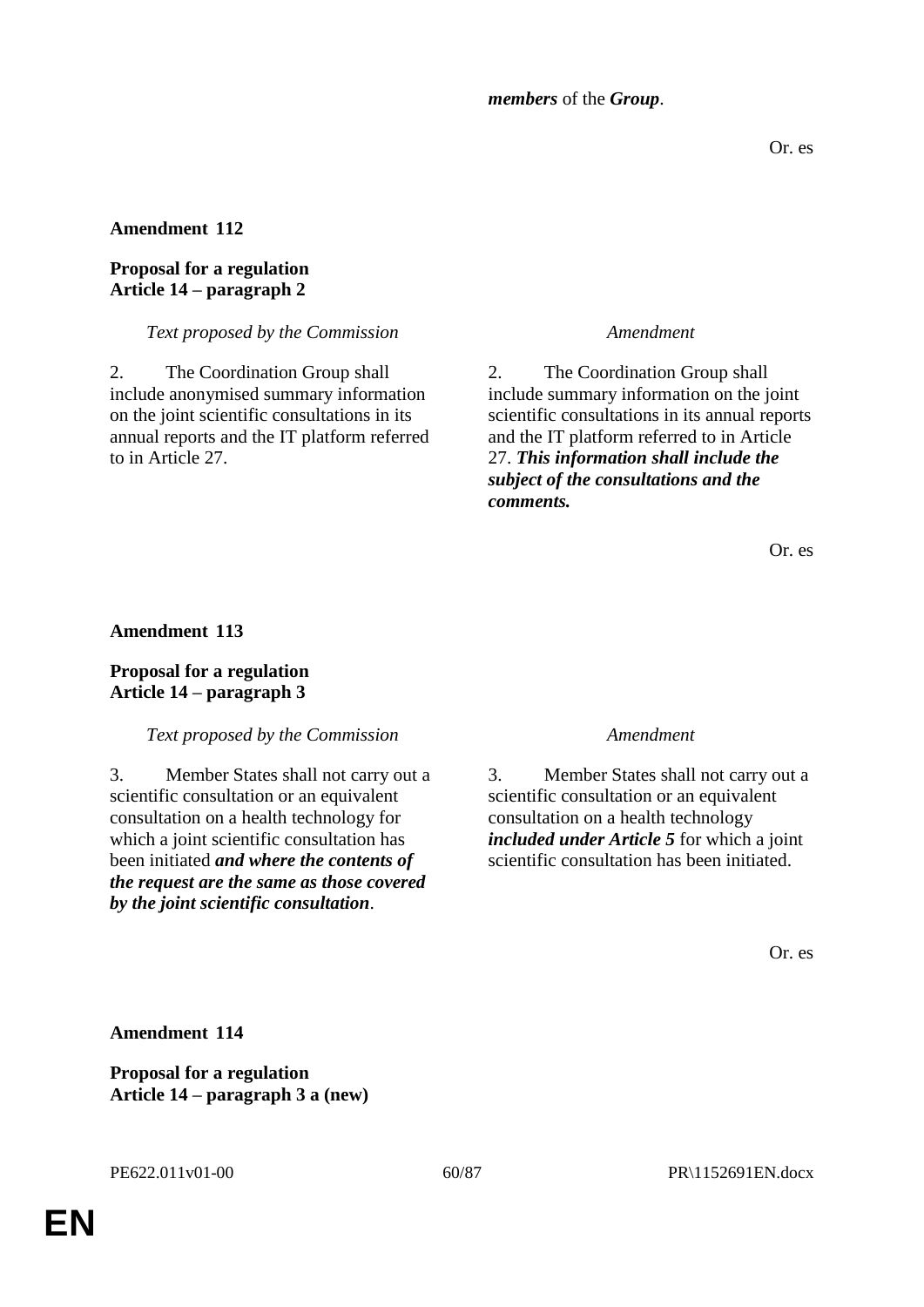*(3a) The provisions of Paragraph 3 shall not prevent the Member States from carrying out justified scientific consultations on the technology concerned where there are additional clinical data and evidence which were not taken into account in the joint scientific consultation and which are considered necessary. Such national scientific consultations shall be submitted to the Commission for publication on the IT platform referred to in Article 27.*

Or. es

# **Amendment 115**

# **Proposal for a regulation Article 16 – paragraph 1 – point a**

*Text proposed by the Commission Amendment*

(a) submissions of requests from health technology developers *and their involvement in the preparation of joint scientific consultation reports*;

(a) submissions of requests from health technology developers;

Or. es

## **Amendment 116**

## **Proposal for a regulation Article 16 – paragraph 1 – point d**

*Text proposed by the Commission Amendment*

d) the *consultation* of patients, clinical experts and other relevant stakeholders;

d) the *submission* of *comments by* patients*, healthcare professionals*, clinical experts and other relevant stakeholders;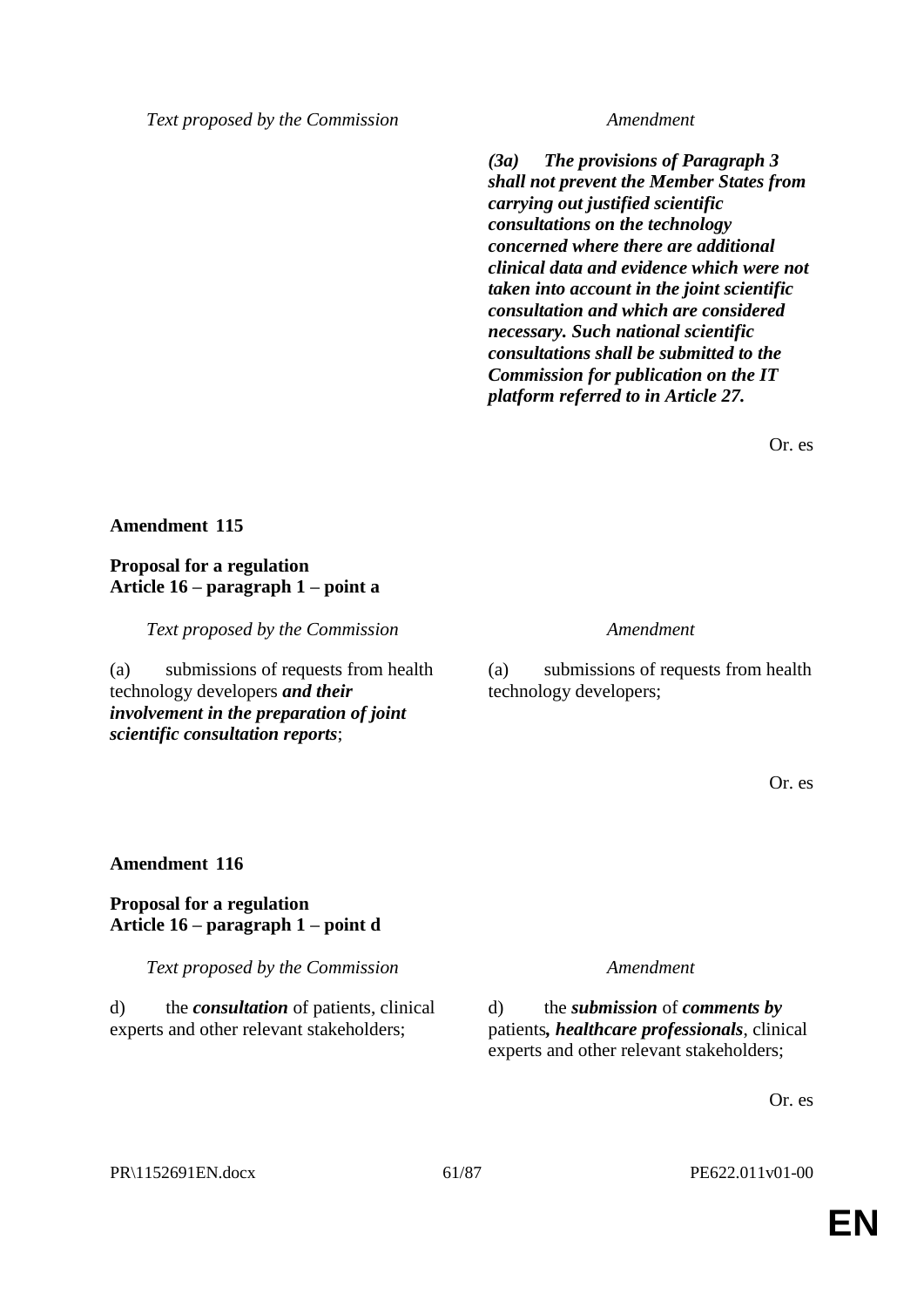# **Proposal for a regulation Article 17 – paragraph 1 – introductory part**

*Text proposed by the Commission Amendment*

The Commission shall be empowered to adopt *delegated* acts in accordance with *Article 31* concerning:

The Commission shall be empowered to adopt *implementing* acts in accordance with *Articles 30 and 32* concerning:

Or. es

### **Amendment 118**

## **Proposal for a regulation Article 17 – paragraph 1 – point a – introductory part**

*Text proposed by the Commission Amendment*

(a) the *contents of*: (a) the *procedure for*:

Or. es

## **Amendment 119**

### **Proposal for a regulation Article 17 – paragraph 1 – point a – point iii a (new)**

*Text proposed by the Commission Amendment*

*(iiia) Stakeholder involvement for the purpose of this section.*

Or. es

**Amendment 120**

**Proposal for a regulation Article 17 – paragraph 1 – point b**

PE622.011v01-00 62/87 PR\1152691EN.docx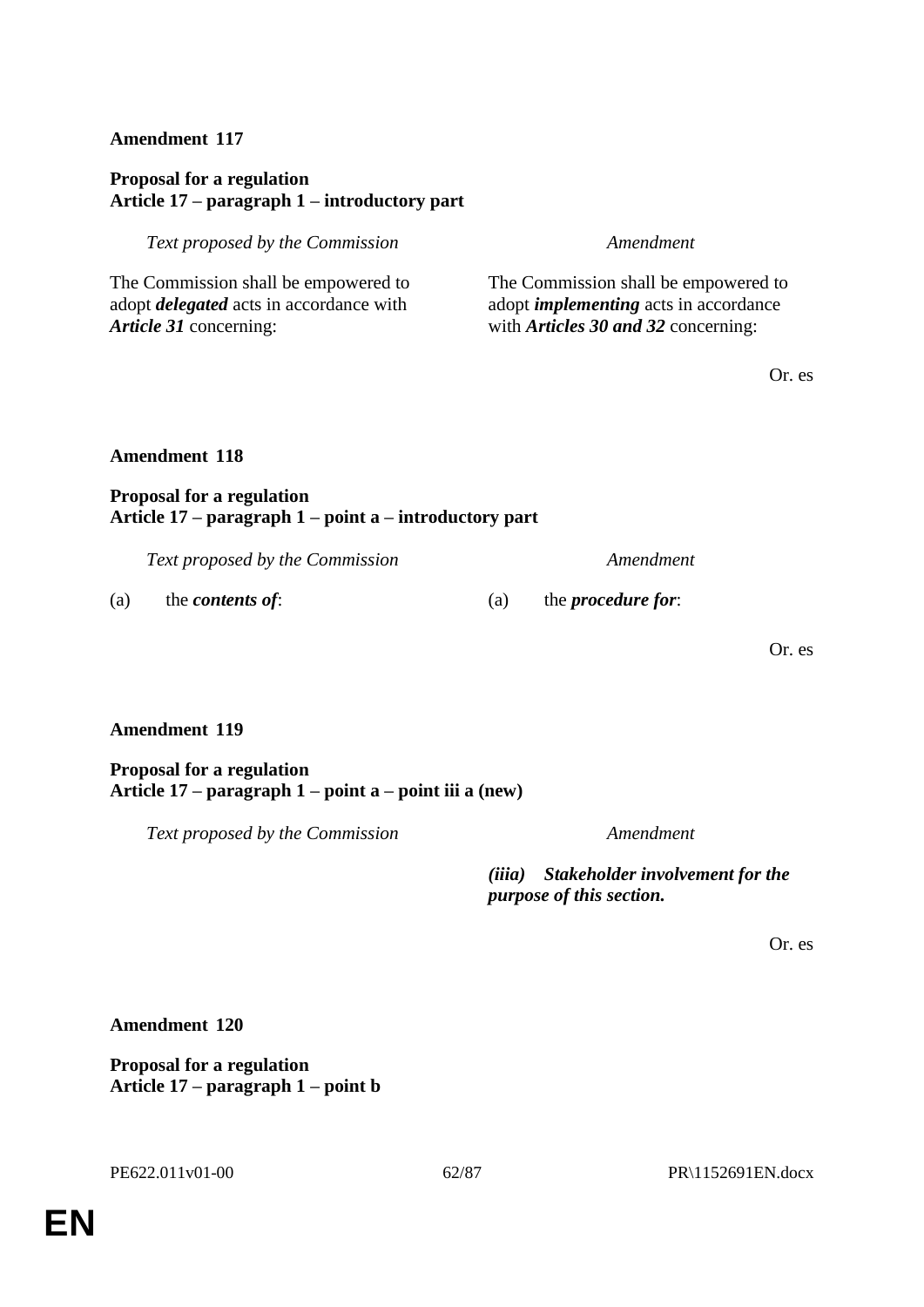*b) the rules for determining the stakeholders to be consulted for the purpose of this Section.*

*deleted*

Or. es

# **Amendment 121**

# **Proposal for a regulation Article 18 – paragraph 2 – point b**

*Text proposed by the Commission Amendment*

b) patient organisations*;* b) patient *and consumer* organisations *and healthcare professionals at its annual meeting;*

Or. es

# **Amendment 122**

# **Proposal for a regulation Article 18 – paragraph 3**

*Text proposed by the Commission Amendment*

3. The conclusions of the study shall be summarised in the Coordination Group's annual report and shall be taken into account in the preparation of its annual work programmes.

3. The conclusions of the study shall be summarised in the Coordination Group's annual report and shall be taken into account in the preparation of its annual work programmes. *The conclusions shall be published on the IT platform referred to in Article 27.*

Or. es

# **Amendment 123**

**Proposal for a regulation Article 19 – paragraph 1 – introductory part**

PR\1152691EN.docx 63/87 PE622.011v01-00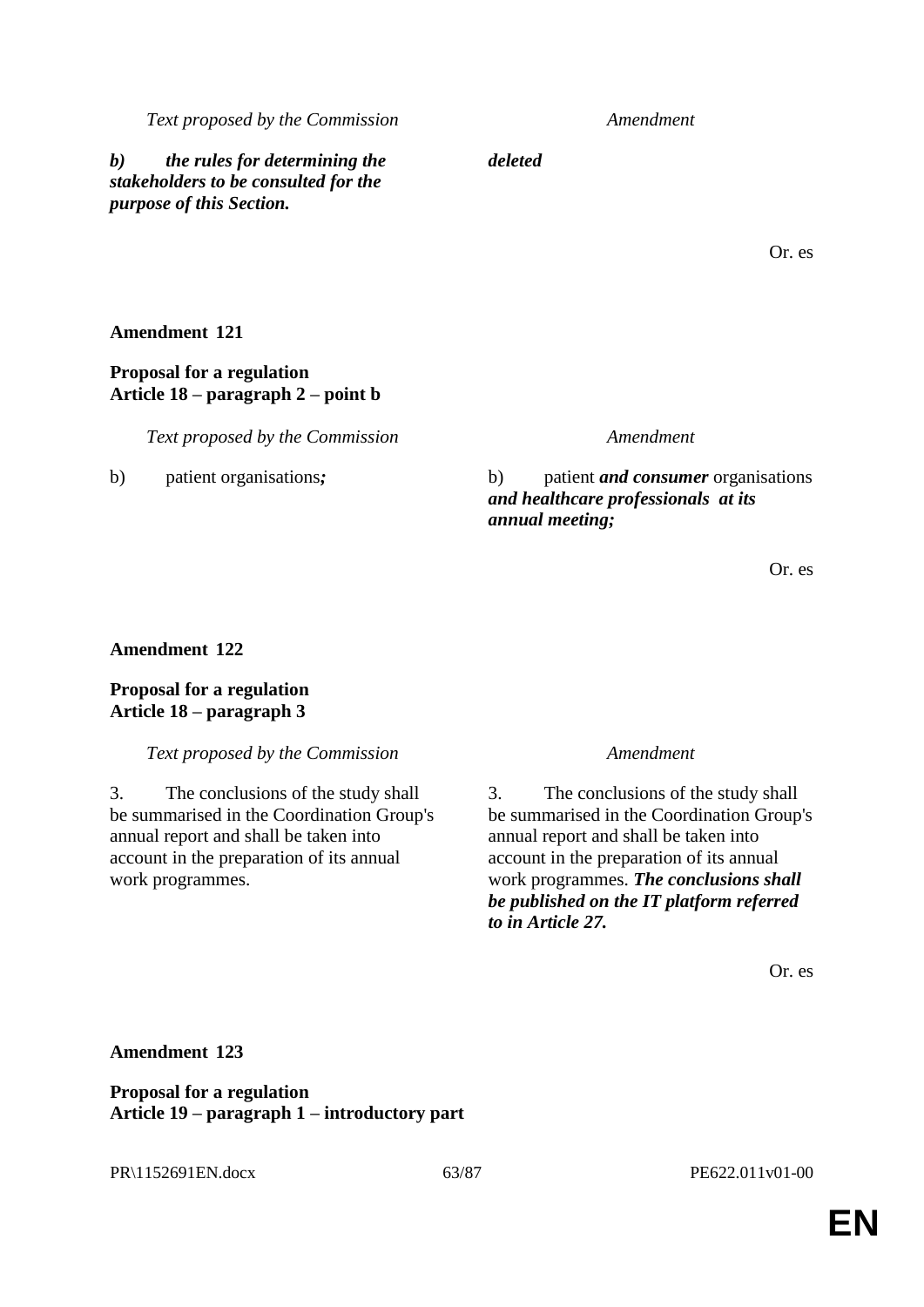1. The Commission shall support cooperation and the exchange of scientific information among Member States on:

1. The Commission shall support cooperation and the exchange of scientific information among Member States on *the following issues*:

Or. es

# **Amendment 124**

# **Proposal for a regulation Article 19 – paragraph 1 – point c**

*Text proposed by the Commission Amendment*

c) health technology assessments on health technologies other than medicinal products or medical devices;

c) health technology *and procedure*  assessments on health technologies other than medicinal products or medical devices;

Or. es

## **Amendment 125**

**Proposal for a regulation Article 19 – paragraph 1 – point d a (new)**

*Text proposed by the Commission Amendment*

*(da) clinical assessments of medicinal products and medical devices carried out by Member States.*

Or. es

**Amendment 126**

**Proposal for a regulation Article 19 – paragraph 1 – point d b (new)**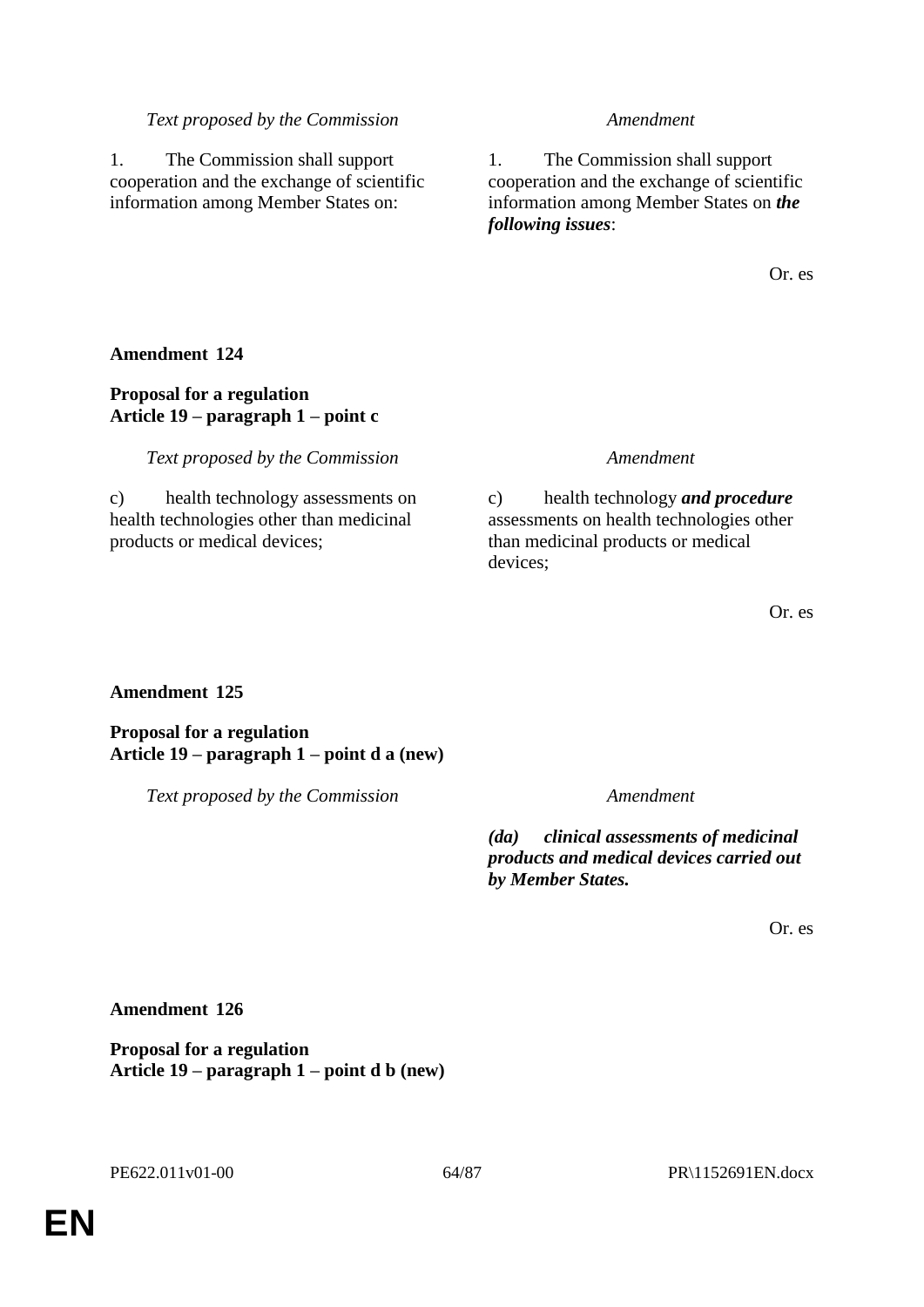*(db) measures relating to compassionate use in clinical practice in order to improve the evidence basis and to create a register for this purpose;*

Or. es

**Amendment 127**

**Proposal for a regulation Article 19 – paragraph 1 – point d c (new)**

*Text proposed by the Commission Amendment*

*(dc) the development of best medical practice guides based on scientific evidence;*

Or. es

## **Amendment 128**

**Proposal for a regulation Article 19 – paragraph 1 – point d d (new)**

*Text proposed by the Commission Amendment*

*(dd) disinvestment in obsolete technologies;*

Or. es

**Amendment 129**

**Proposal for a regulation Article 19 – paragraph 1 – point d e (new)**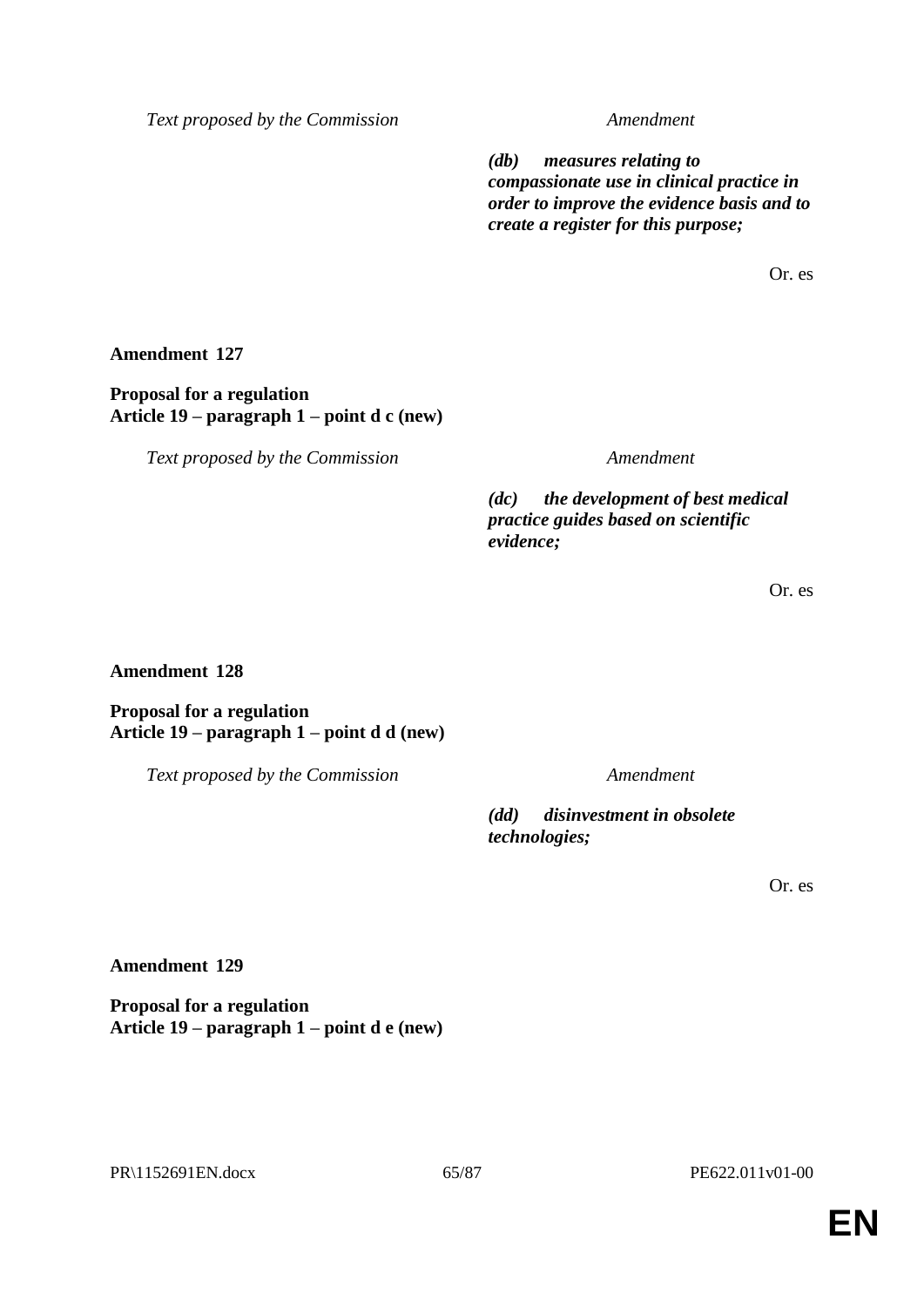*(de) the tightening of the rules on clinical evidence, including a coordinated procedure for the authorisation of multicentre clinical research;*

Or. es

**Amendment 130**

**Proposal for a regulation Article 19 – paragraph 1 – point d f (new)**

*Text proposed by the Commission Amendment*

*(df) the tightening of post-market monitoring requirements for developers of technology;*

Or. es

**Amendment 131**

**Proposal for a regulation Article 19 – paragraph 1 – point d g (new)**

*Text proposed by the Commission Amendment*

*(dg) the improvement of coordination mechanisms in the fields of surveillance and market monitoring.*

Or. es

**Amendment 132**

**Proposal for a regulation Article 19 – paragraph 3**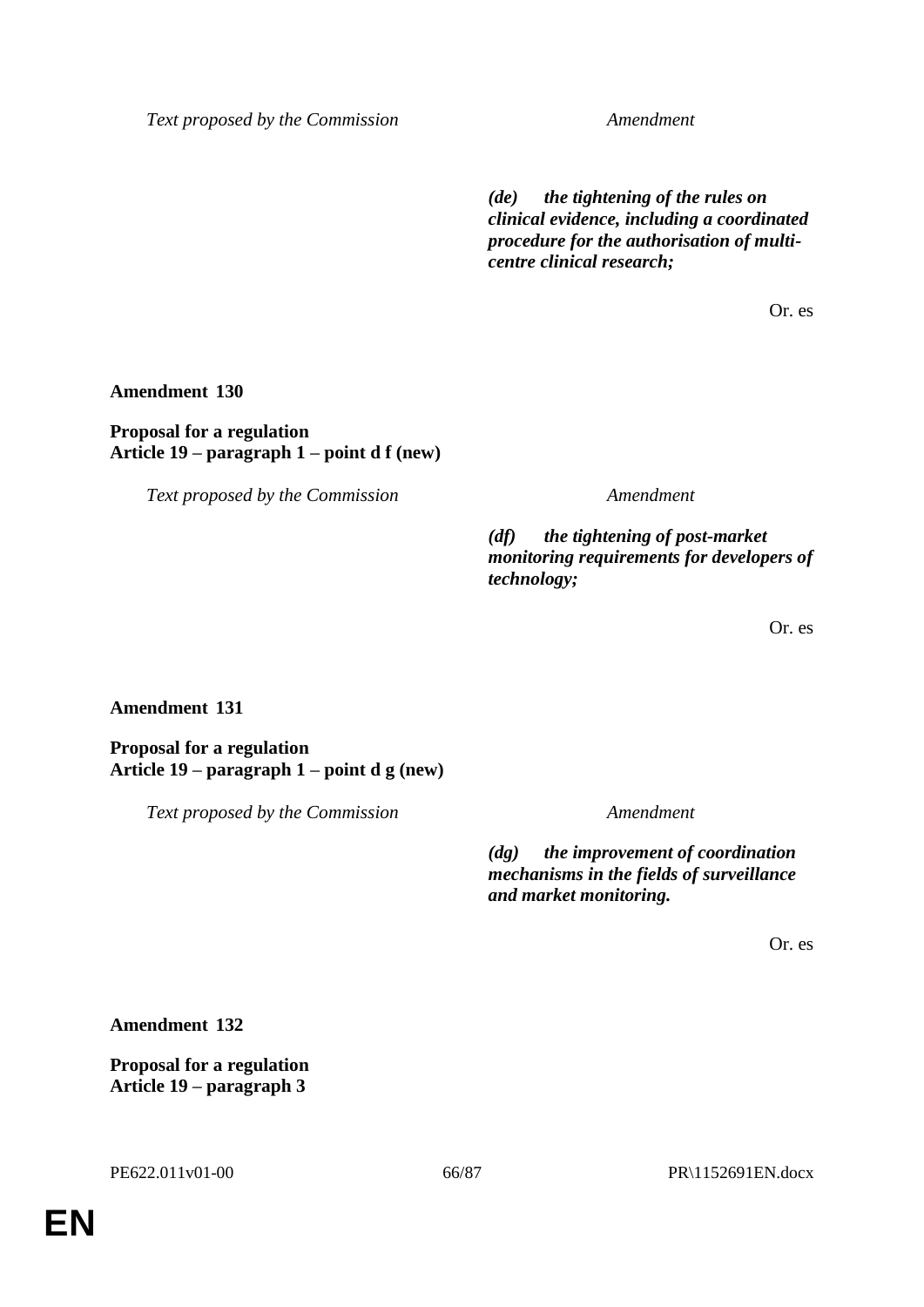3. The cooperation referred to in paragraph 1 points (b) and (*c*) may be carried out using the procedural rules established in accordance with Article 11 and the common rules established in accordance with Articles 22 and 23.

3. The cooperation referred to in paragraph 1 points (b)*, (c), (e)* and (*h*) may be carried out using the procedural rules established in accordance with Article 11 and the common rules established in accordance with Articles 22 and 23.

Or. es

### **Amendment 133**

## **Proposal for a regulation Article 20 – paragraph 1 – point b**

*Text proposed by the Commission Amendment*

b) clinical assessments of medicinal products and medical devices *carried out by Member States*.

b) clinical assessments of medicinal products and medical devices *falling within the scope of this Regulation and not included in the annual work programme*.

Or. es

## **Amendment 134**

**Proposal for a regulation Article 20 – paragraph 1 b (new)**

*Text proposed by the Commission Amendment*

*Member States shall be encouraged to apply the common procedural rules and methodology which are the subject of this Regulation in the clinical assessments of medicinal products and medical devices not falling within the scope of this Regulation carried out by the Member States at national level.*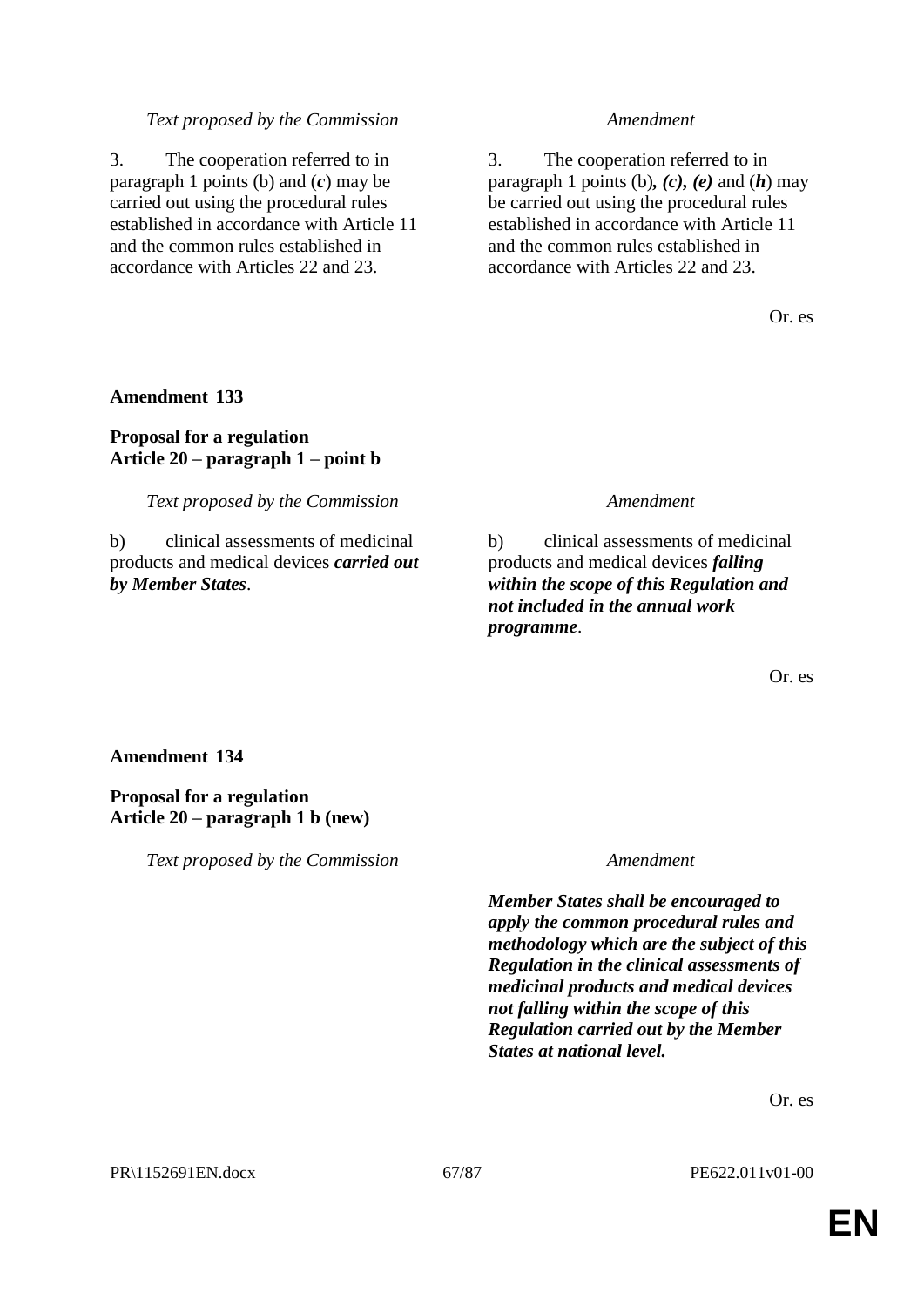# **Proposal for a regulation Article 22 – paragraph 1 – point a – point i**

## *Text proposed by the Commission Amendment*

i) ensuring that *health technology authorities and bodies* carry out clinical assessments in an independent and transparent manner, free from conflicts of interest;

i) ensuring that *the members of the coordination group* carry out clinical assessments in an independent and transparent manner, free from conflicts of interest*, in accordance with Article 3 (6) and (7)*;

Or. es

## **Amendment 136**

**Proposal for a regulation Article 22 – paragraph 1 – point a – point iii**

*Text proposed by the Commission Amendment*

iii) *the consultation* of patients, clinical experts, and other stakeholders in clinical assessments*.*

iii) *comments* of patients*, healthcare professionals*, clinical experts, and other stakeholders in clinical assessments *and the duly justified replies;*

Or. es

## **Amendment 137**

### **Proposal for a regulation Article 22 – paragraph 1 – point a – point iii a (new)**

*Text proposed by the Commission Amendment*

*(iiia) address potential conflicts of interest;*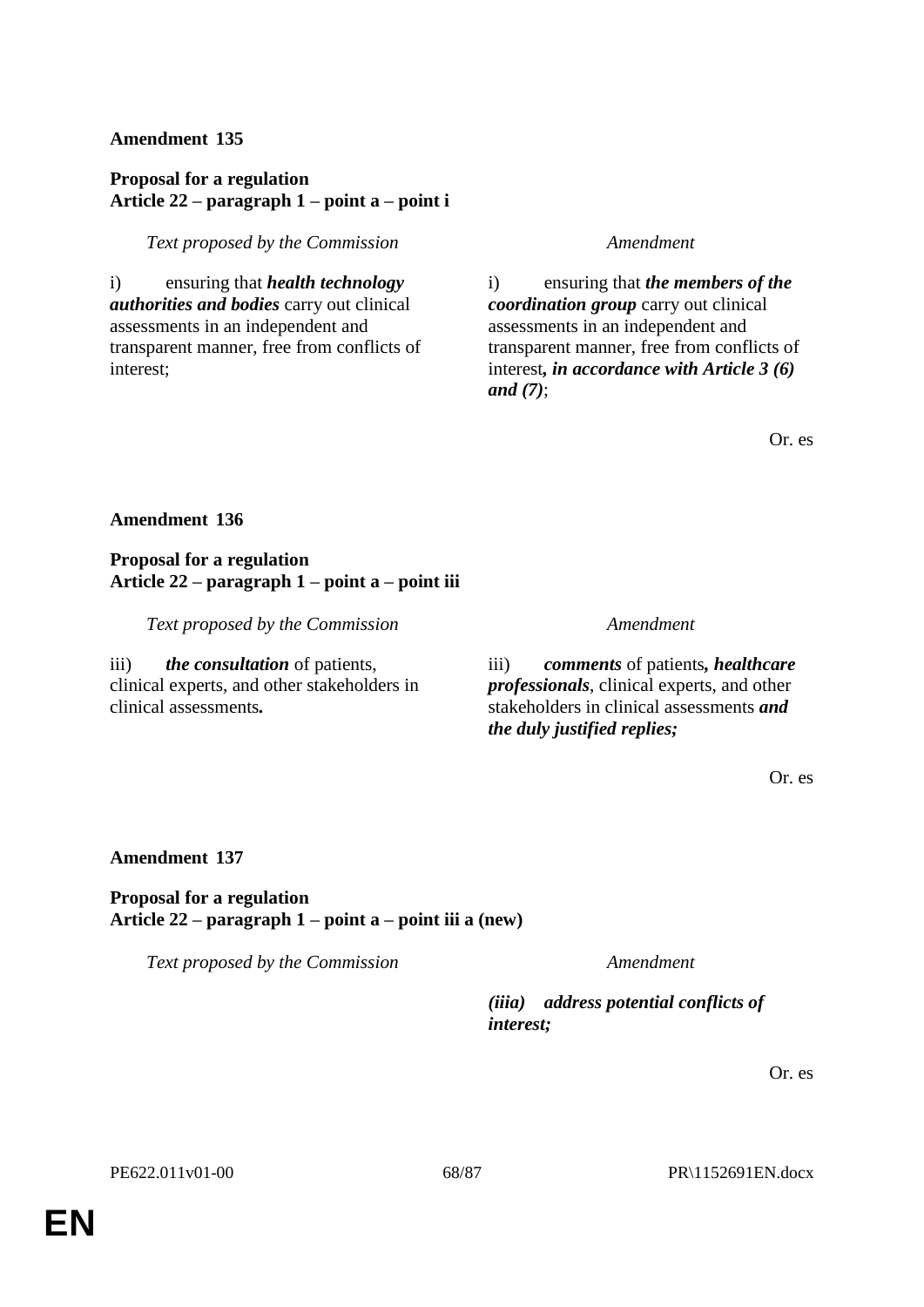## **Proposal for a regulation Article 22 – paragraph 1 – point b**

*Text proposed by the Commission Amendment*

b) *methodologies used* to *formulate* the *contents and design* of *clinical assessments.*

b) *in order* to *guarantee* the *quality of the process, a sanctions mechanism in the event* of *non-compliance by the technology developer with the requirements concerning the available information to be provided.*

Or. es

**Amendment 139**

**Proposal for a regulation Article 22 – paragraph 1 a (new)**

*Text proposed by the Commission Amendment*

*(1a) The coordination group shall draw up the methodologies to be used to carry out joint clinical assessments and consultations and shall define the content of these assessments and consultations. In any case:*

*(a) the methodologies shall be based on high standards of quality, the best available scientific evidence, stemming primarily from double-blind randomised clinical trials, meta-analysis and systematic reviews;*

*(b) the assessment of relative effectiveness shall be based on end-points which are relevant to the patient with useful, relevant, tangible and specific criteria suited to the clinical situation concerned;*

*c) the comparators shall be the reference comparators for the clinical entity concerned and be the best and/or most commonly used technological or process based comparator;*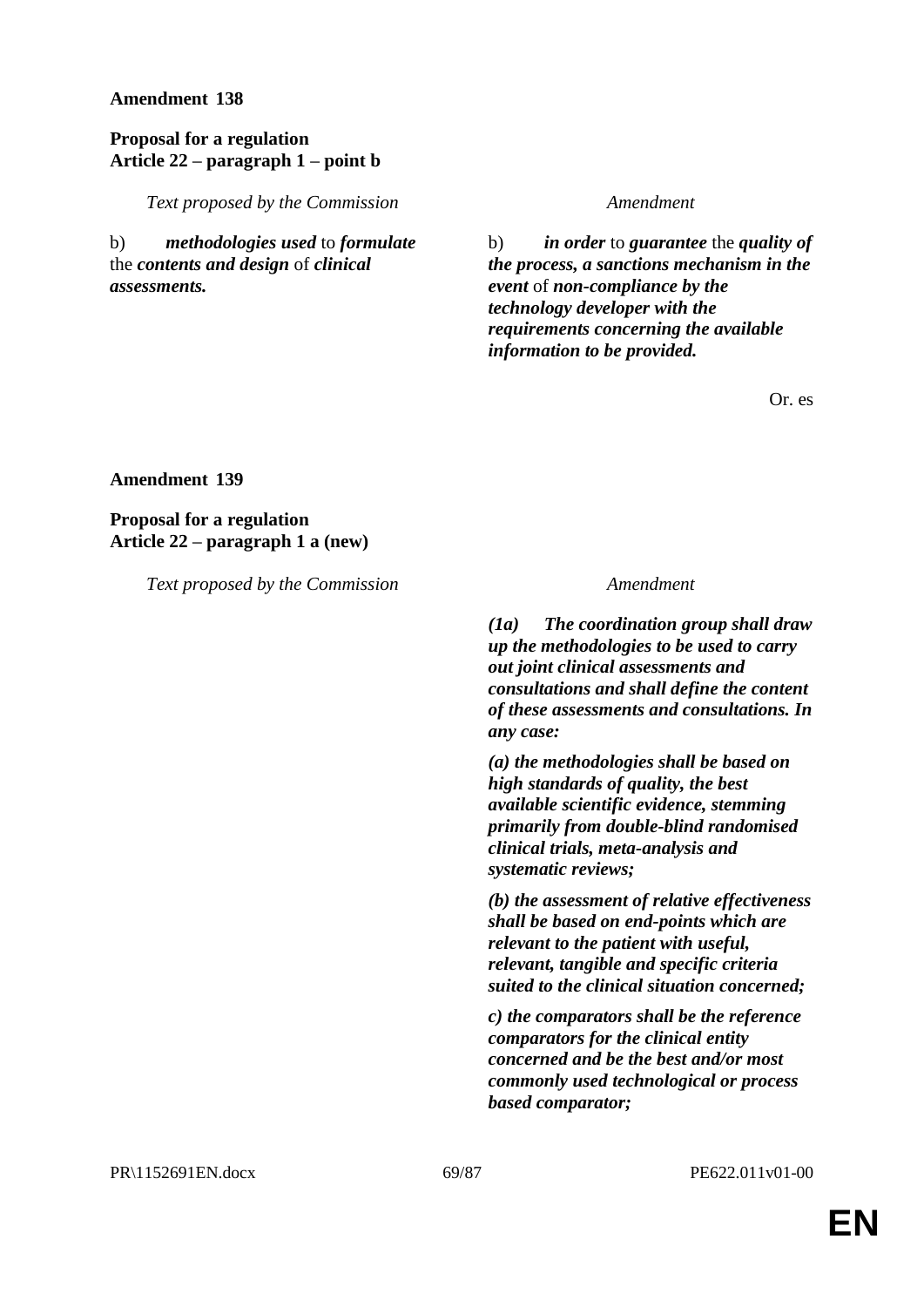*d) the technology developers shall for the purpose of its clinical assessment provide the coordination group with the complete dossier in eCTD format submitted to the European Medicines Agency for centralised authorisation. This package shall include the Clinical Study Report and the data of individual patients in all clinical trials;*

*e) the information to be provided by the health technology developer shall relate to the most up-to-date and public research. Failure to comply with this requirement may trigger a sanctions mechanism.*

Or. es

### **Amendment 140**

**Proposal for a regulation Article 23 – paragraph 1 – introductory part**

*Text proposed by the Commission Amendment*

The *Commission shall be empowered to adopt delegated acts in accordance with Article 31 concerning:*

The *Coordination Group shall define:* 

Or. es

### **Amendment 141**

## **Proposal for a regulation Article 23 – paragraph 1 – point b**

*Text proposed by the Commission Amendment*

(b) the rules for determining the stakeholders to be consulted for the purposes of Section 1 of Chapter II and of this Chapter.

(b) the rules for determining the stakeholders to be consulted for the purposes of Section 1 of Chapter II and of this Chapter*, Article 26 of this Regulation notwithstanding*.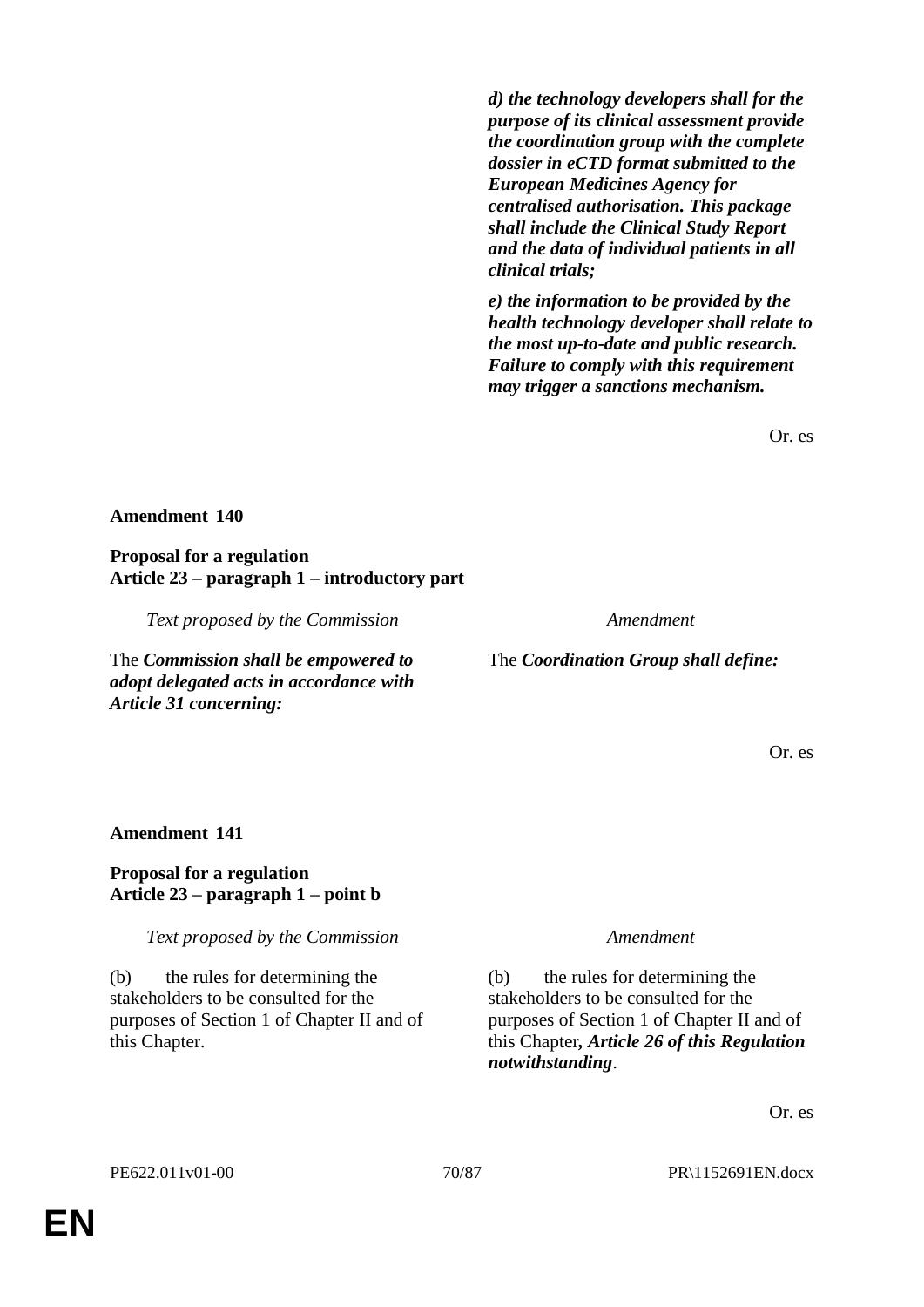# **Proposal for a regulation Article 24 – title**

*Text proposed by the Commission Amendment*

*Union* Funding Funding

Or. es

## **Amendment 143**

# **Proposal for a regulation Article 24 – paragraph 2 a (new)**

*Text proposed by the Commission Amendment*

*2a. In any event, the Union shall ensure stable and permanent public funding under the multiannual financial framework.*

Or. es

## **Amendment 144**

### **Proposal for a regulation Article 24 – paragraph 2 b (new)**

*Text proposed by the Commission Amendment*

*2b. The Commission may establish a system of charges for health technology developers requesting both joint scientific consultations and joint clinical assessments which it shall use to finance research regarding unmet medical needs or clinical priorities. This system of charges shall under no circumstances used to finance activities under this Regulation.*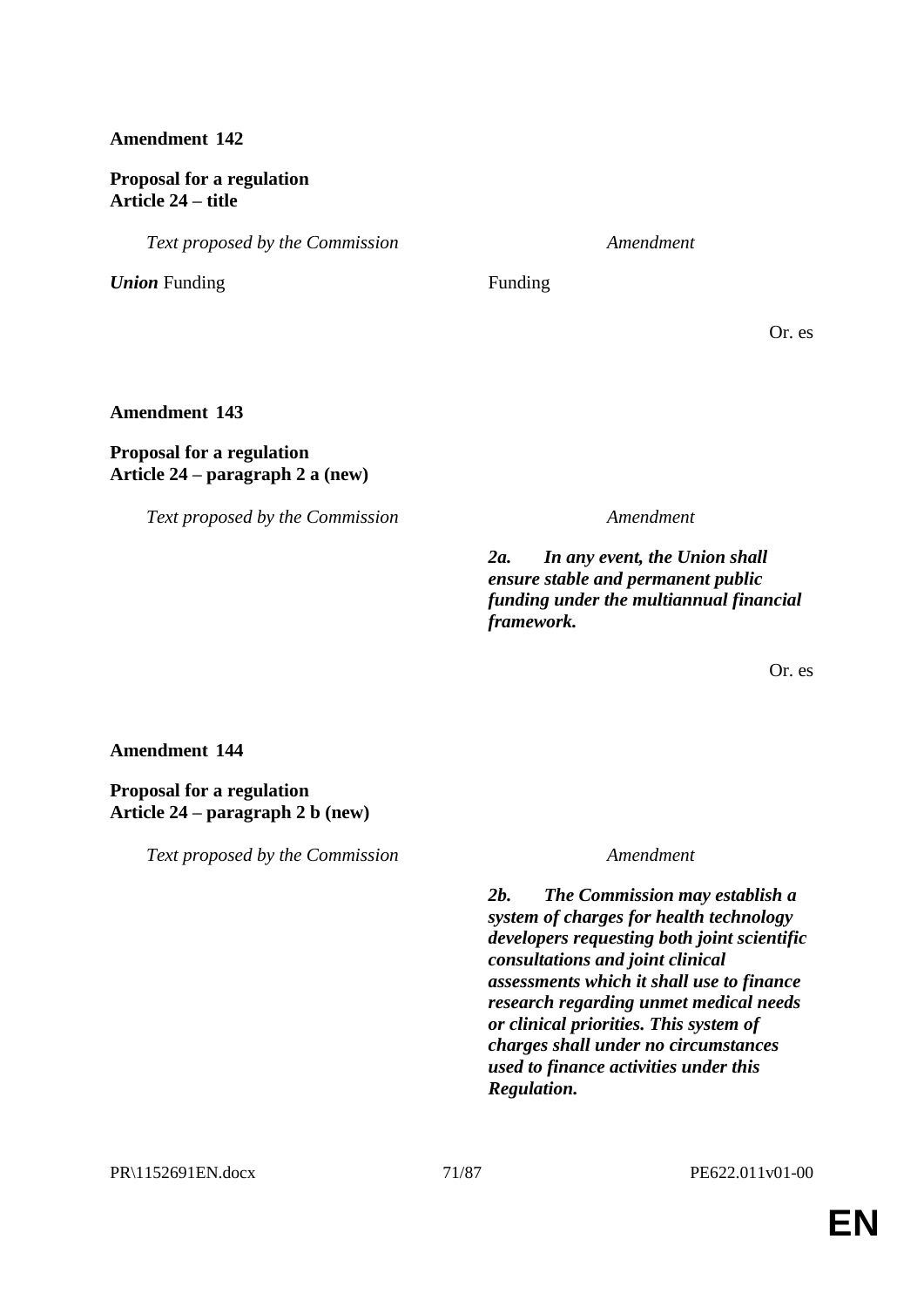## **Proposal for a regulation Article 25 – paragraph 1 – point a**

*Text proposed by the Commission Amendment*

(a) host on its premises and co-chair the meetings of the Coordination Group;

(a) host on its premises and co-chair *– with the right to speak, but not to vote –* the meetings of the Coordination Group;

Or. es

## **Amendment 146**

# **Proposal for a regulation Article 25 – paragraph 1 – point c**

### *Text proposed by the Commission Amendment*

(c) publish on the IT platform referred to in Article 27 the Coordination Group's annual work programmes, annual reports, summary minutes of its meetings, and reports and summary reports of joint clinical assessments;

(c) publish on the IT platform referred to in Article 27 the Coordination Group's annual work programmes, annual reports, summary minutes of its meetings, and reports and summary reports of joint clinical assessments*, together with the information included in accordance with Article 27*;

Or. es

## **Amendment 147**

## **Proposal for a regulation Article 25 – paragraph 1 – point e**

*Text proposed by the Commission Amendment*

(e) facilitate cooperation with the European Medicines Agency on the joint work on medicinal products *including the* 

(e) facilitate cooperation with the European Medicines Agency on the joint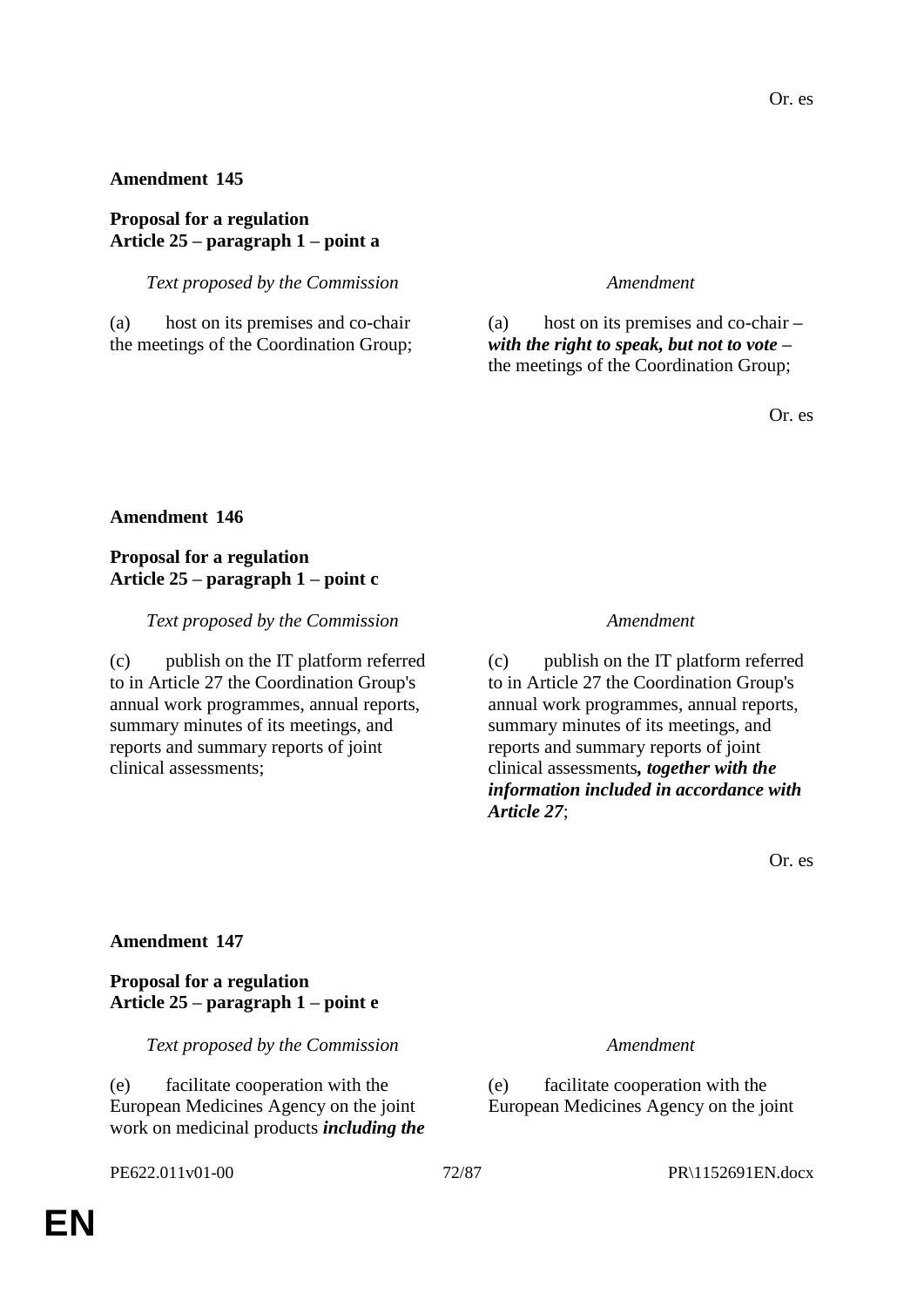Or. es

# **Amendment 148**

# **Proposal for a regulation Article 25 – paragraph 1 – point f**

*Text proposed by the Commission Amendment*

(f) facilitate cooperation with the relevant Union level bodies on the joint work on medical devices *including the sharing of confidential information*.

(f) facilitate cooperation with the relevant Union level bodies on the joint work on medical devices.

Or. es

**Amendment 149**

# **Proposal for a regulation Article 26 – paragraph 1**

*Text proposed by the Commission Amendment*

1. The Commission shall establish a stakeholder network through an open call for applications and a selection of suitable stakeholder organisations based on selection criteria established in the open call for applications.

1. The Commission shall establish a stakeholder network through an open call for applications and a selection of suitable stakeholder organisations based on selection criteria established in the open call for applications.

*The organisations to be addressed by the call shall be patient associations, consumer organisations, nongovernmental organisations in the field of health and healthcare professionals.*

*The European Parliament shall have two representatives in the stakeholder network.*

Or. es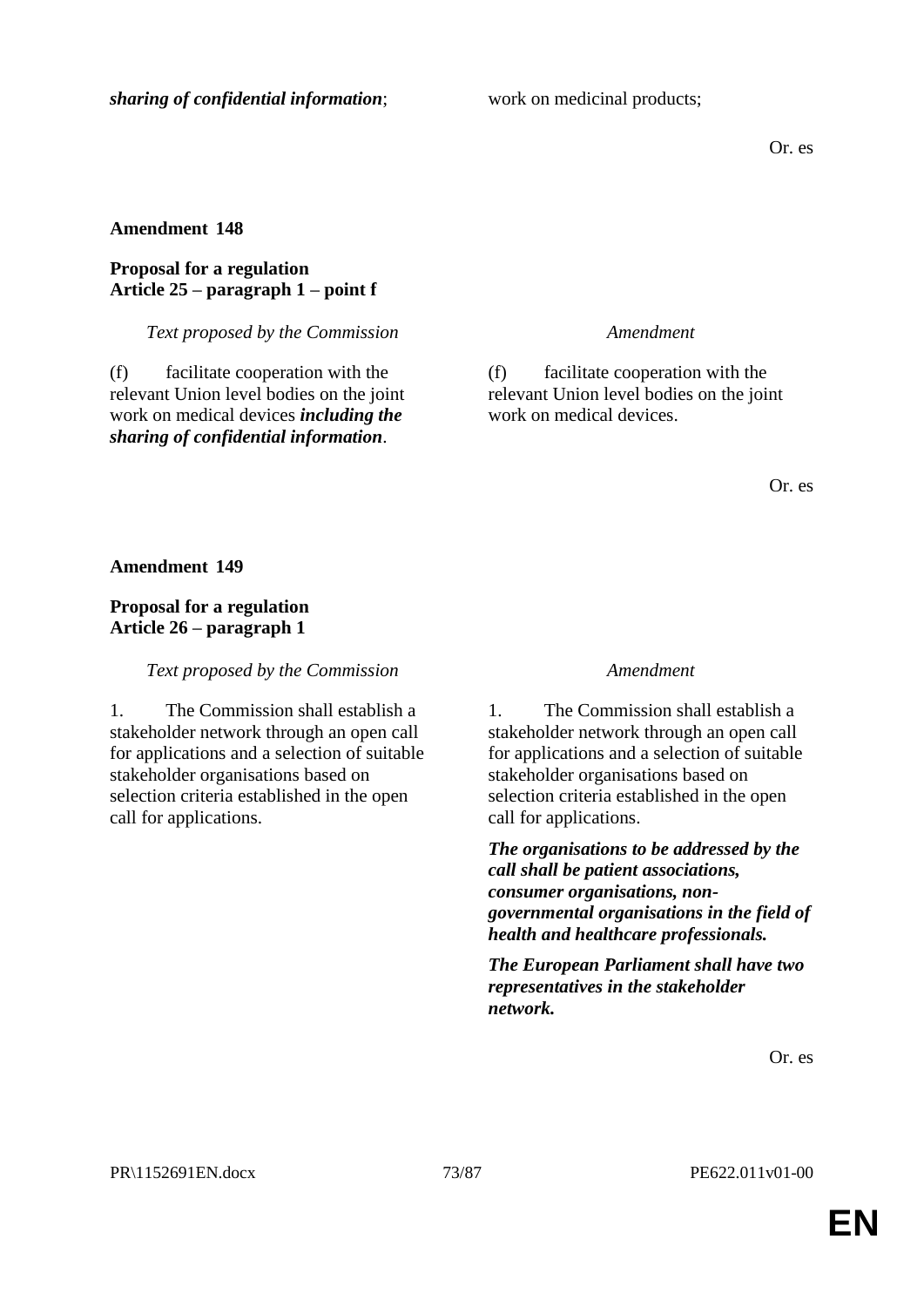## **Proposal for a regulation Article 26 – paragraph 2**

### *Text proposed by the Commission Amendment*

2. The Commission shall publish the list of stakeholder organisations included in the stakeholder network.

2. The Commission shall publish the list of stakeholder organisations included in the stakeholder network*, which shall be not-for-profit organisations, with no conflict of interest and not receiving funding from technology developers*.

Or. es

# **Amendment 151**

**Proposal for a regulation Article 26 – paragraph 3 – introductory part**

*Text proposed by the Commission Amendment*

3. The Commission shall organise *adhoc meetings* between the stakeholder network and the Coordination Group in order to:

3. The Commission shall organise *a meeting* between the stakeholder network and the Coordination Group *at least once a year* in order to *promote a constructive dialogue. The roles of the stakeholder network shall be to*:

Or. es

## **Amendment 152**

## **Proposal for a regulation Article 26 – paragraph 3 – point a**

*Text proposed by the Commission Amendment*

(a) *update stakeholders* on the work of the *group*;

(a) *exchange information* on the work of the *Coordination Group and the assessment process*;

Or. es

PE622.011v01-00 74/87 PR\1152691EN.docx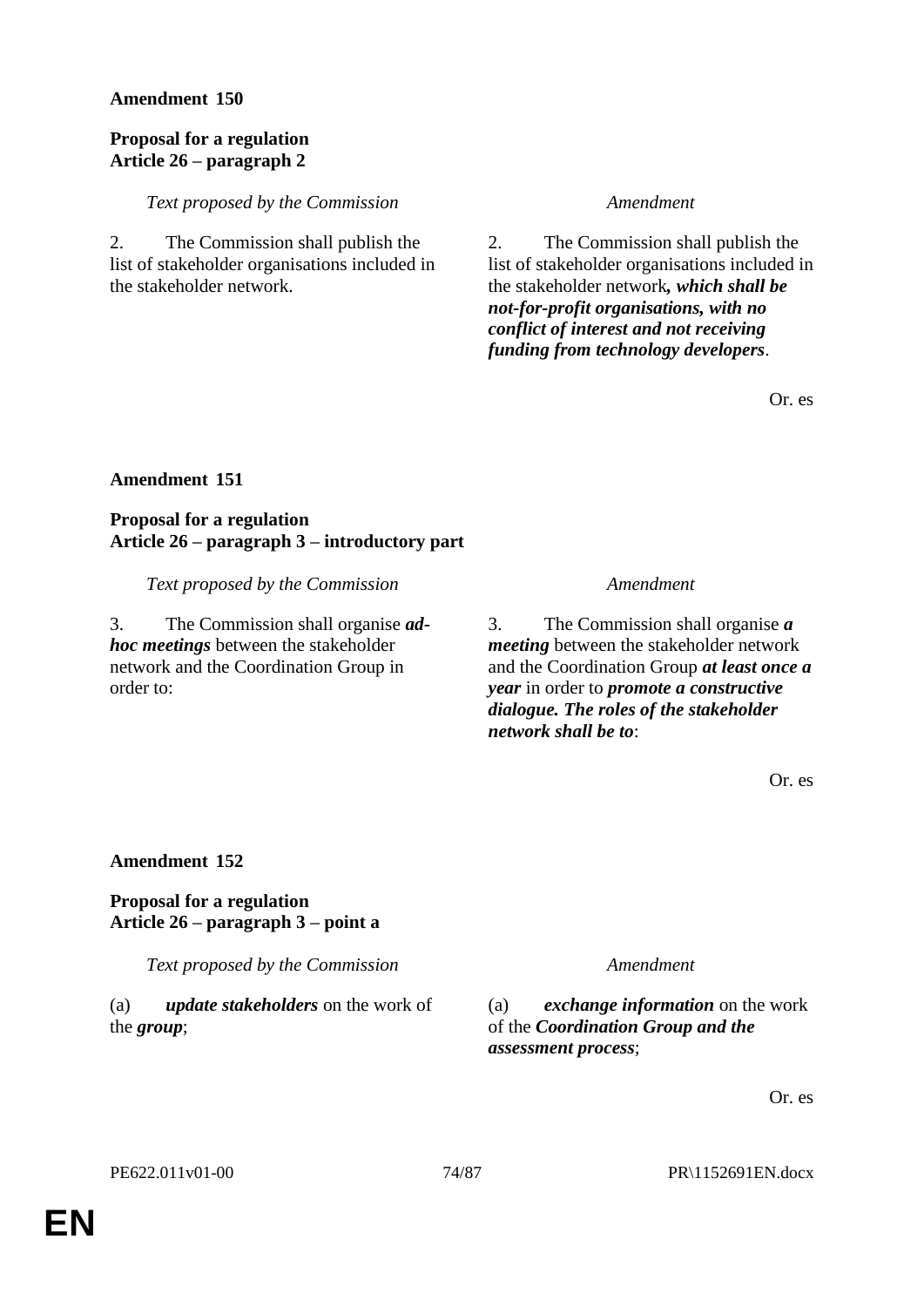**Proposal for a regulation Article 26 – paragraph 3 – point b**

*Text proposed by the Commission Amendment*

(b) *provide for an exchange of information on the work of the Coordination Group.*

(b) *participate in seminars or workshops or specific actions on particular aspects;*

Or. es

**Amendment 154**

**Proposal for a regulation Article 26 – paragraph 3 – point b a (new)**

*Text proposed by the Commission Amendment*

*(ba) support access to real-life experiences on diseases and their management and on the actual use of health technologies, in the interests of a better understanding of the value which stakeholders attach to the scientific evidence provided during the assessment process;*

Or. es

## **Amendment 155**

**Proposal for a regulation Article 26 – paragraph 3 – point b b (new)**

*Text proposed by the Commission Amendment*

*(bb) contribute to more focused and efficient communication with and between stakeholders in order to support their role in the safe and rational use of health technologies;*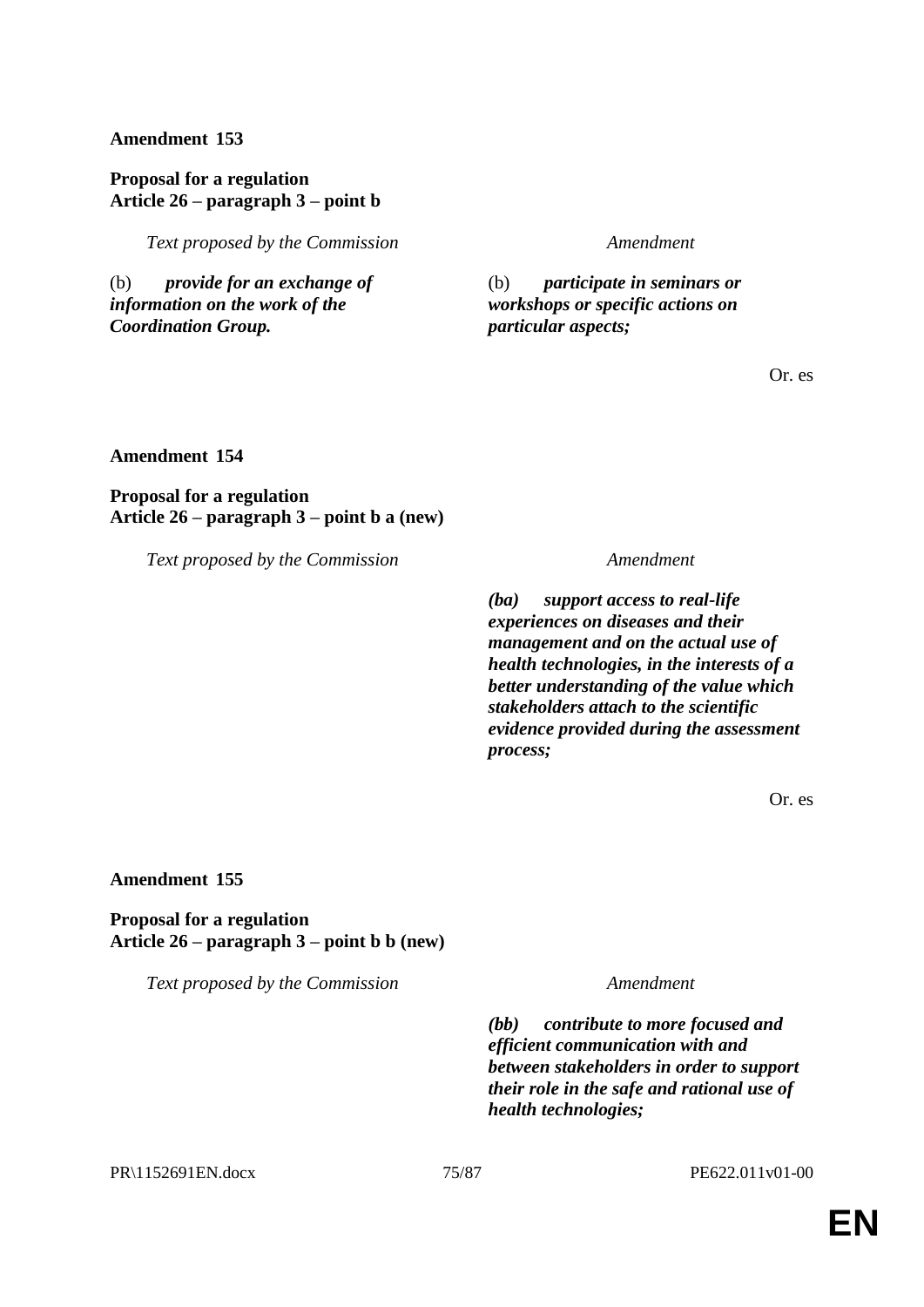### **Proposal for a regulation Article 26 – paragraph 3 – point b c (new)**

*Text proposed by the Commission Amendment*

*(bc) draw up a list of priorities for medical research.*

Or. es

#### **Amendment 157**

# **Proposal for a regulation Article 26 – paragraph 3 – subparagraph 1 (new)**

*Text proposed by the Commission Amendment*

*The interests and the founding documents of the stakeholders, as well as a summary of annual meetings and possible activities, shall be published on the IT platform referred to in Article 27.*

Or. es

#### **Amendment 158**

## **Proposal for a regulation Article 26 – paragraph 4**

*Text proposed by the Commission Amendment*

4. On the request of the Coordination Group, the Commission shall invite patients and clinical experts nominated by the stakeholder network to attend meetings of the Coordination Group as observers.

4. On the request of the Coordination Group, the Commission shall invite patients*, healthcare professionals* and clinical experts nominated by the stakeholder network to attend meetings of the Coordination Group as observers.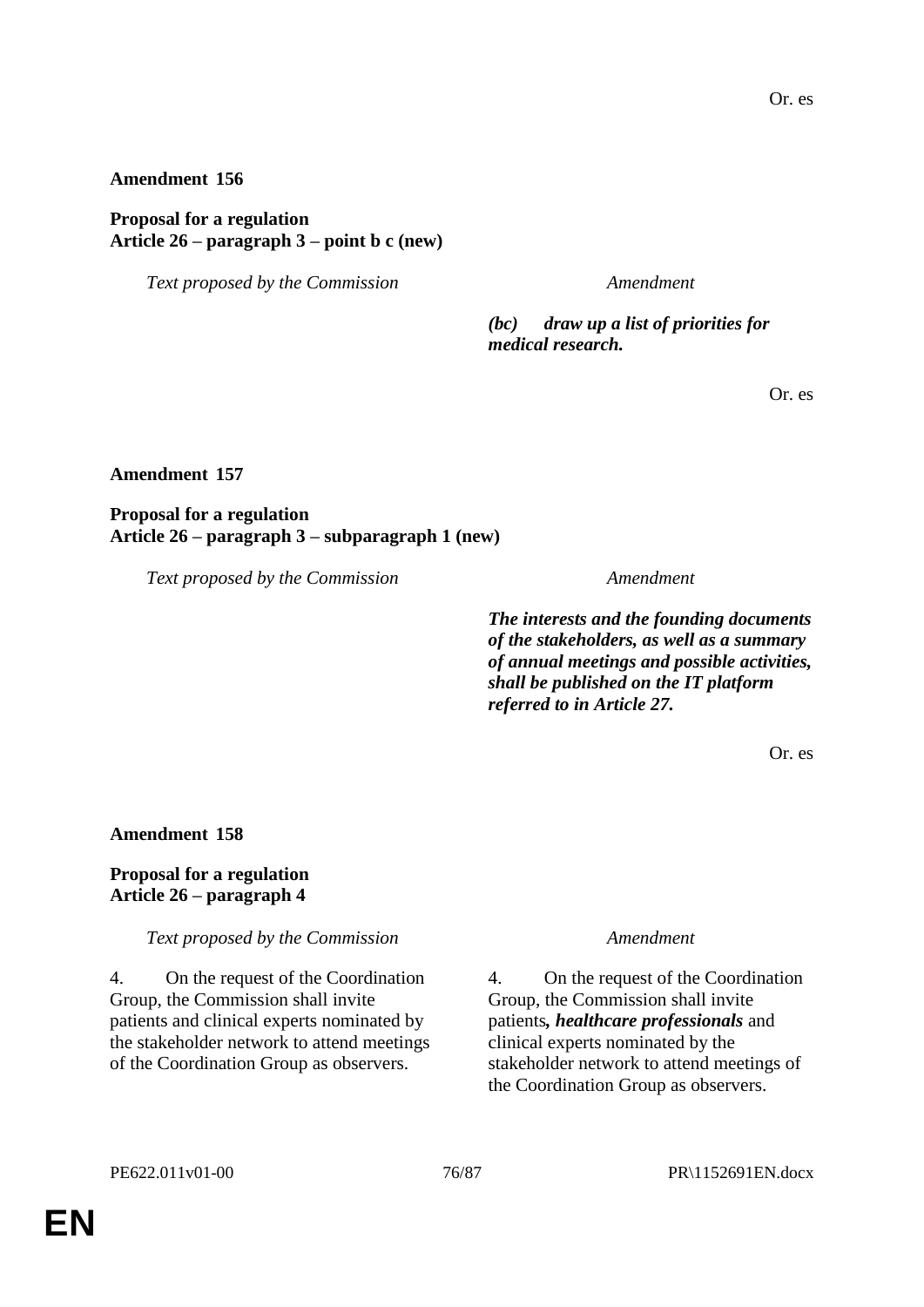**Proposal for a regulation Article 27 – paragraph 1 – point d a (new)**

*Text proposed by the Commission Amendment*

*(da) all the information whose publication is required under this Regulation.*

Or. es

#### **Amendment 160**

### **Proposal for a regulation Article 27 – paragraph 2**

*Text proposed by the Commission Amendment*

2. The Commission shall ensure *appropriate levels of* access to the information contained in the IT platform *for Member State bodies, members of the stakeholder network, and the general public*.

2. The Commission shall ensure *public* access to the information contained in the IT platform.

Or. es

### **Amendment 161**

**Proposal for a regulation Article 28 – title**

*Text proposed by the Commission Amendment*

28 *Implementation Report Evaluation report on the transitional period*

Or. es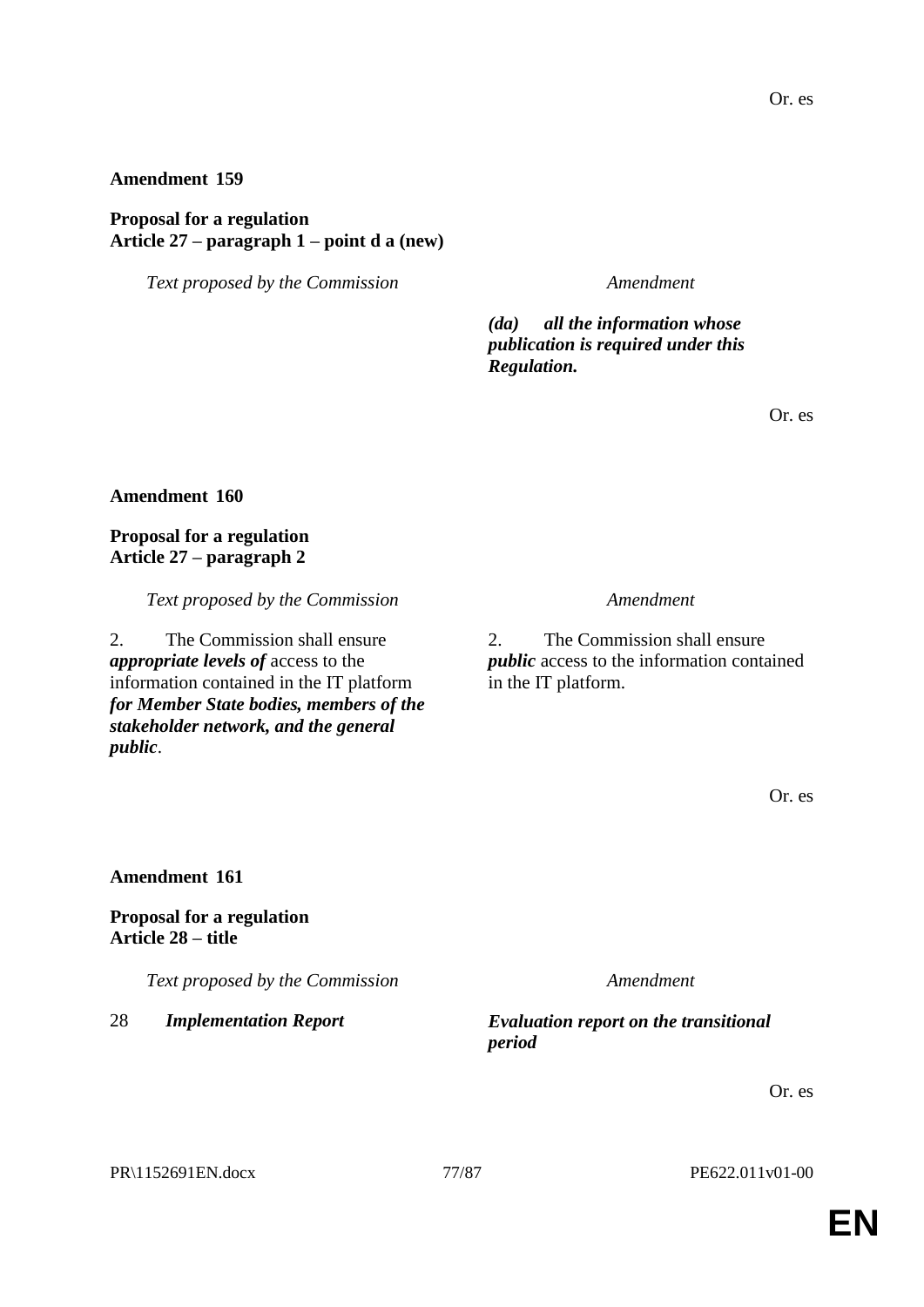### **Proposal for a regulation Article 28 – paragraph 1**

### *Text proposed by the Commission Amendment*

*No later than two years after* the end of the transitional period referred to in Article 33*(1)*, the Commission shall *report on the implementation of the provisions on* the scope of the joint clinical assessments and *on* the functioning of the support framework *referred to in this Chapter*.

*At* the end of the transitional period referred to in Article 33 *and before the harmonised system for health technology assessment established under this Regulation becomes mandatory*, the Commission shall *submit an impact assessment report on the whole of the procedure that has been introduced which shall evaluate, among other criteria, the progress made in relation to access to medicines and the functioning of the internal market, the quality of innovation and sustainability of health systems, as well as the appropriateness of* the scope of the joint clinical assessments and the functioning of the support framework.

Or. es

## **Amendment 163**

**Proposal for a regulation Article 31**

*Text proposed by the Commission Amendment*

## *Article 31 deleted*

## *Exercise of the Delegation*

*1. The power to adopt delegated acts is conferred on the Commission subject to the conditions laid down in this Article.*

*2. The power to adopt delegated acts referred to in Articles 17 and 23 shall be conferred on the Commission for an indeterminate period of time from … [insert date of entry into force of this Regulation].*

*3. The delegation of power referred to in Articles 17 and 23 may be revoked at*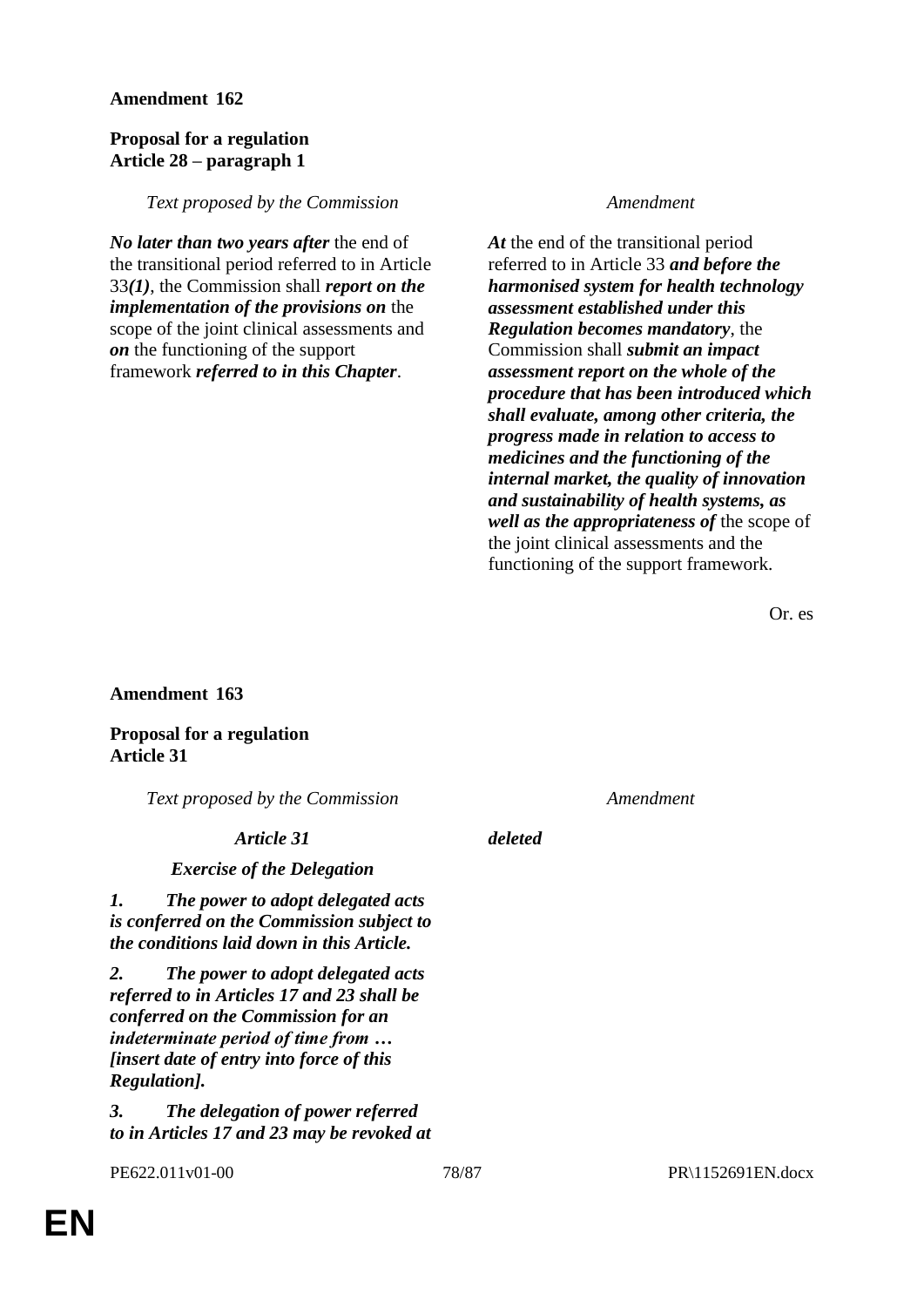*any time by the European Parliament or by the Council. A decision to revoke shall put an end to the delegation of the power specified in that decision. It shall take effect the day following the publication of the decision in the Official Journal of the European Union or at a later date specified therein. It shall not affect the validity of any delegated acts already in force.*

*4. Before adopting a delegated act, the Commission shall consult experts designated by each Member State in accordance with the principles laid down in the Interinstitutional Agreement on Better Law-Making of 13 April 2016.*

*5. As soon as it adopts a delegated act, the Commission shall notify it simultaneously to the European Parliament and to the Council.*

*6. A delegated act adopted pursuant to Articles 17 and 23 shall enter into force only if no objection has been expressed either by the European Parliament or by the Council within a period of two months of notification of that act to the European Parliament and the Council or if, before the expiry of that period, the European Parliament and the Council have both informed the Commission that they will not object. That period shall be extended by two months at the initiative of the European Parliament or of the Council.*

Or. es

*Justification*

*This Regulation should make no provision for delegated acts.*

**Amendment 164**

**Proposal for a regulation Article 32 – title**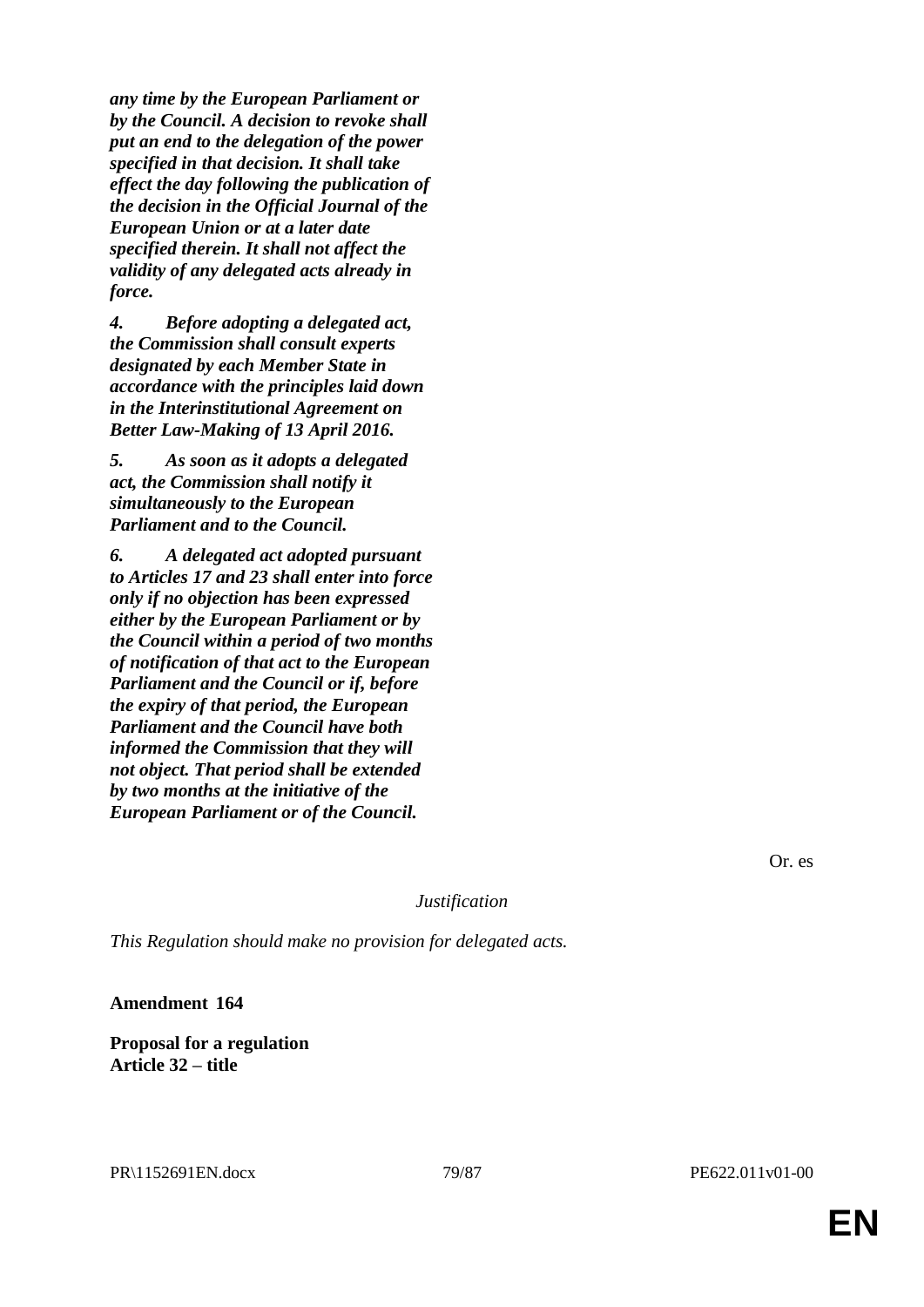*Text proposed by the Commission Amendment*

Preparation of Implementing *and Delegated* Acts

# **Amendment 165**

# **Proposal for a regulation Article 32 – paragraph 1**

*Text proposed by the Commission Amendment*

1. The Commission shall adopt the implementing *and delegated* acts referred to in Articles 11, 16, 17*,* 22, *and 23,* at the latest by the date of application of this Regulation.

1. The Commission shall adopt the implementing acts referred to in Articles 11, 16, 17 *and* 22, at the latest by the date of application of this Regulation.

Or. es

*Justification*

*This Regulation should make no provision for delegated acts.*

# **Amendment 166**

**Proposal for a regulation Article 32 – paragraph 2**

*Text proposed by the Commission Amendment*

2. When preparing those implementing *and delegated* acts, the Commission shall take into account the distinctive characteristics of the medicinal product and medical device sectors.

2. When preparing those implementing acts, the Commission shall take into account the distinctive characteristics of the medicinal product and medical device sectors.

Or. es

*Justification*

*This Regulation should make no provision for delegated acts.*

PE622.011v01-00 80/87 PR\1152691EN.docx

Preparation of Implementing Acts

Or. es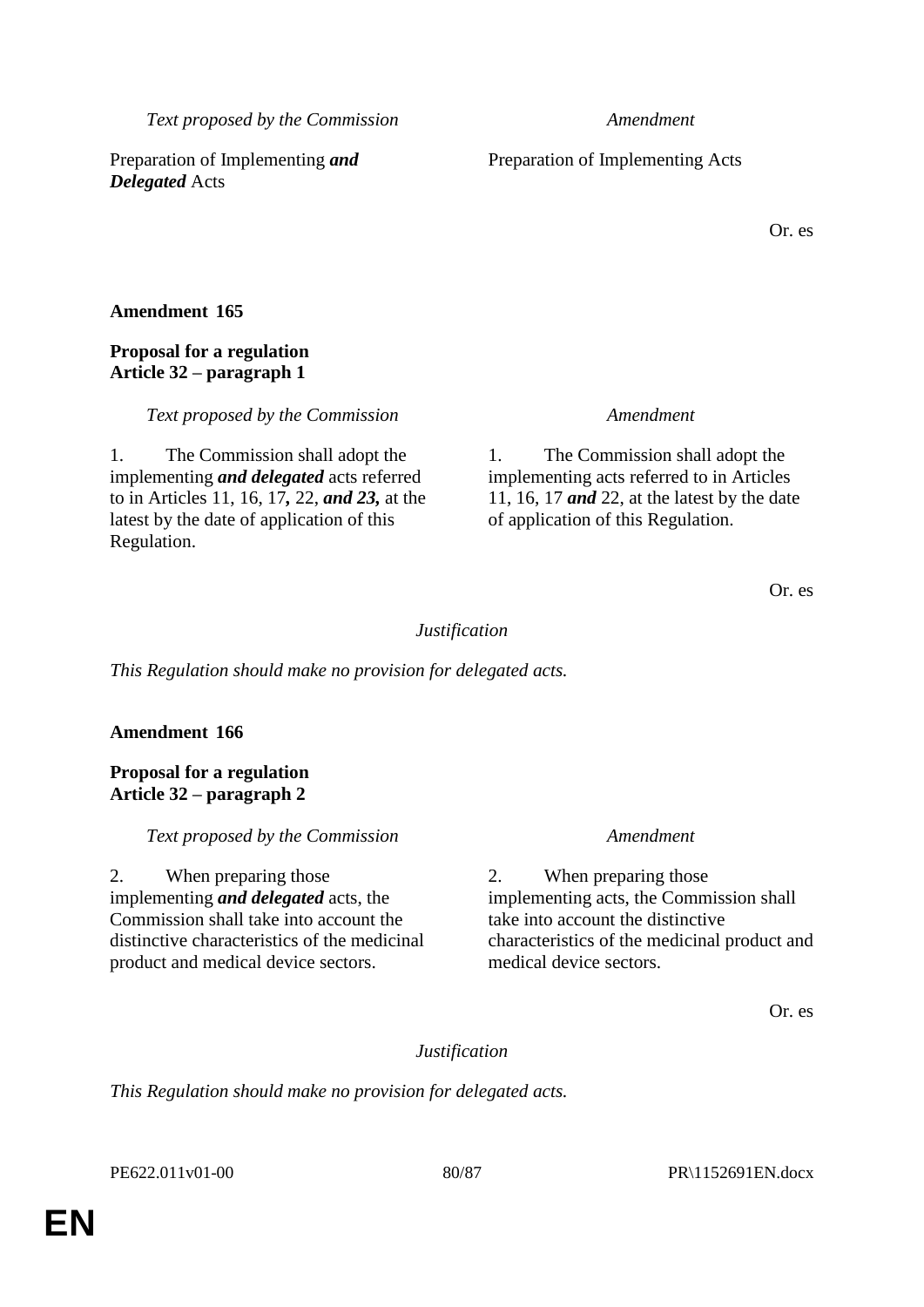#### **Proposal for a regulation Article 33 – paragraph 1**

#### *Text proposed by the Commission Amendment*

1. Member States may delay their participation in the system of joint clinical assessments and joint scientific consultations referred to in sections 1 and 2 of Chapter II until ... [insert date *3* years after the date of application].

1. Member States may delay their participation in the system of joint clinical assessments and joint scientific consultations referred to in sections 1 and 2 of Chapter II until ... [insert date *4* years after the date of application].

Or. es

#### **Amendment 168**

**Proposal for a regulation Article 34 – paragraph 1**

#### *Text proposed by the Commission Amendment*

1. Member States may carry out a clinical assessment using means other than the rules provided for in Chapter III of this Regulation, on grounds related to the need to protect public health in the Member State concerned and provided the measure is justified, necessary and proportionate as regards achieving that aim.

1. Member States may carry out a clinical assessment using means other than the rules provided for in Chapter III of this Regulation, on *the grounds set out in Article 8(1a) of this Regulation, and on* grounds related to the need to protect public health in the Member State concerned and provided the measure is justified, necessary and proportionate as regards achieving that aim.

Or. es

#### **Amendment 169**

**Proposal for a regulation Article 34 – paragraph 2**

*Text proposed by the Commission Amendment*

2. Member States shall notify the Commission of their intention to carry out a clinical assessment using other means

#### PR\1152691EN.docx 81/87 PE622.011v01-00

2. Member States shall notify the Commission *and the Coordination Group* of their intention to carry out a clinical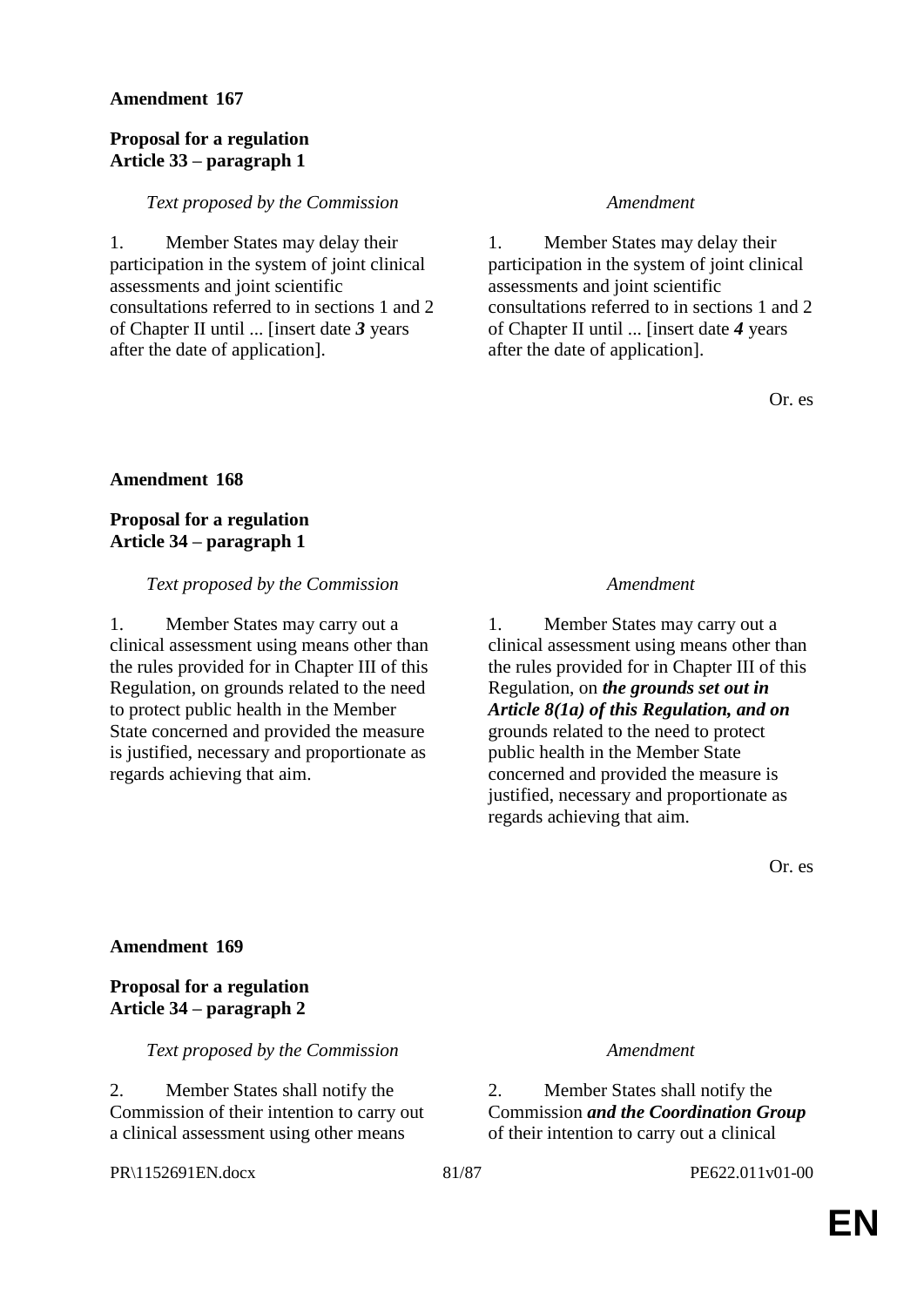together with the justifications for doing so.

assessment using other means together with the justifications for doing so.

Or. es

# **Amendment 170**

# **Proposal for a regulation Article 34 – paragraph 2 a (new)**

*Text proposed by the Commission Amendment*

*2a. The Coordination Group may assess whether the request fulfils the grounds referred to in paragraph 1, and may submit its conclusions to the Commission.*

Or. es

**Amendment 171**

# **Proposal for a regulation Article 34 – paragraph 3**

## *Text proposed by the Commission Amendment*

3. The Commission shall, within three months of the date of receiving the notification provided for in paragraph 2, approve or reject the planned assessment after having verified whether or not it complies with the requirements referred to in paragraph 1 and whether or not it is a means of arbitrary discrimination or a disguised restriction on trade between Member States. In the absence of a decision by the Commission by the end of the three month period, the planned clinical assessment shall be deemed to be approved.

3. The Commission shall, within three months of the date of receiving the notification provided for in paragraph 2, approve or reject the planned assessment after having verified whether or not it complies with the requirements referred to in paragraph 1 and whether or not it is a means of arbitrary discrimination or a disguised restriction on trade between Member States. In the absence of a decision by the Commission by the end of the three month period, the planned clinical assessment shall be deemed to be approved. *The Commission's decision shall be published on the IT platform referred to in Article 27.*

Or. es

PE622.011v01-00 82/87 PR\1152691EN.docx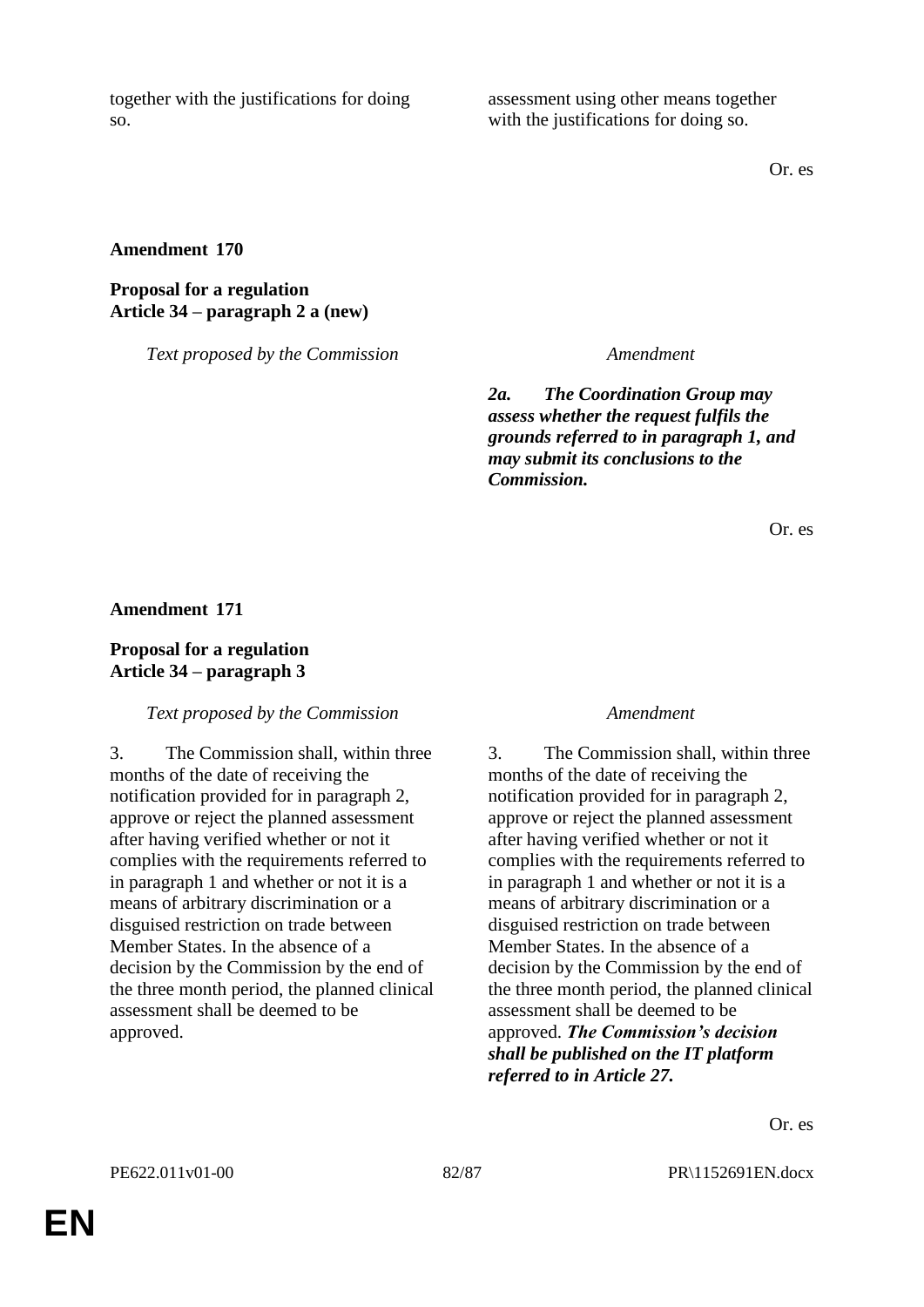# **EXPLANATORY STATEMENT**

The Commission's proposal is timely and represents a high degree of added value for the EU. It constitutes a further step towards closer EU integration, in an area as important as health.

PR\1152691EN.docx 83/87 PE622.011v01-00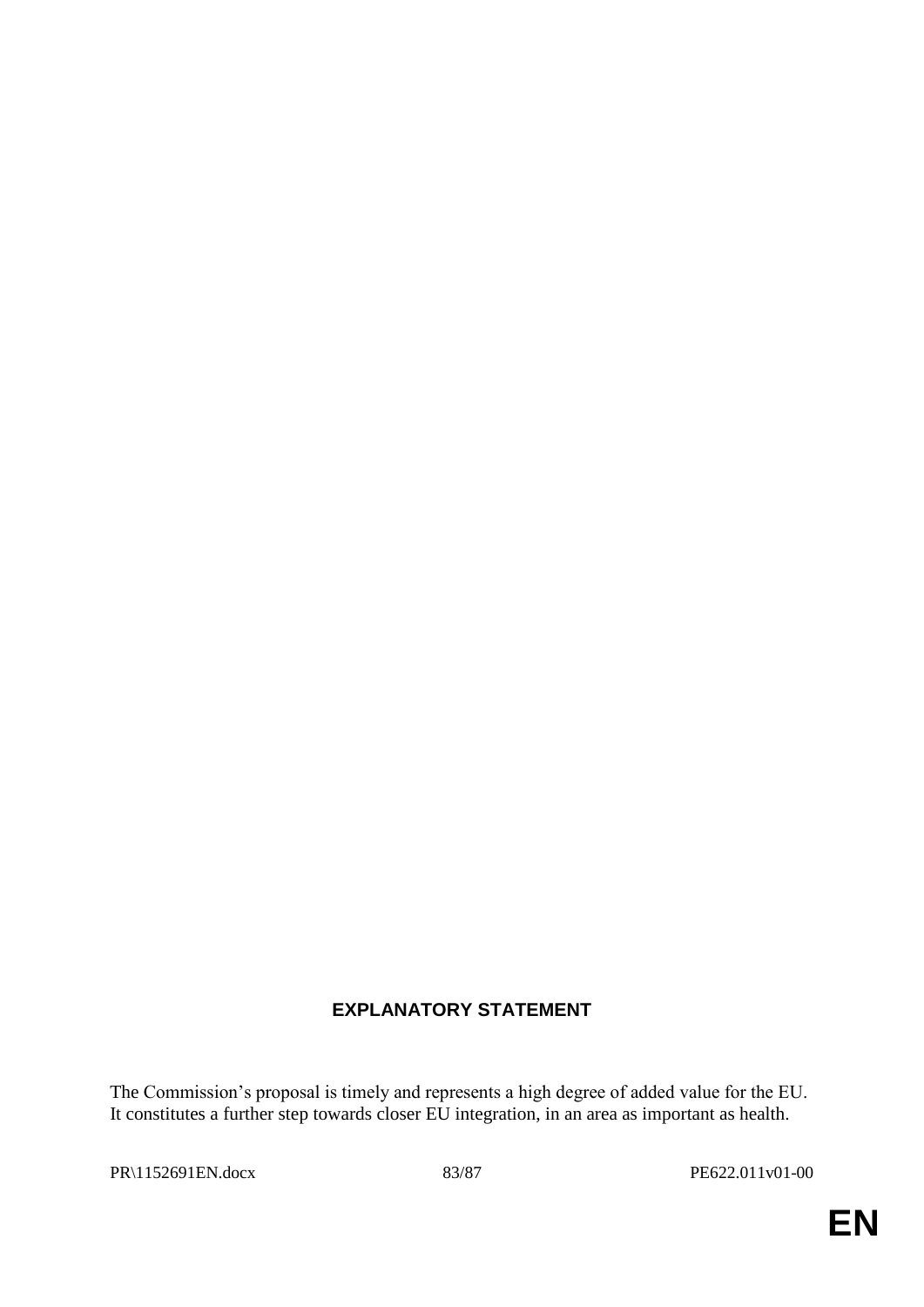The fundamental aim of the proposal is to introduce joint clinical assessment of health technologies at EU level.

EU citizens value their health highly, as Eurobarometer surveys have repeatedly shown. As the TFEU recognises, improvements to citizens' health must be a political priority for the EU in all its actions, but particularly in areas which have a specific bearing on health.

The right to health is a fundamental right. It is important to the integrity of the individual and to personal development, but also as a key factor in social cohesion and productivity. The welfare system, which is one of the defining features of the EU, where healthcare systems play a crucial role in society, makes it possible to achieve high standards of health in the EU.

Over the past few decades, the regulation of European arrangements governing medicines has contributed significantly to progress in health. The harmonisation of the arrangements governing medicines at Community level dates back to the 1960s, when Directive 65/65/EC was adopted. In 1995, the European Medicines Agency was set up. It assesses centrally the safety and efficacy of a large number of medicines before they are authorised for sale. More recently, Directive 2001/83/EC has provided the main basis for the EU's pharmaceutical legislation.

On the other hand, treating medicines as consumer goods subject to the laws of the market has fuelled the development of an industry which is one of the EU's most competitive economic sectors, despite strong competition from the United States and emerging economies. However, the policies that regulate that industry must be compatible with the ultimate aim of guaranteeing public access to medicines.

Health spending in the EU represents 10% of GDP, totalling EUR 1 300 trillion/year, EUR 220 trillion of which is accounted for by expenditure on pharmaceutical products and EUR 110 trillion, a figure on the rise, by investment in new medical devices. Spending on pharmaceutical products represents 1.41% of GDP and 17.1% of healthcare spending in the **EU** 

As the June 2016 Council Conclusions recognise, there is major concern at EU level about the functioning of the medicines system. Patient access to medicines and the sustainability of health systems is being undermined by the high cost of new drugs which do always bring significant advances in treatment. At the same time, there are areas which are not economically attractive for researchers, such as vaccines, paediatric treatments and antimicrobial resistance, for which, as in the case of rare diseases, incentives or new research models are needed.

In the last decade, the price of anti-cancer drugs has increased by up to  $10 \text{ times}^1$  more than their effectiveness as treatments. A number of recent studies on cancer drug authorisations have pointed out that on the basis of an average of five years' monitoring only 14-15% of the drugs improve survival rates<sup>2</sup>.

 $\overline{a}$ <sup>1</sup> Kelly R and Smith T. 2014. Delivering maximun clinical benefit at an affordable price: enganging stakeholders in cancer care. The lancet oncology 15/3):e112-e8 and European Parliament, October 2016, Links between pharmaceutical R&D Models and Access to Affordable Medicines.

 $^2$  Davis, Naci, Gurpinar et al. Availability of evidence of benefits on overall survival and quality of life of cancer drugs approved by European Medicines Agency: retrospective cohort study of drug approvals 2009-13. BJM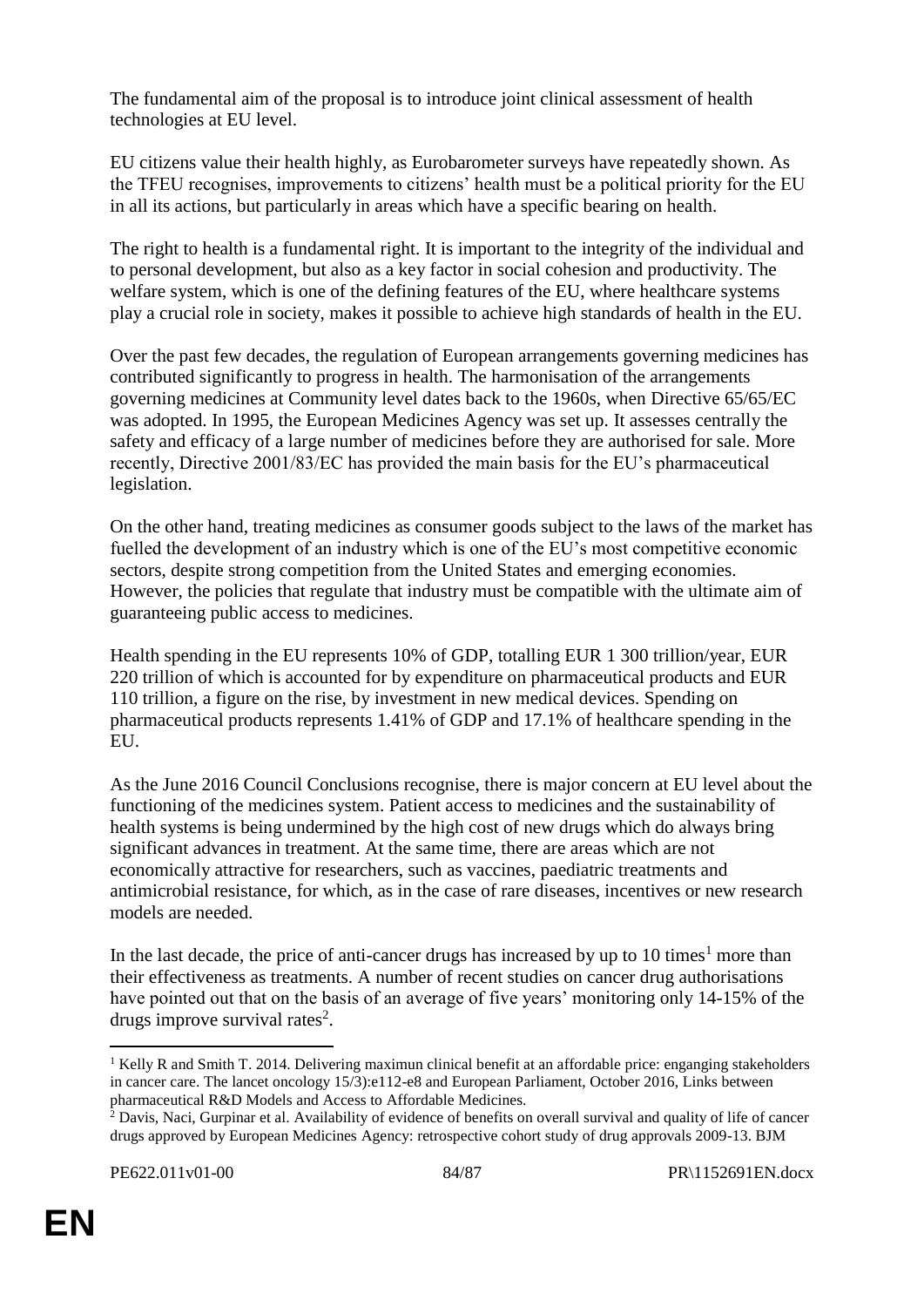A very high percentage of new medicinal products brought on to the European market offer no advantage over existing products. What is more, of the clinical trials approved in the EU, only 30% involve more than 1000 patients and a monitoring period longer than a year<sup>1</sup>. At the same time, more and more medicinal products are securing early authorisation, and those products are six times more likely to be withdrawn from the market and four times more likely to trigger significant alerts, and three times as many are withdrawn from the market<sup>2</sup>.

In short, we need more and better clinical evidence as the basis for determining the relative efficacy and therapeutic benefits of medicines, i.e. their quality. In itself, the marketing authorisation, based as it is on an assessment of efficacy and safety, does not guarantee that a new treatment is a step forward, or even rule out it being a step backward, as the studies and comparative assessments required do not need to show how the efficacy of a treatment compares with that of others. It is not ethically satisfactory either, as only efficacy and safety need to be proved for medicines to obtain that authorisation. At the request of patients, healthcare professionals and consumer organisations, Regulation (EC) No 726/2004 recognises the significance of added therapeutic value for the first time. However, it did not make it obligatory for that added value to be assessed during the marketing authorisation process.

Until now, Member States have been carrying out the relative efficacy assessment, using their own methodology and criteria, as part of the process of establishing prices and reimbursement arrangements before a medicinal product is introduced into their national health systems.

There are serious concerns about the growing difficulties faced by European citizens in accessing suitable treatment in the EU, whether because of the price, the non-availability of a treatment or the quality of new products. Those concerns are shared by the European Parliament, which is drawing up an own-initiative report on measures to improve access to medicines. The report proposes a number of measures which suggest that, in fact, a directive is needed which makes global regulation possible, clears the way for the right balance to be struck between all parties and interests, with the focus on the patient, guarantees access to medicines and the sustainability of healthcare systems and fosters high-quality R&D.

The proposals include an assessment at EU level of the added therapeutic value of health technologies and the harmonisation of the criteria used in clinical trials of medicinal products in order to improve the level of clinical evidence, encourage high-quality innovation and make it possible to identify technologies which offer genuine added value. Similarly, better research and innovation and doing away with unnecessary duplication would make the European pharmaceutical industry more competitive.

The Commission proposal focuses on the need to bring an end to the distortion of the internal market resulting from the duplication of clinical assessments by Member States, which makes it difficult for the industry to plan ahead. Member States are not carrying out such assessments on a whim, however; rather they are doing so in response to the lack of clinical evidence on which to base assessments, the inadequate arrangements for the exchange of

 $\overline{a}$ 

<sup>2017;359:</sup>j4530 I doi:10.1136/bmj.j4530.

<sup>1</sup> Prescrire Rédaction "Essais avant AMM: trop peu de patients » Rev. Prescrire 2014 : 34 (363) :57.

<sup>&</sup>lt;sup>2</sup> Prescrire Rédaction « AMM prématurées = danger » Rev Prescrire 2008 ; 28 (297) : 535.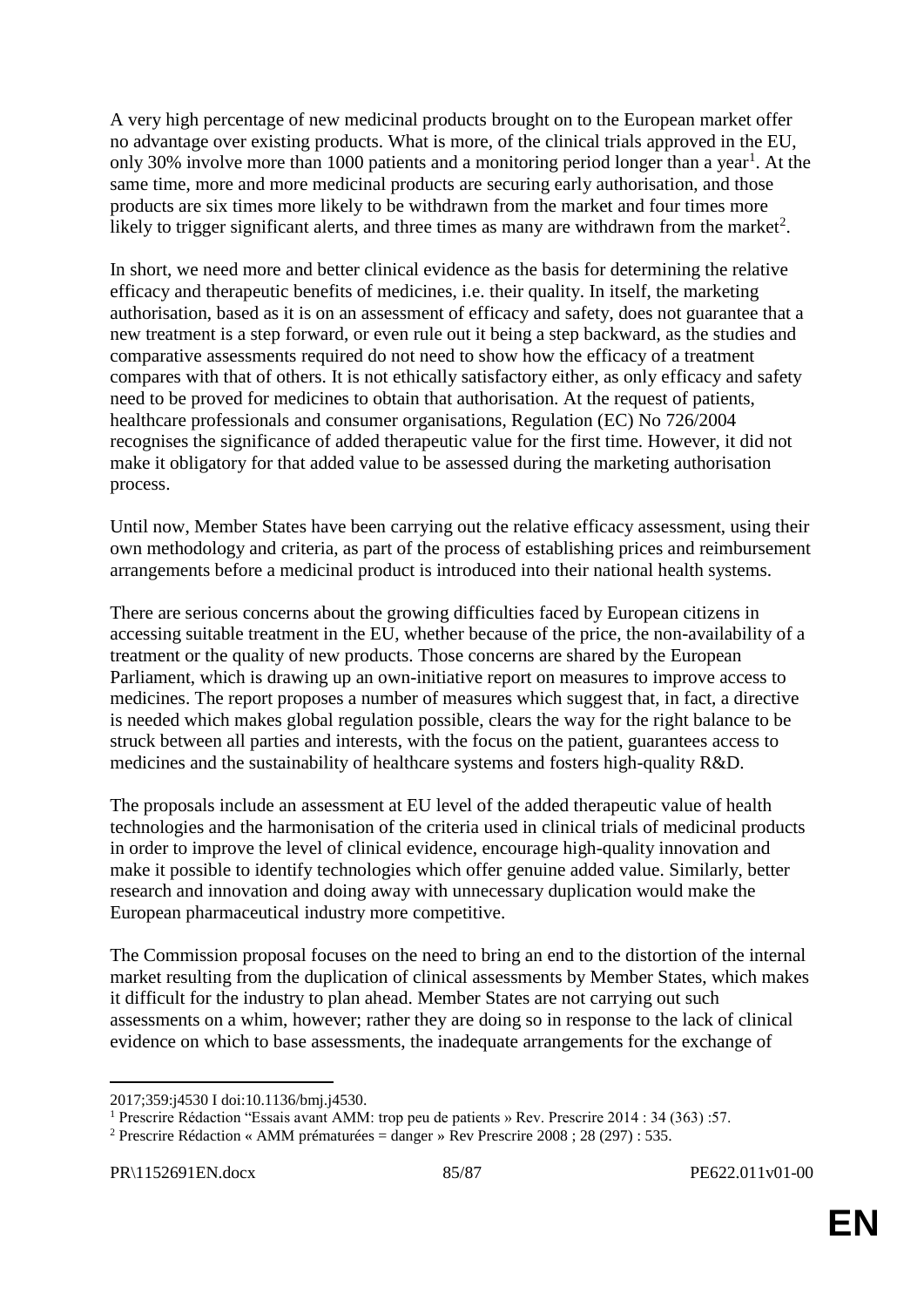information, specific circumstances in each country and the very nature of the market for medicinal products, which does not ensure that every health technology is available in every Member State, and the barrier to access constituted by high prices.

What is more, although the functioning of the internal market needs to be improved, that objective must not be the sole or the main justification for the proposal, as that would constitute a missed opportunity to enhance the quality of innovation and of health technologies, guide the setting of clinical priorities in research and improve the sustainability of health systems and, ultimately, patients' access to health technologies, by making the fundamental right to health central to the proposal.

Article 168(4) TFEU confers on the EU the legislative power to establish high safety and quality standards for medicinal products, whilst the Member States are responsible for determining what resources should be allocated to health services and medical care (Article 168(7)) and to public health in general. The EU plays an important supporting, coordinating and complementary role vis-à-vis the Member States and, in any event, must ensure that all its policies encourage a high level of health. Member States are responsible for establishing the prices of and reimbursement arrangements for medicinal products. However, they must not distort competition, through the use of discriminatory criteria or by taking discriminatory decisions, or the functioning of the internal market (Article 114 TFEU), as the Court of Justice of the EU has ruled.

In that context, with the support of the Commission, since 2010 the Member States have been working together on a voluntary basis through the EUnetHTA - cooperation which they are keen to continue, given the excellent results. That presupposes, however, the establishment of a permanent, stable system which ensures that the objectives set are achieved and, at the same time, that the principle of subsidiarity is complied with, through the use of a joint, regulated assessment methodology which can be tailored to specific national circumstances.

The Commission proposal calls for mandatory participation and uptake, which may make the Member States dig in their heels if the joint assessment does not involve a high-quality, objective, independent and transparent process, carried out in a coordinated manner at EU level by national authorities and bodies which already conduct the same assessments at national level, using a joint, public methodology. For the proposal to succeed, it must generate sufficient levels of trust among the parties, in keeping with the overriding interest of patient welfare, and, at all events, improve the Member States' decision-making capacity, the clinical evidence available, the effective use of research resources, predictability and competitiveness for the industry and the quality of innovative research. The Commission would be the guarantor of the proper functioning of the process, providing administrative and financial support independently of technology developers and maintaining confidence in the process. These are the principles and areas for improvement which Parliament believes must be included in the proposal.

At the same time, interaction and exchange of information between patients, consumers, experts, professionals, NGOs in the health field and technology developers and assessors may generate more feedback from those with first-hand experience of the use of health technologies and in setting research priorities.

As regards assessments, the increasing importance of medical devices must be taken into